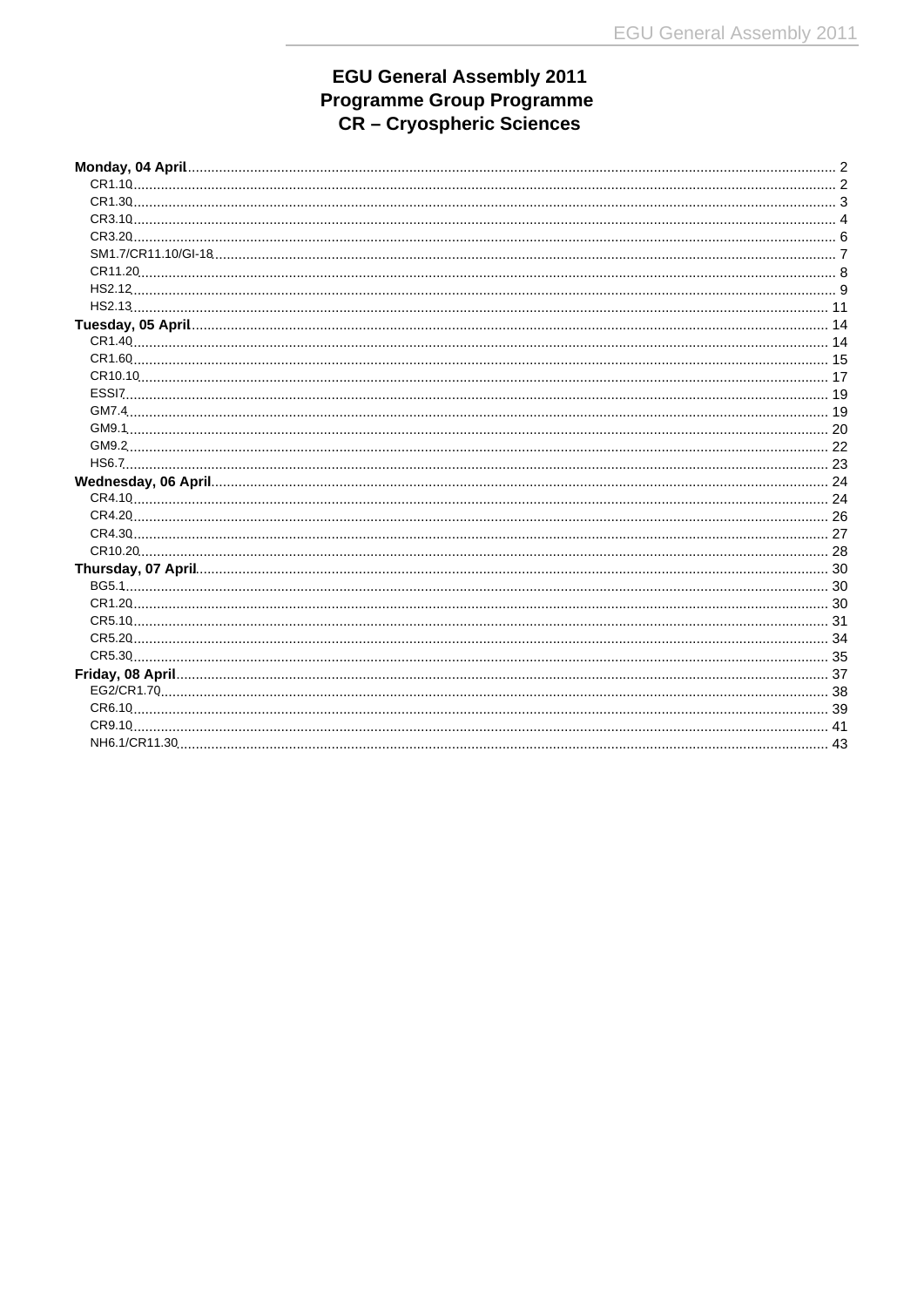# <span id="page-1-0"></span>Monday, 04 April

| Room: 5      | CR1.10 - Open Topics in Cryospheric Research - Orals<br>Convener: David Vaughan   Co-Conveners: Carmen de Jong                                                                                                                     |
|--------------|------------------------------------------------------------------------------------------------------------------------------------------------------------------------------------------------------------------------------------|
|              | Chairperson: David Vaughan and Carmen de Jong                                                                                                                                                                                      |
|              | 08:30-08:45 EGU2011-5654<br>Thomas Mölg and Georg Kaser<br>Unifying large-scale atmospheric dynamics and glacier scale mass balance without the need for scale<br>bridging                                                         |
|              | 08:45-09:00 EGU2011-10606<br>Markus Engelhardt, Thomas V. Schuler, and Bjarne Kjøllmoen<br>Validation of gridded precipitation maps using mass balance measurements from glaciers in Norway                                        |
|              | 09:00-09:15 EGU2011-7563<br>Matteo Spagnolo, Adriano Ribolini, Paolo Roberto Federici, Darryl E Granger, Marta Pappalardo, and                                                                                                     |
|              | Andrew J Cyr<br>The expression of the Heinrich Event 1 in the Alps, evidence from the Maritime Alps<br>09:15-09:30 EGU2011-1955                                                                                                    |
|              | Lionel Favier, Olivier Gagliardini, Gaël Durand, and Thomas Zwinger<br>Three-dimensional full-Stokes modelling of the grounding line dynamics                                                                                      |
|              | 09:30-09:45 EGU2011-6065<br>Jerome Faillettaz, Didier Sornette, and Martin Funk                                                                                                                                                    |
|              | Climate warming and stability of cold hanging glaciers Lessons from the gigantic 1895 Altels break-off<br>09:45-10:00 EGU2011-10056<br>Paul Leclercq, Johannes Oerlemans, and Graham Cogley                                        |
|              | Estimating the glacier contribution to sea-level rise over the past 200 years                                                                                                                                                      |
|              | CR1.10 - Open Topics in Cryospheric Research - Posters                                                                                                                                                                             |
|              | Convener: David Vaughan   Co-Conveners: Carmen de Jong                                                                                                                                                                             |
|              | Hall XL   Display Time 08:00-19:30<br>Author in Attendance: 17:30-19:00                                                                                                                                                            |
|              | Chairperson: David Vaughan and Carmen de Jong                                                                                                                                                                                      |
|              |                                                                                                                                                                                                                                    |
| <b>XL191</b> | EGU2011-3337<br>Urs H. Fischer and Wilfried Haeberli                                                                                                                                                                               |
| XL192        | Ice-age effects on radioactive waste disposal in Switzerland<br>EGU2011-6177<br>Jakob Abermann, Michael Kuhn, and Andrea Fischer                                                                                                   |
| <b>XL193</b> | Glaciers in Austria - past and present<br>EGU2011-6195                                                                                                                                                                             |
|              | Andrea Fischer, Jakob Abermann, Anna Haberkorn, Heralt Schneider, and Rudolf Sailer<br>Vertical ice flow velocity and basal melt as important contributors to volume change on Alpine glaciers                                     |
| <b>XL194</b> | EGU2011-6812<br>Alastair Graham, Frank Nitsche, and Robert Larter                                                                                                                                                                  |
| XL195        | An improved bathymetric compilation for the Bellingshausen Sea, Antarctica, to inform ice-sheet and ocean<br>models<br>EGU2011-7026                                                                                                |
|              | Marco Tedesco, Christine Foreman, Nick Steiner, and Tristan Schwartzman<br>Preliminary results on the comparison between spectral, physical and chemical properties of West Greenland<br>and Antarctica (Dry Valleys) cryoconites. |
| XL196        | EGU2011-7613<br>Astrid Lambrecht, Martin Juen, Anna Wirbel, Christoph Mayer, Ulrich Küppers, Lina Seybold, and Maria<br>Shahgedanova                                                                                               |
|              | Ice melt underneath a supra-glacial debris cover: interactions between meteorology and debris properties<br>based on field experiments                                                                                             |
| XL197        | EGU2011-11051<br><b>Christoph Mayer, Achim Heilig, Wilfried Hagg, and Elisabeth Mayr</b><br>Accumulation dependency of small alpine glaciers                                                                                       |
| <b>XL198</b> | EGU2011-12450<br>Denis Samyn, Carmen Vega, Dmitri Divine, and Veijo Pohjola                                                                                                                                                        |
|              | Assessing nitrate dynamics in Svalbard from ice core multivariate analysis                                                                                                                                                         |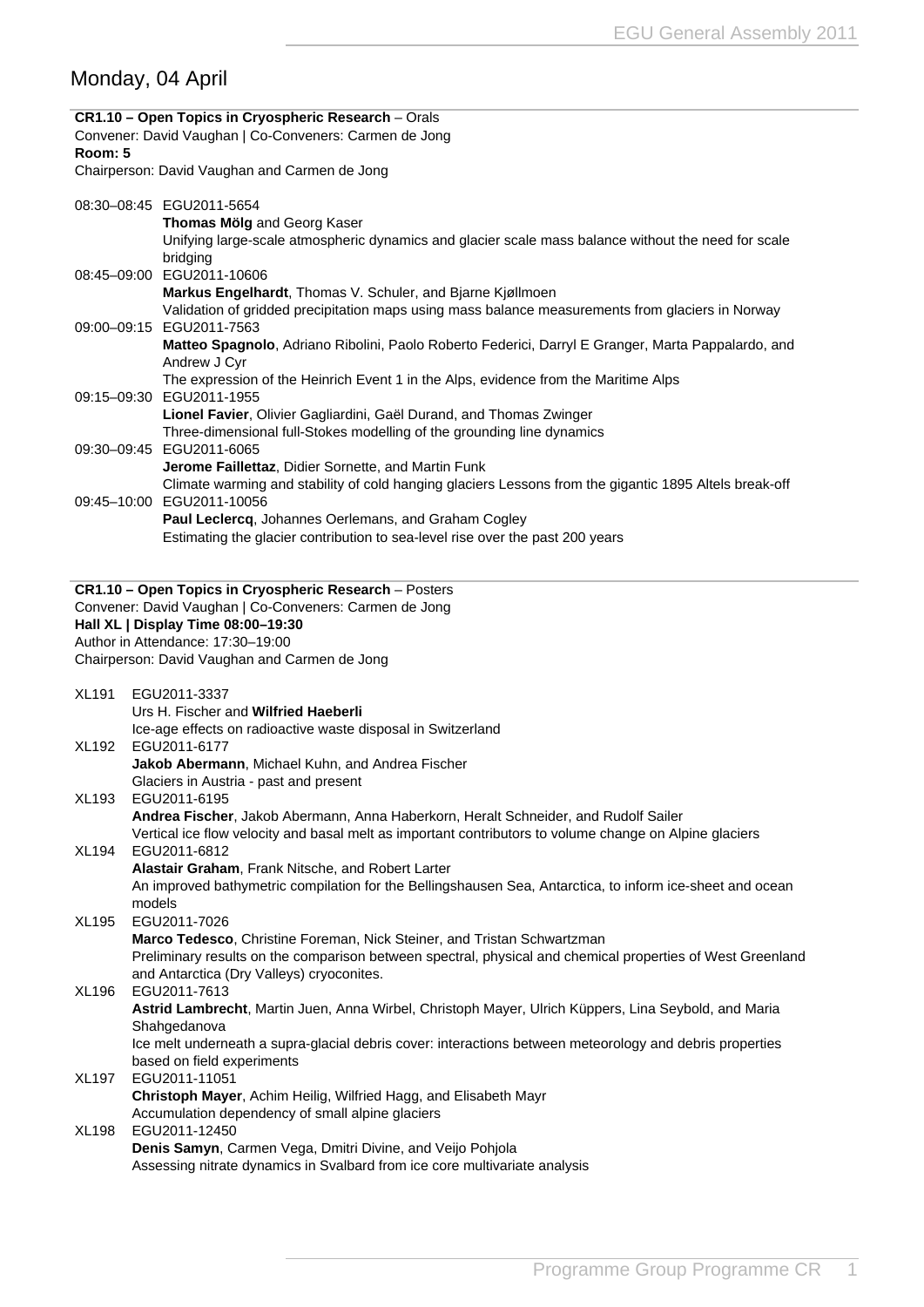<span id="page-2-0"></span>

| XL199<br>XL200                                                                                                                                                                                                                                                                            |  | EGU2011-12673<br>Anna Haberkorn, Andrea Fischer, and Rudolf Sailer<br>Special melt characteristics as an evidence for significant basal melt rates at the tongue of Hintereisferner,<br>Otztal, Austria<br>EGU2011-12841<br>Florian Karner, Friedrich Obleitner, and Jack Kohler<br>Verification of re-analyses model output data in an Arctic glacier environment |
|-------------------------------------------------------------------------------------------------------------------------------------------------------------------------------------------------------------------------------------------------------------------------------------------|--|--------------------------------------------------------------------------------------------------------------------------------------------------------------------------------------------------------------------------------------------------------------------------------------------------------------------------------------------------------------------|
| <b>Room: 25</b><br>Chairperson: n.n.                                                                                                                                                                                                                                                      |  | CR1.30 – Ice and its microstructure: commonalities and differences – Orals<br>Convener: Martin Schneebeli   Co-Conveners: Maurine Montagnat, Martyn Drury, Thomas Loerting, Denis Samyn                                                                                                                                                                            |
|                                                                                                                                                                                                                                                                                           |  | 15:30-15:45 EGU2011-10206<br>Charles Fierz, Henning Loewe, and Martin Schneebeli<br>Snow metamorphism - past, present, and future                                                                                                                                                                                                                                  |
|                                                                                                                                                                                                                                                                                           |  | 15:45-16:00 EGU2011-9951<br>Thorsten Bartels-Rausch, Fabienne Riche, Sumi Wren, Sepp Schreiber, Jamie Donaldson, Martin<br>Schneebeli, and Markus Ammann<br>The Microstructure of Ice and effective Diffusion of VOCs in snow: A laboratory study                                                                                                                  |
|                                                                                                                                                                                                                                                                                           |  | 16:00-16:15 EGU2011-8856<br><b>Jane Blackford</b><br>Is ice a good substance for educating engineers about materials?<br>16:15-16:30 EGU2011-6127                                                                                                                                                                                                                  |
|                                                                                                                                                                                                                                                                                           |  | Fanny Grennerat, Sandra Piazolo, Maurine Montagnat, Olivier Castelnau, and Paul Duval<br>Multi-scale characterization of strain heterogeneities and associated misorientations in laboratory<br>deformed polycrystalline ice: Image Correlation techniques, EBSD observations and full-field modeling                                                              |
|                                                                                                                                                                                                                                                                                           |  | 16:30-16:45 EGU2011-3498<br>Ilka Weikusat, Atsushi Miyamoto, Gill M. Pennock, Sepp Kipfstuhl, Sérgio H. Faria, Nobuhiko Azuma,<br>and Martyn R. Drury<br>Cryogenic EBSD and X-ray Laue diffraction: Data on subgrain boundaries in Antarctic ice samples                                                                                                           |
|                                                                                                                                                                                                                                                                                           |  | 16:45-17:00 EGU2011-2341<br>Alessio Gusmeroli, Erin Pettit, Catherine Ritz, Joseph Kennedy, Maurine Montagnat, Eric Lefebvre,<br>Gael Durand, Sepp Kipfstuhl, and Simon Sheldon<br>The relationship between climate and ice rheology at Dome C, East Antarctica: a comparison of fabric<br>determined by borehole sonic logging and thin sections.                 |
| CR1.30 - Ice and its microstructure: commonalities and differences - Posters<br>Convener: Martin Schneebeli   Co-Conveners: Maurine Montagnat, Martyn Drury, Thomas Loerting, Denis Samyn<br>Hall XL   Display Time 08:00-19:30<br>Author in Attendance: 17:30-19:00<br>Chairperson: n.n. |  |                                                                                                                                                                                                                                                                                                                                                                    |
| <b>XL201</b>                                                                                                                                                                                                                                                                              |  | EGU2011-2211<br>Carlo Carmagnola, Samuel Morin, and Florent Dominé<br>Towards a new representation of snow metamorphism in macroscopic snowpack models                                                                                                                                                                                                             |
| XL202                                                                                                                                                                                                                                                                                     |  | EGU2011-3125<br>Margret Matzl, Martin Schneebeli, Daniel Steinfeld, and Stephen Steiner<br>Microtomography of layered snow samples and weak layers                                                                                                                                                                                                                 |
| XL203                                                                                                                                                                                                                                                                                     |  | EGU2011-13263<br>Henning Loewe and Alec van Herwijnen<br>A Poisson shot-noise model for snow penetration resistance                                                                                                                                                                                                                                                |
| XL204                                                                                                                                                                                                                                                                                     |  | EGU2011-3390<br>Johannes Freitag and Sepp Kipfstuhl<br>The quantification of layering in polar firn: first results from core-scale microfocus X-ray-computer tomography                                                                                                                                                                                            |
| XL205                                                                                                                                                                                                                                                                                     |  | EGU2011-7214<br>Sepp Kipfstuhl and Johannes Freitag<br>Density, densification and the evolution of the microstructure in polar firn                                                                                                                                                                                                                                |
| XL206                                                                                                                                                                                                                                                                                     |  | EGU2011-3949<br>Ruzica Dadic, Light Bonnie, and Stephen G. Warren<br>Migration of air bubbles in ice under a temperature gradient, with application to "Snowball Earth"                                                                                                                                                                                            |
| XL207                                                                                                                                                                                                                                                                                     |  | EGU2011-5970<br>Jens Roessiger, Paul Bons, Sergio H. Faria, and Ilka Weikusat<br>Influence Of Air Bubbles In Ice On Grain Growth                                                                                                                                                                                                                                   |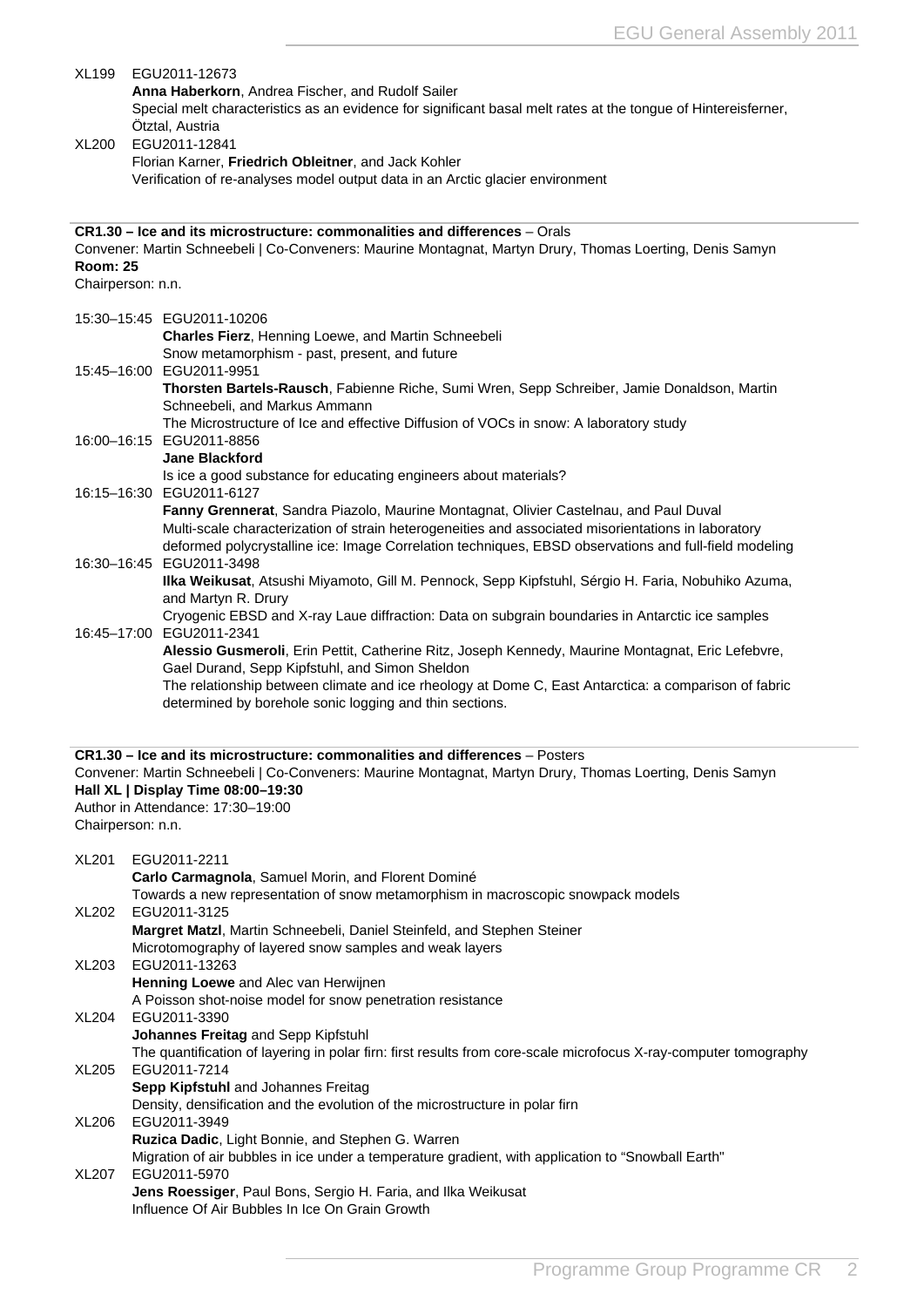<span id="page-3-0"></span>

| XL208   | EGU2011-7178                                                                                                                |
|---------|-----------------------------------------------------------------------------------------------------------------------------|
|         | Christian Weikusat, Johannes Freitag, and Sepp Kipfstuhl                                                                    |
|         | Raman spectroscopy of bubbles and microbubbles in EDML antarctic ice core                                                   |
| XL209   | EGU2011-3374                                                                                                                |
|         | Maurine Montagnat, Antonin Broquet, Pierre Schiltz, Daphné Buiron, Laurent Arnaud, and Sepp Kipfstuhl                       |
| XL210   | Measurements and numerical simulation of fabric evolution along the Talos Dome ice core<br>EGU2011-12029                    |
|         | Ilka Weikusat, Sepp Kipfstuhl, Denis Samyn, Anders Svensson, and Nobuhiko Azuma                                             |
|         | Folds in the NEEM ice core (Greenland)                                                                                      |
| XL211   | EGU2011-12563                                                                                                               |
|         | Denis Samyn, Ilka Weikusat, Anders Svensson, Nobuhiko Azuma, Maurine Montagnat, and Sepp Kipfstuhl                          |
|         | Micro-structure of the NEEM deep ice core: towards quantifying stratigraphic disturbances                                   |
| XL212   | EGU2011-10949                                                                                                               |
|         | Tobias Binder, Christoph Garbe, Dietmar Wagenbach, Johannes Freitag, and Sepp Kipfstuhl                                     |
|         | Recrystallization dynamics derived from grain boundary networks                                                             |
| XL213   | EGU2011-6300                                                                                                                |
|         | Paul Bons and Jens Roessiger                                                                                                |
|         | The effect of microstructure on static grain growth in ice                                                                  |
| XL214   | EGU2011-3614                                                                                                                |
|         | Ilka Weikusat, D. A. Matthijs De Winter, Gill M. Pennock, Mike Hayles, Chris T. W. M. Schneijdenberg, and                   |
|         | Martyn R. Drury                                                                                                             |
|         | Cryogenic EBSD: a technique to preserve a stable surface in a low pressure SEM to characterize ice                          |
|         | microstructure                                                                                                              |
| XL215   | EGU2011-10334                                                                                                               |
|         | Sabrina Diebold, William B. Durham, Dave J. Prior, Rachel W. Obbard, Ian Baker, and Laura Stern                             |
| XL216   | Deformation and microstructure of coarse- and fine-grained pure water ice<br>EGU2011-11121                                  |
|         | Erik Thomson, John S. Wettlaufer, and Larry A. Wilen                                                                        |
|         | The contribution of grain boundary melting to the water budget of polycrystalline ice                                       |
|         |                                                                                                                             |
|         |                                                                                                                             |
|         | CR3.10 - Remote Sensing of the Cryosphere - Orals                                                                           |
|         | Convener: Marco Tedesco   Co-Conveners: Tommaso Parrinello, andrew shepherd, Thomas Painter                                 |
| Room: 5 |                                                                                                                             |
|         | Chairperson: M. Tedesco, T. Parrinello, Andrew Shepherd                                                                     |
|         |                                                                                                                             |
|         |                                                                                                                             |
|         | 13:30-13:45 EGU2011-1417                                                                                                    |
|         | Tommaso Parrinello, Richard Francis, and Duncan Wingham                                                                     |
|         | Cryosat: mission status, achievements and data access                                                                       |
|         | 13:45-14:00 EGU2011-2308                                                                                                    |
|         | Robert Bindschadler and the ASAID Mapping Team                                                                              |
|         | The Grounded Ice and Floating Ice Boundaries of Antarctica                                                                  |
|         | 14:00-14:15 EGU2011-3846                                                                                                    |
|         | Marilyn Kaminski, Mary J. Brodzik, Jeffrey S. Deems, and Ted A. Scambos                                                     |
|         | Managing IceBridge airborne mission data at the National Snow and Ice Data Center                                           |
|         | 14:15-14:30 EGU2011-5945                                                                                                    |
|         | Aleksey Sharov, Dmitry Nikolskiy, and Alexandra Tyukavina                                                                   |
|         | Geodetic estimates of glacier mass balance in Severnaya Zemlya                                                              |
|         | 14:30-14:45 EGU2011-8477                                                                                                    |
|         | <b>Todd Albert</b>                                                                                                          |
|         | A 35-year history of deglaciation on the Quelccaya Ice Cap, Peru from multispectral imagery                                 |
|         | 14:45-15:00 EGU2011-8497                                                                                                    |
|         | <b>Nicolas Picot and Francois Boy</b>                                                                                       |
|         | LRM Processing over Ice Inland Bodies, first Analysis using Local DEM and a Comparison to ENVISAT<br>Data.                  |
|         |                                                                                                                             |
|         | Chairperson: M. Tedesco, T. Parrinello, Andrew Shepherd                                                                     |
|         | 15:30-15:45 EGU2011-9245                                                                                                    |
|         | Christopher Shuman, Etienne Berthier, and Ted Scambos                                                                       |
|         | Tributary Glacier Elevation and Mass Loss in the Larsen A and B Ice Shelf Embayments, 2001-2010                             |
|         | 15:45-16:00 EGU2011-10185                                                                                                   |
|         | Juho Vehvilainen, Juha Lemmetyinen, Jouni Pulliainen, Thomas Nagler, Helmut Rott, Claude Duguay,                            |
|         | Chris Derksen, Michael Kern, Giovanni Macelloni, and Marco Brogioni                                                         |
|         | Potential benefits of employing combined active and passive microwave observations in retrieval of snow<br>water equivalent |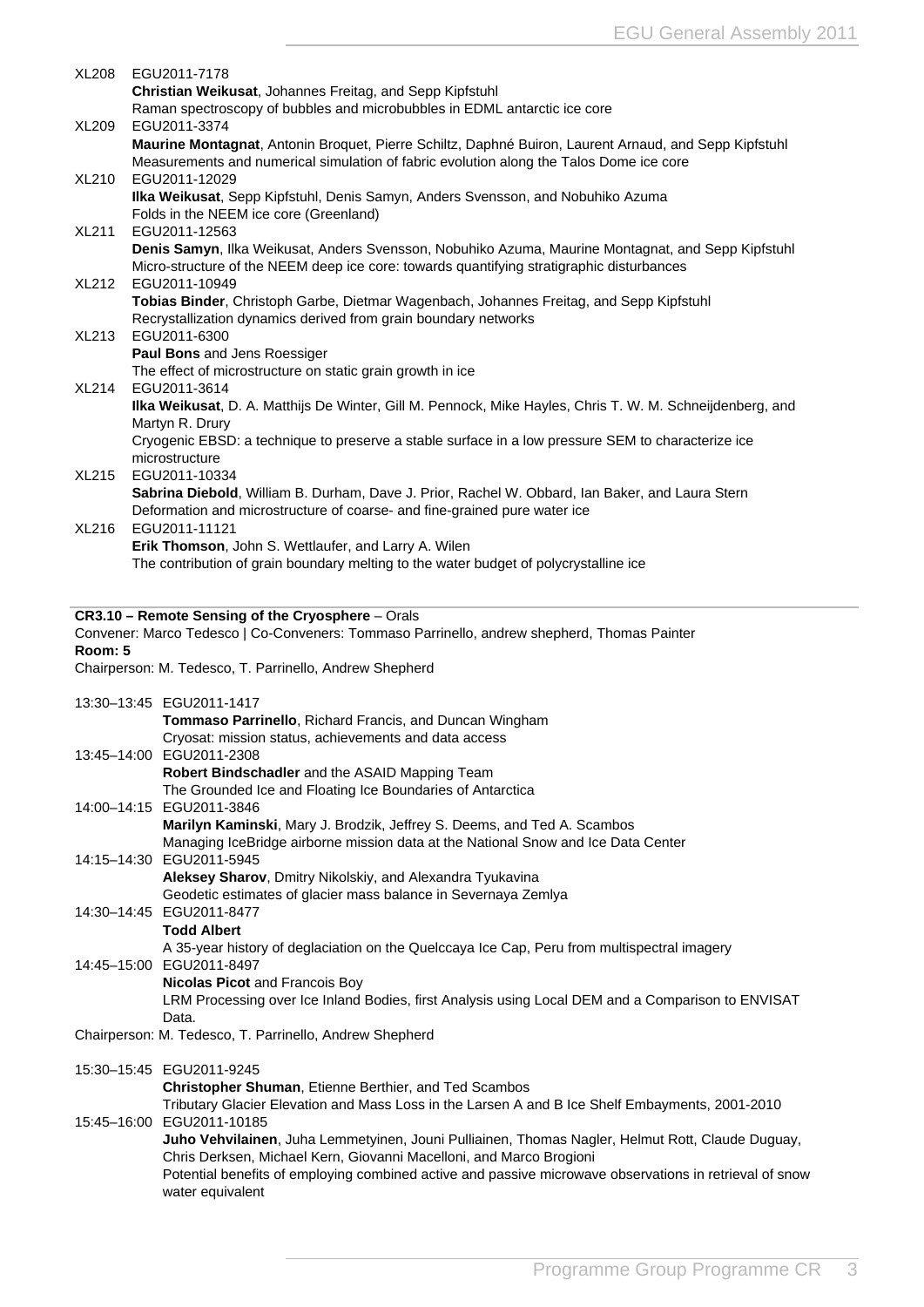|       | 16:00-16:15 EGU2011-10397<br>Matias Takala, Kari Luojus, Jouni Pulliainen, Chris Derksen, Juha Lemmetyinen, Juha-Petri Kärnä,                                                             |
|-------|-------------------------------------------------------------------------------------------------------------------------------------------------------------------------------------------|
|       | Jarkko Koskinen, and Bojan Bojkov                                                                                                                                                         |
|       | Snow water equivalent processing system for northern hemisphere<br>16:15-16:30 EGU2011-11526                                                                                              |
|       | C.k. Shum, Hyongki Lee, Jianbin Duan, Junyi Guo, Ian Howat, Xuanyu Hu, Chungyen Kuo, and Yuchan                                                                                           |
|       | Yi<br>Present-Day Antarctic Ice-Sheet Mass Balance                                                                                                                                        |
|       | 16:30-16:45 EGU2011-11899                                                                                                                                                                 |
|       | Malcolm Davidson, Dirk Schüttemeyer, Tania Casal, and Duncan Wingham<br>ESA CryoSat Calibration and Validation Activities                                                                 |
|       | 16:45-17:00 EGU2011-13287                                                                                                                                                                 |
|       | Richard Kelly, Josh King, Andrew Kasurak, and Claude Duguay<br>Scatterometer observations of snow in a forest stand in the Hudson Bay lowlands during the CAN-CSI<br>2010-2011 experiment |
|       | CR3.10 - Remote Sensing of the Cryosphere - Posters                                                                                                                                       |
|       | Convener: Marco Tedesco   Co-Conveners: Tommaso Parrinello, andrew shepherd, Thomas Painter                                                                                               |
|       | Hall XL   Display Time 08:00-19:30<br>Author in Attendance: 17:30-19:00                                                                                                                   |
|       | Chairperson: M. Tedesco, T. Parrinello, Andrew Shepherd                                                                                                                                   |
| XL217 | EGU2011-515                                                                                                                                                                               |
|       | Samantha Darling, Luke Copland, Laurence Gray, and Wesley Van Wychen                                                                                                                      |
| XL218 | Velocity Patterns Across the Kaskawulsh Glacier, Yukon Territory, Canada<br>EGU2011-881                                                                                                   |
|       | Elsa Rothschild, Gérard Beltrando, and Sylvain Bigot                                                                                                                                      |
|       | Analysis of snow cover variability over the Vercors mountains (French Prealps) using MODIS/Terra                                                                                          |
| XL219 | snow-cover products<br>EGU2011-1438                                                                                                                                                       |
|       | Dirk Schüttemeyer, Malcolm Davidson, Remo Bianchi, Tania Casal, Catherine Bouzinac, and Michael Kern                                                                                      |
|       | European Space Agency campaign activities in support of Earth Observation Projects: Examples for Snow                                                                                     |
| XL220 | and Ice<br>EGU2011-2462                                                                                                                                                                   |
|       | Steven Palmer, Andrew Shepherd, Noel Gourmelen, Malcolm McMillan, Jan Lenaerts, and Michiel van den<br><b>Broeke</b>                                                                      |
|       | Comparison of surface mass balance estimates of the Larsen-C ice shelf from near-surface density                                                                                          |
|       | measurements and a regional climate model                                                                                                                                                 |
| XL221 | EGU2011-5088<br>Claude Duguay and Kyung-Kuk Kang                                                                                                                                          |
|       | Development of a 24-year time series of ice cover phenology and thickness from Great Bear Lake and Great                                                                                  |
| XL222 | Slave Lake derived from SSM/I brightness temperature measurements<br>EGU2011-8203                                                                                                         |
|       | Nick Steiner and Marco Tedesco                                                                                                                                                            |
|       | An enhanced resolution QuikSCAT derived Antarctic melt record (1999-2009): development and evaluation of                                                                                  |
| XL223 | wavelet-based methods<br>EGU2011-9227                                                                                                                                                     |
|       | Xavier Fettweis, Marco Tedesco, and Michiel van den Broeke                                                                                                                                |
|       | Assimilation of the 1979-2009 microwave satellite data into the regional climate MAR model for studying the                                                                               |
| XL224 | Greenland ice sheet melt extent<br>EGU2011-9631                                                                                                                                           |
|       | <b>Marco Tedesco</b>                                                                                                                                                                      |
|       | Toward a new AMSR-E SWE operational algorithm                                                                                                                                             |
| XL225 | EGU2011-9958<br><b>Ole Baltazar Andersen</b>                                                                                                                                              |
|       | Cryosat-2 observations for mean sea surface and mean ocean circulation studies in the Arctic                                                                                              |
| XL226 | EGU2011-10724                                                                                                                                                                             |
|       | Noel Gourmelen, Andrew Shepherd, Jeong-Won Park, and Robert Hawley<br>Three-dimensional ice flow in the Greenland Ice Sheet and its evolution from past and present satellite and         |
|       | airborne missions                                                                                                                                                                         |
| XL227 | EGU2011-13055                                                                                                                                                                             |
|       | Sabine Baumann, Annette Menzel, Florian Seitz, Karin Hedman, Alka Singh, Sarah Abelen, and Susanne<br>Schnitzer                                                                           |
|       |                                                                                                                                                                                           |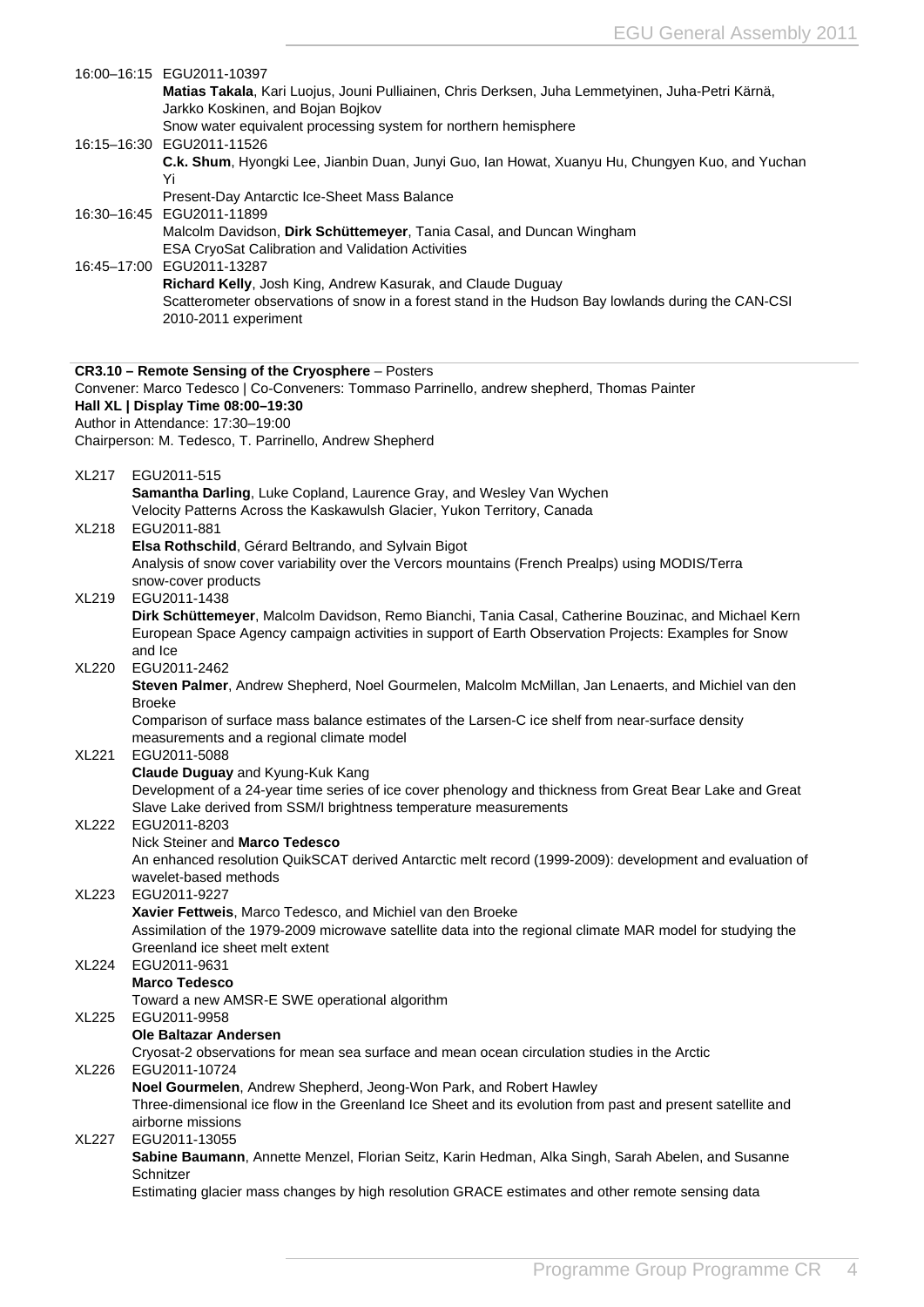<span id="page-5-0"></span>

|                              |         | XL228 EGU2011-671                                                                                                                                                                     |
|------------------------------|---------|---------------------------------------------------------------------------------------------------------------------------------------------------------------------------------------|
|                              |         | <b>Torborg Heid and Andreas Kääb</b>                                                                                                                                                  |
|                              |         | Evaluation of different image matching methods for deriving glacier surface displacements globally<br>XL229 EGU2011-2623                                                              |
|                              |         | Susanne Adams, Sascha Willmes, David Schröder, and Günther Heinemann                                                                                                                  |
|                              |         | Monitoring of thin ice in the Laptev Sea Polynya                                                                                                                                      |
| XL230                        |         | EGU2011-3972                                                                                                                                                                          |
|                              |         | Bjoern Frommknecht, Tommaso Parrinello, and Pascal Gilles<br>The CRYOSAT-2 Payload Data Ground Segment and Data Processing                                                            |
| <b>XL231</b>                 |         | EGU2011-5180                                                                                                                                                                          |
|                              |         | Joshua King, Andrew Kasurak, Richard Kelly, Claude Duguay, and Chris Derksen                                                                                                          |
|                              |         | Dual Frequency (17.2 and 9.6 GHz) Scatterometer Observations of Terrestrial Snow in a Canadian Sub-Arctic                                                                             |
| XL232                        |         | <b>Tundra Environment</b><br>EGU2011-6483                                                                                                                                             |
|                              |         | Yongcun Cheng and Ole Baltazar Andersen                                                                                                                                               |
|                              |         | Improvements in DTU10 global ocean tide model in Polar Regions from multi-mission altimetry                                                                                           |
| XL233                        |         | EGU2011-12494                                                                                                                                                                         |
|                              |         | Robert Cullen, Duncan Wingham, and Richard Francis<br>CryoSat-2 post launch commissioning performance                                                                                 |
| XL234                        |         | EGU2011-13584                                                                                                                                                                         |
|                              |         | Bryan Blair, Michelle Hofton, David Rabine, and Scott Luthcke                                                                                                                         |
|                              |         | NASA's Wide-swath Mapping Laser Altimetry Capability and its Application to Cryospheric Sciences<br>EGU2011-1422                                                                      |
| XL235                        |         | Ruud Hurkmans and Jonathan Bamber                                                                                                                                                     |
|                              |         | Time-evolving mass changes of Jakobshavn Isbrae, Greenland, derived from satellite altimetry                                                                                          |
| XL236                        |         | EGU2011-2684                                                                                                                                                                          |
|                              | Monique | Dedieu Jean-Pierre, Allain-Bailhache Sophie, Pottier Eric, Durand Yves, Gottardi Frederic, and Bernier                                                                                |
|                              |         | Radarsat-2 full polarimetry capabilities for dry and wet snow analysis at C-band in Alpine regions                                                                                    |
| XL237                        |         | EGU2011-3954                                                                                                                                                                          |
|                              |         | Claude Duguay and the ESA STSE North Hydrology Team                                                                                                                                   |
| XL238                        |         | North Hydrology: An ESA-Sponsored Initiative in Support of the Climate and Cryosphere (CliC) Project<br>EGU2011-73                                                                    |
|                              |         | Tatiana Zhuravleva and Alexander Kokhanovsky                                                                                                                                          |
|                              |         | The effect of snow cover roughnesses on angular structure of reflected solar radiation                                                                                                |
| XL239                        |         | EGU2011-4130                                                                                                                                                                          |
|                              |         | Simon Zwieback, Annett Bartsch, Thomas Melzer, and Wolfgang Wagner<br>Monitoring the Landscape Freeze/Thaw State by Fusion of Ku and C Band Scatterometer Data                        |
| XL240                        |         | EGU2011-12288                                                                                                                                                                         |
|                              |         | Michelle Hofton, Bryan Blair, Scott Luthcke, and David Rabine                                                                                                                         |
| <b>XL241</b>                 |         | Ice Sheet Mapping Using Wide Swath Laser Altimetry<br>EGU2011-8377                                                                                                                    |
|                              |         | Fran Fabra, Estel Cardellach, Oleguer Nogués-Correig, Santi Oliveras, Serni Ribó, Antonio Rius, Giovanni                                                                              |
|                              |         | Macelloni, Simone Pettinato, and Salvatore D'Addio                                                                                                                                    |
|                              |         | Remote sensing of dry snow masses with GNSS-R                                                                                                                                         |
|                              |         |                                                                                                                                                                                       |
|                              |         | CR3.20 - Creating glacier inventories from remote sensing data: Challenges and solutions - Orals                                                                                      |
|                              |         | Convener: Frank Paul   Co-Conveners: Bruce Raup, Tatiana Khromova, Graham Cogley, Tobias Bolch                                                                                        |
| Room: 5<br>Chairperson: n.n. |         |                                                                                                                                                                                       |
|                              |         |                                                                                                                                                                                       |
|                              |         | 10:30-10:45 EGU2011-5599                                                                                                                                                              |
|                              |         | Liss M. Andreassen, Solveig H. Winsvold, and Frank Paul                                                                                                                               |
|                              |         | Creating a new Norwegian glacier inventory using Landsat imagery - methods, challenges and results<br>10:45-11:00 EGU2011-7051                                                        |
|                              |         | Holger Frey and Frank Paul                                                                                                                                                            |
|                              |         | On the suitability of the SRTM DEM and ASTER GDEM for the compilation of topographic parameters in                                                                                    |
|                              |         | glacier inventories                                                                                                                                                                   |
|                              |         | 11:00-11:15 Short poster presentations<br>11:15-11:30 EGU2011-10579                                                                                                                   |
|                              |         | Manfred Buchroithner, Dmytro Shlezinger, Tobias Bolch, and Tino Pieczonka                                                                                                             |
|                              |         | Automated spaceborne mapping of debris-covered glaciers in high Asia                                                                                                                  |
|                              |         | 11:30-11:45 EGU2011-13373                                                                                                                                                             |
|                              |         | Francisca Bown, Andrés Rivera, Claudio Bravo, Felipe Napoleoni, and Anja Wendt<br>Glacier inventories and recent changes on active ice-capped volcanoes of the Chilean Southern Andes |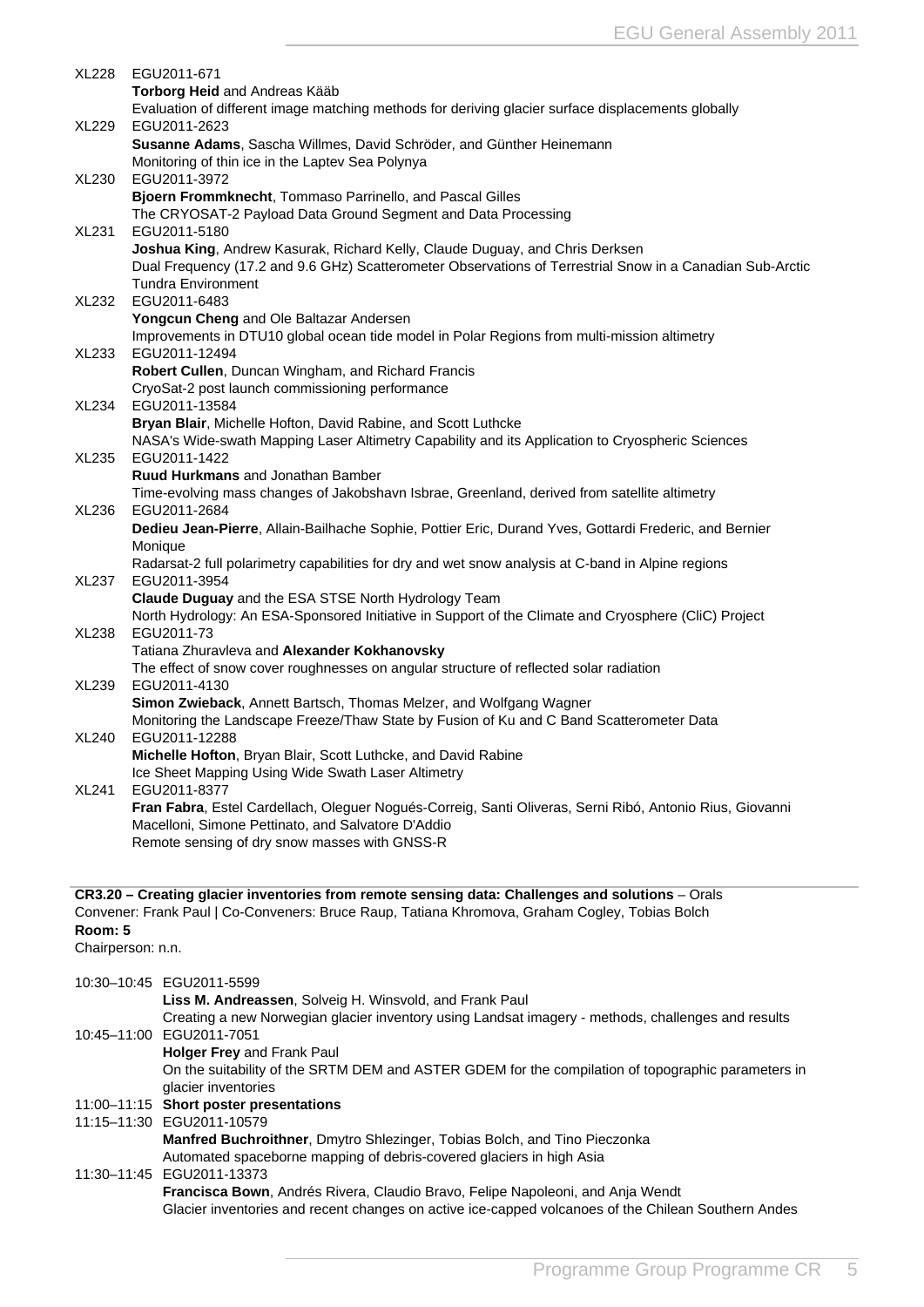<span id="page-6-0"></span>

|                                      | 11:45-12:00 EGU2011-13578<br>Bruce Raup, Siri Jodha Khalsa, Adina Racoviteanu, and Richard Armstrong<br>Recent improvements to the GLIMS Glacier Database and Future Directions                                                                                                                                                   |
|--------------------------------------|-----------------------------------------------------------------------------------------------------------------------------------------------------------------------------------------------------------------------------------------------------------------------------------------------------------------------------------|
| Chairperson: n.n.                    | CR3.20 - Creating glacier inventories from remote sensing data: Challenges and solutions - Posters<br>Convener: Frank Paul   Co-Conveners: Bruce Raup, Tatiana Khromova, Graham Cogley, Tobias Bolch<br>Hall XL   Display Time 08:00-19:30<br>Author in Attendance: 17:30-19:00                                                   |
|                                      | XL242 EGU2011-1275<br><b>Vladimir Konovalov</b><br>Hydrological Regime of Continental Glaciers on the Earth                                                                                                                                                                                                                       |
| XL243                                | EGU2011-3942<br>Shiyin Liu, Wanqin Guo, Junli Xu, and Donghui Shangguan                                                                                                                                                                                                                                                           |
| <b>XL244</b>                         | Status of Glacier inventories in China<br>EGU2011-7007<br>Holger Frey, Frank Paul, and Tazio Strozzi                                                                                                                                                                                                                              |
| <b>XL245</b>                         | Compilation of a glacier inventory for the western Himalayas from satellite data: challenges and results<br>EGU2011-8906<br>Frank Paul, Holger Frey, and Raymond Le Bris                                                                                                                                                          |
| XL246                                | A new glacier inventory for the European Alps from Landsat TM scenes of 2003: Challenges and analysis<br>EGU2011-9798<br>Marie Gardent and Philip Deline                                                                                                                                                                          |
| <b>XL247</b>                         | Stages of glacial retreat in the French Alps since the termination of the Little Ice Age<br>EGU2011-12038<br>Alison Cook, Tavi Murray, David Vaughan, Adrian Luckman, Andrew Fleming, and Nick Barrand<br>Changes in glacier extents on the Antarctic Peninsula, 2000-2010, mapped from a range of multispectral and              |
| <b>XL248</b>                         | radar imagery<br>EGU2011-12670<br><b>Tobias Bolch</b>                                                                                                                                                                                                                                                                             |
| XL249                                | Challenges with the compilation of multi-temporal glacier inventories from different sources<br>EGU2011-13192<br>Philipp Rastner, Tobias Bolch, and Frank Paul<br>2011  final steps towards the first complete glacier inventory for Greenland                                                                                    |
| XL250                                | EGU2011-13223<br>Philipp Rastner, Steve Kass, Tobias Bolch, and Frank Paul<br>Mapping Greenland's glaciers and icecaps with object based image analysis                                                                                                                                                                           |
| <b>Room: 26</b><br>Chairperson: n.n. | SM1.7/CR11.10/GI-18 - Challenges of Polar Seismology: Logistics and technology, glacial and tectonic events<br>(co-organized) - Orals<br>Convener: Trine Dahl-Jensen   Co-Conveners: Vera Schlindwein, Meredith Nettles                                                                                                           |
|                                      | 15:30-15:45 EGU2011-13538<br>Douglas A. Wiens, David Heeszel, Xinlei Sun, Amanda Lough, Andrew Nyblade, Sridhar<br>Anandakrishnan, Richard C. Aster, Audrey Huerta, and Paul Winberry<br>Seismic structure and sources of the Antarctic continent determined from large-scale year around<br>deployment of broadband seismographs |
|                                      | 15:45-16:00 EGU2011-4112<br>Galina Antonovskaya and Felix Yudakhin<br>About necessity of carrying out seismogeodynamic monitoring of the Russian Federation's Arctic zone                                                                                                                                                         |
|                                      | 16:00-16:15 EGU2011-2493<br>Trine Dahl-Jensen and the GLISN Team                                                                                                                                                                                                                                                                  |
|                                      | The GreenLand Ice Sheet monitoring Network (GLISN)<br>16:15-16:30 EGU2011-5505<br>Morten Langer Andersen, Tine B. Larsen, and Meredith Nettles<br>Detection and spectral characterization of calving related seismic signals, Helheim Glacier, South East<br>Greenland                                                            |
|                                      | 16:30-16:45 EGU2011-8322<br>Elena Kozlovskaya and the POLENET/LAPNET Working Group Team<br>Analysis of glacial seismic events from Greenland recorded by the POLENET/LAPNET experiment<br>during the IPY 2007-2009                                                                                                                |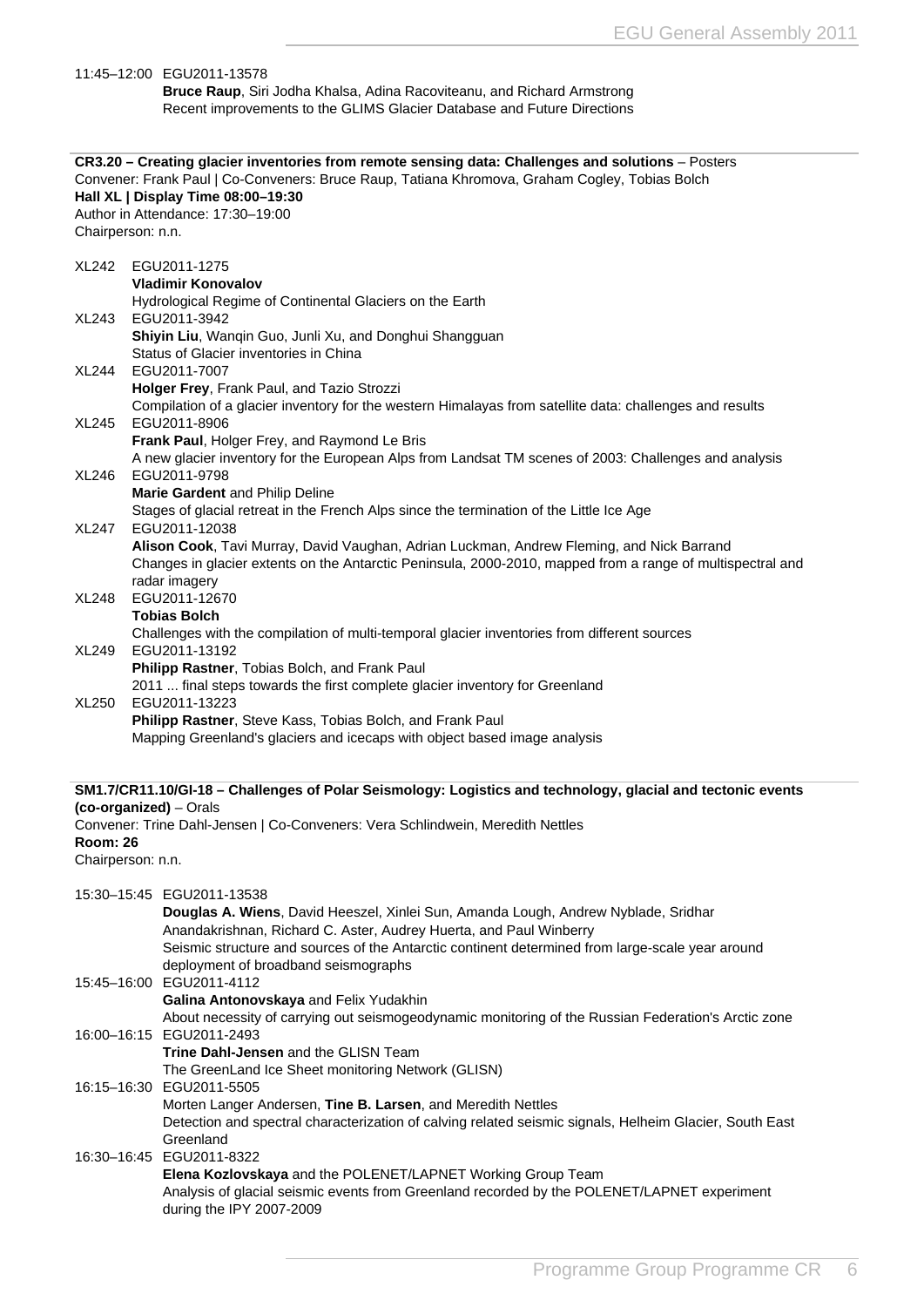<span id="page-7-0"></span>

|              | 16:45-17:00 EGU2011-10337<br>John Clinton, Marco Olivieri, Jason Amundson, and Fabian Walter                                                                                                        |
|--------------|-----------------------------------------------------------------------------------------------------------------------------------------------------------------------------------------------------|
|              | Counting Calving Events in Greenland using GLISN                                                                                                                                                    |
|              |                                                                                                                                                                                                     |
|              |                                                                                                                                                                                                     |
|              | SM1.7/CR11.10/GI-18 - Challenges of Polar Seismology: Logistics and technology, glacial and tectonic events<br>(co-organized) – Posters                                                             |
|              | Convener: Trine Dahl-Jensen   Co-Conveners: Vera Schlindwein, Meredith Nettles                                                                                                                      |
|              | Halls X/Y   Display Time 08:00-19:30                                                                                                                                                                |
|              | Author in Attendance: 17:30-19:00                                                                                                                                                                   |
|              | Chairperson: n.n.                                                                                                                                                                                   |
| XY680        | EGU2011-12765                                                                                                                                                                                       |
|              | Elena Kozlovskaya, Alexander Kozlovsky and the POLENET/LAPNET Working Group Team                                                                                                                    |
|              | Problem of misinterpretation of geomagnetic pulsations recorded by broadband seismometers as seismic                                                                                                |
|              | signals: possible solutions                                                                                                                                                                         |
| XY681        | EGU2011-1895<br>Bela Assinovskaya and Vladimir Karpinsky                                                                                                                                            |
|              | Unusual Earthquake July 31, 2010 in Lake Ladoga                                                                                                                                                     |
| XY682        | EGU2011-2458                                                                                                                                                                                        |
|              | Vera Schlindwein and Christine Läderach                                                                                                                                                             |
|              | Seismology on drifting ice floes                                                                                                                                                                    |
| XY683        | EGU2011-10457<br>Myrto Pirli, Johannes Schweitzer, Tormod Kværna, and the IPY Project Consortium                                                                                                    |
|              | A year of seismic swarm activity on the Mohns - Knipovich Ridge Bend                                                                                                                                |
| XY684        | EGU2011-6325                                                                                                                                                                                        |
|              | Andreas Köhler, Anne Chapuis, Christopher Nuth, and Christian Weidle                                                                                                                                |
|              | Searching for glacier-induced seismic events using a combined approach of STA/LTA triggering and                                                                                                    |
| XY685        | unsupervised pattern recognition<br>EGU2011-8589                                                                                                                                                    |
|              | Stephan Husen, Fabian Walter, Martin Funk, Martin Lüthi, and John F. Clinton                                                                                                                        |
|              | Subglacial Controls on the Short Term Dynamics at the Margin of the Greenland Ice Sheet: Seismic                                                                                                    |
|              | Experiments                                                                                                                                                                                         |
| XY686        | EGU2011-9206                                                                                                                                                                                        |
|              | Jason Amundson, John Clinton, Martin Luethi, Emile Okal, Doug MacAyeal, and Marco Olivieri<br>Long-period glaciogenic ocean waves revealed by coastal broadband seismometers near Jakobshavn Isbræ, |
|              | Greenland                                                                                                                                                                                           |
| XY687        | EGU2011-12191                                                                                                                                                                                       |
|              | Giuseppe Falcone, Giuditta Marinaro, Giovanni Battista Cimini, Paolo Favali, Francesco Frugoni, Stephen                                                                                             |
|              | Monna, and Caterina Montuori<br>Seismological observations of the experiment in Antarctica with MABEL seafloor multidisciplinary observatory                                                        |
| XY688        | EGU2011-6137                                                                                                                                                                                        |
|              | Fabian Walter, Debi Kilb, Nicolas Deichmann, Martin Funk, and Helen Amanda Fricker                                                                                                                  |
|              | Surface Seismicity on Gornergletscher, a Swiss Alpine Glacier                                                                                                                                       |
|              |                                                                                                                                                                                                     |
|              | CR11.20 - Ice deposits in caves: formation, evolution and climate-environment assessment - Posters                                                                                                  |
|              | Convener: Valter Maggi   Co-Conveners: Aurel Per?oiu, Christiane Grebe                                                                                                                              |
|              | Hall XL   Display Time 08:00-19:30                                                                                                                                                                  |
|              | Author in Attendance: 17:30-19:00                                                                                                                                                                   |
|              | Chairperson: Valter Maggi, Christiane Grebe, Aurel Persoiu                                                                                                                                          |
| <b>XL251</b> | EGU2011-946                                                                                                                                                                                         |
|              | <b>Christiane Grebe and Andreas Pflitsch</b>                                                                                                                                                        |
|              | Historical data in the light of modern ice cave research                                                                                                                                            |
| XL252        | EGU2011-1423<br><b>Derek Ford</b>                                                                                                                                                                   |
|              | Ice in Canadian Caves                                                                                                                                                                               |
| XL253        | EGU2011-3104                                                                                                                                                                                        |
|              | <b>Jure Kosutnik</b>                                                                                                                                                                                |
|              | Temperature Monitoring in Slovene Ice Caves - Can less tell more?                                                                                                                                   |
| XL254        | EGU2011-4056                                                                                                                                                                                        |
|              | Anchel Belmonte Ribas, Carlos Sancho Marcén, and Ana Moreno<br>Chronology of a Pyrenean subsurface ice deposit (A294 cave, Cotiella massif, Spain)                                                  |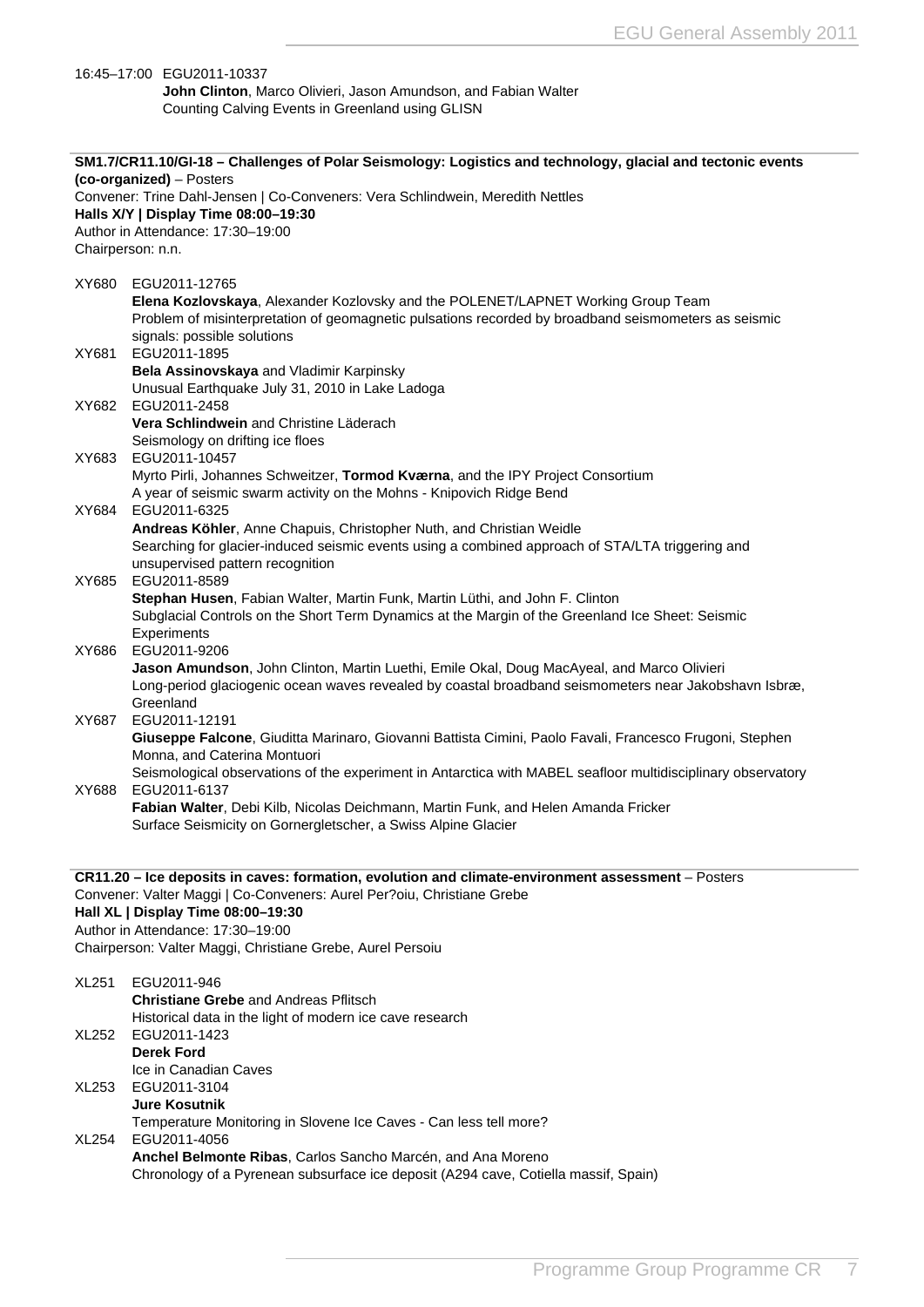<span id="page-8-0"></span>

| <b>XL255</b>    | EGU2011-5188                                                                                              |
|-----------------|-----------------------------------------------------------------------------------------------------------|
|                 | Bogdan P. Onac, Jonathan G. Wynn, and Michele Citterio                                                    |
|                 | Ikaite in the ScCZri?oara Ice Cave (Romania): origin and significance                                     |
| XL256           | EGU2011-5577                                                                                              |
|                 | <b>Christiane Grebe and Andreas Pflitsch</b>                                                              |
|                 | Ice cave research in Germany - past, present and future?                                                  |
| <b>XL257</b>    | EGU2011-7556                                                                                              |
|                 | Zoltán Kern, István Fórizs, László Palcsu, Michael Behm, Helmut Hausmann, and Rudolf Pavuza               |
|                 | Isotope hydrological and geophysical studies on the perennial cave ice deposit of Saarhalle (Mammuthöhle, |
| <b>XL258</b>    | Dachstein Mts, Austria)<br>EGU2011-7839                                                                   |
|                 | Nenad Buzjak, Dalibor Paar, and Darko Bakši?                                                              |
|                 | Snow and ice in speleological features of Dinaric Mountains in Croatia                                    |
| XL259           | EGU2011-10177                                                                                             |
|                 | Valter Maggi, Stefano Turri, Alfredo Bini, Barbara Stenni, and Roberto Udisti                             |
|                 | Cave-ice interaction in Moncodeno ice cave (Italy)                                                        |
| XL260           | EGU2011-10142                                                                                             |
|                 | Valter Maggi, Stefano Turri, Aurel Per?oiu, Alfredo Bini, Bogdan Onac, Roberto Udisti, and Barbara Stenni |
|                 | Two millennia of ice accumulation in Focul Viu ice cave, Romania                                          |
| XL261           | EGU2011-12886                                                                                             |
|                 | Friedrich Obleitner and Christoph Spötl                                                                   |
|                 | Temperature profiles in an Alpine ice cave (Eisriesenwelt, Austria)                                       |
| XL262           | EGU2011-13892                                                                                             |
|                 | <b>Hi-Ryong Byun</b>                                                                                      |
|                 | Use of ice cave for the storage of water resources                                                        |
|                 |                                                                                                           |
|                 | HS2.12 - Mountain hydrology: Observations, processes and models (co-listed) - Orals                       |
|                 | Convener: Daniel Viviroli   Co-Conveners: Carmen de Jong, Paola Allamano                                  |
| <b>Room: 36</b> |                                                                                                           |
|                 | Chairperson: Daniel Viviroli, Carmen de Jong                                                              |
|                 |                                                                                                           |
|                 | 08:30-08:45 EGU2011-2618                                                                                  |
|                 | <b>Walter Immerzeel and Marc Bierkens</b>                                                                 |
|                 | Quantifying the Water Tower of the Third Pole: State of the Art and Research Challenges                   |
|                 | 08:45-09:00 EGU2011-10325                                                                                 |
|                 | Adina Racoviteanu, Guleid Artan, Mandira Shrestha, Samjwal Bajracharya, Pradeep Mool, Giriraj             |
|                 | Amarnath, Molly Brown, Shahid Habib, Maria Tzortziou, and Hua Ouyang                                      |
|                 | HIMALA: Understanding the contribution of glacier and snowmelt in the Himalaya using a                    |
|                 | spatially-distributed energy balance model and remotely sensed data                                       |
|                 | 09:00-09:15 EGU2011-4495<br>Hendrik Wulf, Bodo Bookhagen, and Dirk Scherler                               |
|                 | Differentiating rainfall, snow and glacial melt in the Sutlej Valley (western Himalaya) by distributed    |
|                 | hydrological modeling                                                                                     |
|                 | 09:15-09:30 EGU2011-3047                                                                                  |
|                 | Bettina Schäppi, Peter Molnar, and Paolo Burlando                                                         |
|                 | Precipitation gradients along hillslopes estimated from rain gauge transects                              |
|                 |                                                                                                           |
|                 | 09:30-09:45 EGU2011-7799                                                                                  |
|                 | Matei Domni?a, Augustin Ionu? Cr?ciun, Ionel Haidu, and Okke Batelaan                                     |
|                 | GIS Methodology for determination of the flash flood hydrograph in small scale mountainous catchments     |
|                 | 09:45-10:00 EGU2011-5458                                                                                  |
|                 | Iris Stewart, Darren Ficklin, and Edwin Maurer                                                            |
|                 | How will projected climate change impact stream temperature and water quality in the Sierra Nevada        |
|                 | (CA)?                                                                                                     |
|                 |                                                                                                           |

Chairperson: Carmen de Jong, Paola Allamano

10:30–10:45 EGU2011-8601

**Matthias Huss**

Present and future contribution of glaciers to runoff from macroscale drainage basins in Europe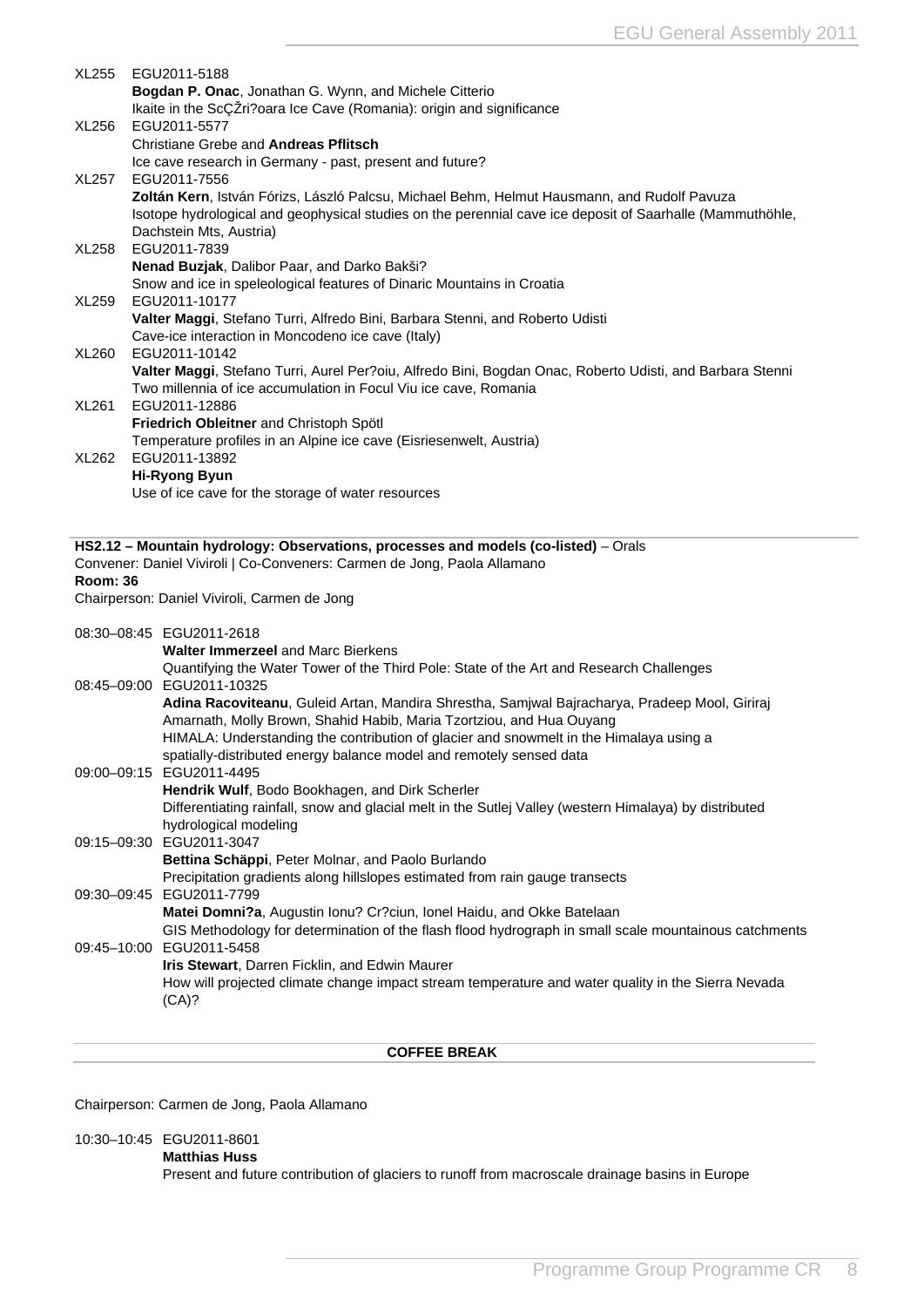|      | 10:45-11:00 EGU2011-5838<br>Arnout van Soesbergen                                                                                                                                                                                                               |
|------|-----------------------------------------------------------------------------------------------------------------------------------------------------------------------------------------------------------------------------------------------------------------|
|      | Modelling climate change impacts on water resources of dams<br>11:00-11:15 EGU2011-13155                                                                                                                                                                        |
|      | <b>Alberto Pistocchi</b> and Attilio Castellarin<br>An analysis of change in alpine annual maximum discharges: implications for the selection of design<br>discharges                                                                                           |
|      | 11:15-11:30 EGU2011-2959<br>Ulrich Strasser, Andreas Gobiet, Johann Stötter, Hannes Kleindienst, Friedrich Zimmermann, Karl                                                                                                                                     |
|      | Steininger, and Franz Prettenthaler<br>CC-Snow: an interdisciplinary project to investigate climate change effects on future snow conditions and<br>winter tourism in Tyrol and Styria (Austria)                                                                |
|      | 11:30-11:45 EGU2011-7054<br><b>Robert Steiger</b>                                                                                                                                                                                                               |
|      | The impact of climate change on water demand of snowmaking<br>11:45-12:00 EGU2011-11760                                                                                                                                                                         |
|      | Cécile Picouet and Fréderic Gottardi<br>Snow accumulation submodel: how to estimate the phase of precipitations and the snow correction<br>factor?                                                                                                              |
|      |                                                                                                                                                                                                                                                                 |
|      | HS2.12 - Mountain hydrology: Observations, processes and models (co-listed) - Posters<br>Convener: Daniel Viviroli   Co-Conveners: Carmen de Jong, Paola Allamano                                                                                               |
|      | Hall A   Display Time 08:00-19:30<br>Author in Attendance: 17:30-19:00                                                                                                                                                                                          |
|      | Chairperson: Daniel Viviroli, Carmen de Jong, Paola Allamano                                                                                                                                                                                                    |
| A294 | EGU2011-349<br>Svetlana Mazukhina, Vladimir Masloboev, Konstantin Chudnenko, Valerii Bychinsky, Anton Svetlov, and<br>Sergey Muravyev                                                                                                                           |
|      | Interaction of surface and subsurface waters in the system "water-rock-atmosphere-carbon                                                                                                                                                                        |
| A295 | EGU2011-1369<br>Roland Koeck and Eduard Hochbichler                                                                                                                                                                                                             |
| A296 | Soil moisture dynamics in the montane beech-fir-spruce forest belt within karstic headwaters<br>EGU2011-2253                                                                                                                                                    |
|      | Chiang Wei, Ping-Shih Yang, and Pei-Ling Tian<br>Evaluating the ecohydrology of microhabitat in an experimental watershed of Central Taiwan                                                                                                                     |
| A298 | EGU2011-4131<br>Frank Herrmann, Georg Berthold, Johann-Gerhard Fritsche, Florian Jenn, Ralf Kunkel, Hans-Jürgen Voigt,<br>and Frank Wendland                                                                                                                    |
|      | Large-scale conceptual modelling of groundwater piezometric surfaces in low mountain range landscapes of<br><b>Central Europe</b>                                                                                                                               |
| A299 | EGU2011-5574<br>Thierry Barth, Georges-Marie Saulnier, and Emmanuel Malet                                                                                                                                                                                       |
| A300 | Monitoring hydrometeorology in mountain catchment, the example of the Vorz (Belledonne, France)<br>EGU2011-6738                                                                                                                                                 |
|      | Abdallah Alaoui, Matthias Müller, Christine Alewell, Susanne Lagger, and Rolf Weingartner<br>Impact of land use changes on soil hydrology in the Ursern Valley, Switzerland                                                                                     |
| A301 | EGU2011-7247<br>Pablo Garcia-Estringana, Jérôme Latron, Pilar Llorens, and Francesc Gallart                                                                                                                                                                     |
| A302 | Spatial and Temporal dynamics of soil moisture in a Mediterranean mountain area<br>EGU2011-7409                                                                                                                                                                 |
|      | Jérôme Latron, Pilar Llorens, Pablo García-Estríngana, and Francesc Gallart<br>Looking at hydrological variability in a Mediterranean mountain area to infer potential effects of climate change                                                                |
| A303 | on water resources<br>EGU2011-7634                                                                                                                                                                                                                              |
| A304 | Giuseppe Formetta, Silvia Franceschi, Andrea Antonello, Ricardo Mantilla, and Riccardo Rigon<br>The JGrass-NewAge System for Forecasting and Managing the Hydrological Budgets at the Basin Scale<br>EGU2011-8592                                               |
|      | Anna Kuentz, Thibault Mathevet, Christian Perret, and Vazken Andreassian<br>Uncertainty estimation of historical streamflow records of mountainous watersheds                                                                                                   |
| A305 | EGU2011-9241<br>Gertraud Meißl, Clemens Geitner, Romed Ruggenthaler, Alexandra Mätzler, Markus Tusch, and Erwin Meyer<br>Influence of soil characteristics and earthworm activity on the hydrologic response of Alpine pasture sites to<br>precipitation events |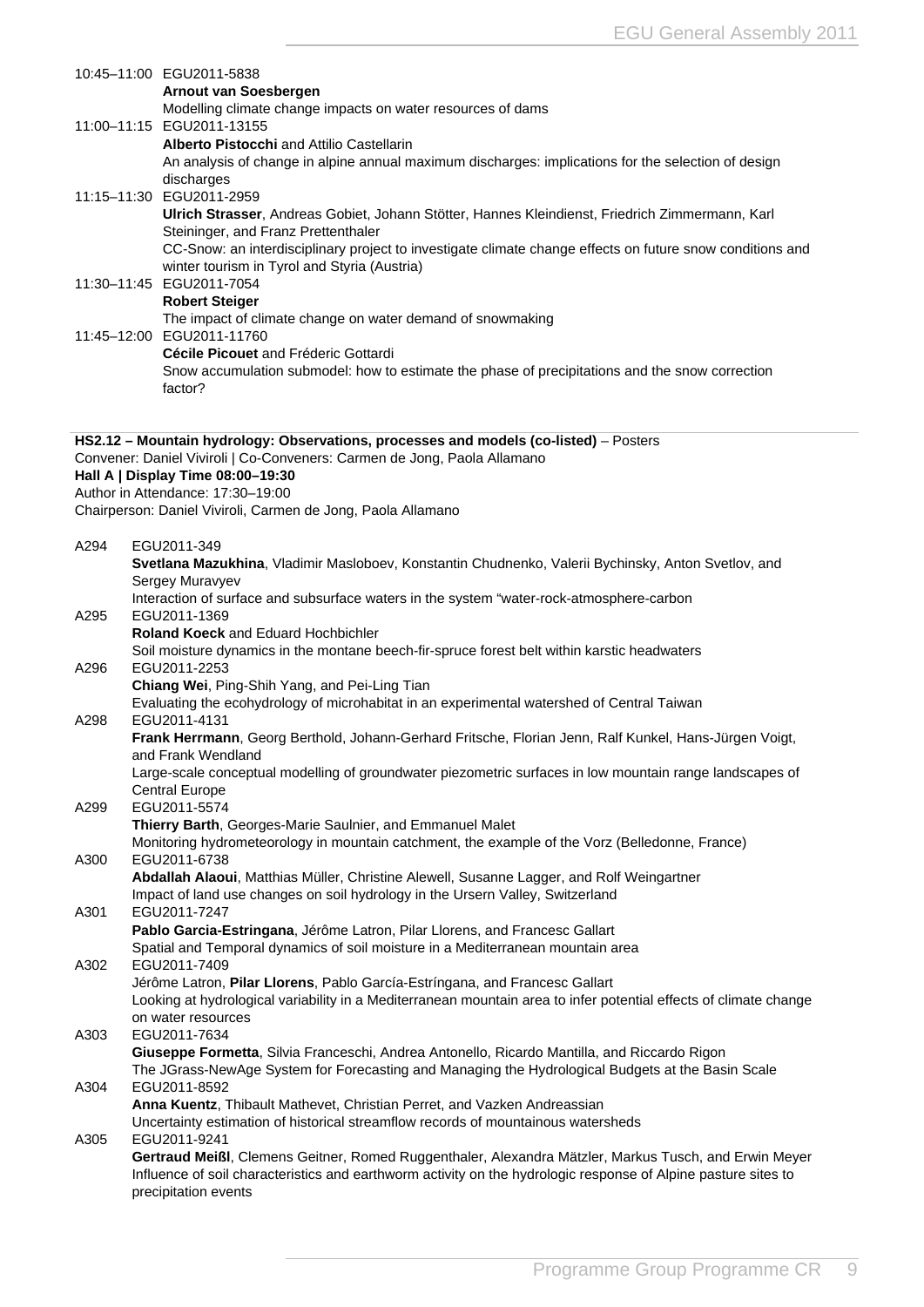<span id="page-10-0"></span>

| A306            |      | EGU2011-9813                                                                                                                                |
|-----------------|------|---------------------------------------------------------------------------------------------------------------------------------------------|
|                 |      | Doris Duethmann, Janek Zimmer, Sergiy Vorogushyn, Andreas Güntner, and Abror Gafurov                                                        |
|                 |      | Evaluation of the precipitation input for hydrological modeling of a mountainous catchment in Kyrgyzstan                                    |
| A307            |      | EGU2011-9817                                                                                                                                |
|                 |      | <b>Michael Kuhn</b>                                                                                                                         |
|                 |      | Monthly mean vertical gradients of precipitation, temperature and glacier mass balance adjusted to measured                                 |
|                 |      | runoff from high alpine basins                                                                                                              |
| A308            |      | EGU2011-9911                                                                                                                                |
|                 |      | Armando Molina, Gerard Govers, and Veerle Vanacker                                                                                          |
|                 |      | Restoration of hydrological services through exotic plantations and natural revegetation on abandoned                                       |
|                 |      | badlands                                                                                                                                    |
| A309            |      | EGU2011-10100                                                                                                                               |
|                 |      | Christina Delaney and Klaus Katzensteiner                                                                                                   |
|                 |      | Modelling leaf area carrying capacity for site adapted sustainable forest management in the Northern                                        |
|                 |      | Limestone Alps                                                                                                                              |
| A310            |      | EGU2011-10117                                                                                                                               |
|                 |      | Paul Dobesberger, Antonia Zeidler, and Georg Wohlfahrt                                                                                      |
|                 |      | Calibration and Comparison of three SVAT (\\textbf{S}urface-\\textbf{V}egetation-\\textbf{A}tmosphere                                       |
|                 |      | \\textbf{T}ransfer) models.                                                                                                                 |
| A311            |      | EGU2011-10154                                                                                                                               |
|                 |      | Romed Ruggenthaler, Gertraud Meißl, Clemens Geitner, and Friedrich Schöberl                                                                 |
|                 |      | Determination of the influence of soil moisture on infiltration capacity                                                                    |
| A312            |      | EGU2011-10847                                                                                                                               |
|                 |      | Laura Anna Boscarello, Giovanni Ravazzani, and Marco Mancini                                                                                |
|                 |      | Assessing the impact of climate change on the flow regime of the Rhone river basin using a distributed<br>hydrological model: first results |
| A313            |      | EGU2011-11430                                                                                                                               |
|                 |      | Martina Kauzlaric, Bruno Schädler, and Rolf Weingartner                                                                                     |
|                 |      | Distributed water balance modelling in a highly complex mountain catchment in the Swiss Alps: identifying the                               |
|                 |      | relevant parameter set                                                                                                                      |
| A314            |      | EGU2011-11751                                                                                                                               |
|                 |      | Lukas Jacka, Jirka Pavlasek, and Pavel Pech                                                                                                 |
|                 |      | Estimated values of the saturated hydraulic conductivity of podzolic soils in the central part of the Sumava                                |
|                 |      | National Park - comparison of methods                                                                                                       |
| A315            |      | EGU2011-11976                                                                                                                               |
|                 |      | Florian Kobierska, Tobias Jonas, Jan Magnusson, Massimiliano Zappa, Mathias Bavay, Thomas Bosshard,                                         |
|                 |      | and Stefano Bernasconi                                                                                                                      |
|                 |      | Climate change effects on snow melt and discharge of a partly glacierized watershed in Central Switzerland                                  |
| A316            |      | EGU2011-12368                                                                                                                               |
|                 |      | Cara Tobin, Bettina Schaefli, Ludovico Nicotina, Marc B. Parlange, and Andrea Rinaldo                                                       |
|                 |      | The impact of temperature distributions and snowmelt rates on runoff production; a case study in the Swiss                                  |
|                 | Alps |                                                                                                                                             |
| A317            |      | EGU2011-13548                                                                                                                               |
|                 |      | Rory Cowie and Mark Williams                                                                                                                |
|                 |      | Use of isotopic and geochemical tracers to identify source waters, flow paths, and residence times of                                       |
|                 |      | headwater catchments in Boulder Creek Watershed, Colorado                                                                                   |
|                 |      |                                                                                                                                             |
|                 |      |                                                                                                                                             |
|                 |      | HS2.13 - Mountain Hydrology: Monitoring and modeling of snow (co-listed) - Orals                                                            |
| <b>Room: 36</b> |      | Convener: Juraj Parajka   Co-Conveners: Michael Lehning, David Gustafsson                                                                   |
|                 |      | Chairperson: J. Parajka                                                                                                                     |
|                 |      |                                                                                                                                             |
|                 |      | 13:30-13:45 EGU2011-4305                                                                                                                    |
|                 |      | <b>Martyn Clark</b>                                                                                                                         |
|                 |      | Representing Spatial Variability of Snow Water Equivalent in Hydrological and Land-surface Models: A                                        |
|                 |      | Review                                                                                                                                      |
|                 |      | 13:45-14:00 EGU2011-7806                                                                                                                    |
|                 |      | Kari Luojus, Jouni Pulliainen, Matias Takala, Juha Lemmetyinen, Mwaba Kangwa, Tuomo Smolander,                                              |
|                 |      | Juho Vehviläinen, Chris Derksen, Sari Metsämäki, and Bojan Bojkov                                                                           |
|                 |      | Investigating Snow Accumulation on Northern Hemisphere Using Globsnow Snow Water Equivalent Data                                            |
|                 |      | 14:00-14:15 EGU2011-11475                                                                                                                   |
|                 |      | Mathias Bavay, Thomas Grünewald, Jan Magnusson, and Michael Lehning                                                                         |
|                 |      | Modeling the climate change impact on snow and runoff in the alpine space                                                                   |
|                 |      |                                                                                                                                             |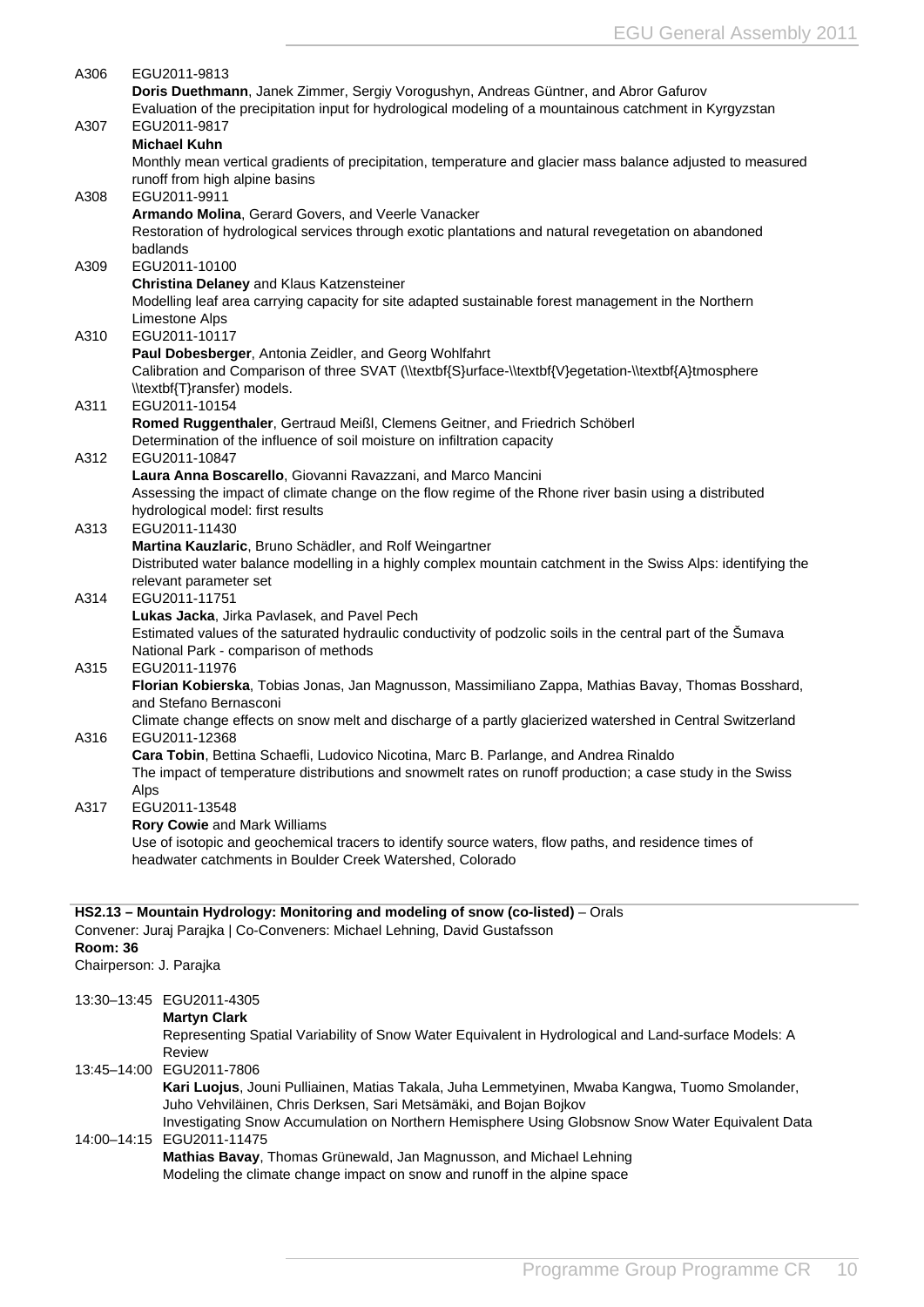|      | 14:15-14:30 EGU2011-1362                                                                                            |
|------|---------------------------------------------------------------------------------------------------------------------|
|      | <b>Thomas Nester and Robert Kirnbauer</b>                                                                           |
|      | Evaluating the snow component of a runoff forecasting model                                                         |
|      | 14:30-14:45 EGU2011-823                                                                                             |
|      | Gokcen Uysal, Aynur Sensoy, Ali Arda Sorman, and Ali Unal Sorman                                                    |
|      | Forecasting Daily Discharge in the Upper Euphrates Basin Using Snowmelt Runoff Model with Estimated                 |
|      | <b>Snow Depletion Curves</b>                                                                                        |
|      | 14:45-15:00 EGU2011-13673                                                                                           |
|      | Noah Molotch, Ernesto Trujillo, and Keith Musselman                                                                 |
|      | Vegetation-snowpack feedbacks from plot to regional scales                                                          |
|      | Chairperson: M. Lehning                                                                                             |
|      |                                                                                                                     |
|      | 15:30-15:45 EGU2011-10169                                                                                           |
|      | Johannes Schöber, Stefan Achleitner, Katrin Schneider, Rudolf Sailer, Friedrich Schöberl, Johann                    |
|      | Stötter, and Robert Kirnbauer                                                                                       |
|      | The potential of airborne laser scanning driven snow depth observations for modelling snow cover, snow              |
|      | water equivalent and runoff in high alpine catchments                                                               |
|      | 15:45-16:00 EGU2011-5585                                                                                            |
|      | Thierry Barth, Georges-Marie Saulnier, and Emmanuel Malet                                                           |
|      | Modelling the snow from high spatial and temporal temperatures and snow cover maps                                  |
|      | 16:00-16:15 EGU2011-4045                                                                                            |
|      | Michael Warscher, Thomas Marke, Florian Hanzer, Ulrich Strasser, Harald Kunstmann, Bernhard                         |
|      | Hynek, Marc Olefs, Wolfgang Schöner, Rudolf Sailer, and Johann Stötter                                              |
|      | A terrain-based parameterization for the effect of wind-induced snow redistribution in Alpine terrain               |
|      | 16:15-16:30 EGU2011-12164                                                                                           |
|      | Hendrik Huwald, Chad W. Higgins, Holly J. Oldroyd, Steven A. Drake, Anne W. Nolin, and Marc B.                      |
|      | Parlange                                                                                                            |
|      | Turbulence-induced pressure fluctuations in snow and their effect on heat and moisture transport                    |
|      | 16:30-16:45 EGU2011-5543                                                                                            |
|      | Rebecca Mott, Mathias Bavay, and Michael Lehning                                                                    |
|      | Typical errors when calculating snow ablation in mountains                                                          |
|      | 16:45-17:00 EGU2011-7846                                                                                            |
|      | Gro Lilbaek and John Pomeroy                                                                                        |
|      | Compositional Change of Meltwater Infiltrating Frozen Ground                                                        |
|      |                                                                                                                     |
|      |                                                                                                                     |
|      | HS2.13 - Mountain Hydrology: Monitoring and modeling of snow (co-listed) - Posters                                  |
|      | Convener: Juraj Parajka   Co-Conveners: Michael Lehning, David Gustafsson                                           |
|      | Hall A   Display Time 08:00-19:30                                                                                   |
|      | Author in Attendance: 17:30-19:00                                                                                   |
|      | Chairperson: D. Gustafsson                                                                                          |
|      |                                                                                                                     |
| A318 | EGU2011-2156                                                                                                        |
|      | Kay Helfricht, Bernd Seiser, Ulrich Strasser, Michael Kuhn, Rudolf Sailer, Johann Stötter, Eric Veulliet, and       |
|      | Helmut Schönlaub                                                                                                    |
|      | Modelling of snow- and icemelt contribution to Alpine streamflow at different scales in the Ötztal Alps (Tirol,     |
|      | Austria): the alpS MUSICALS project                                                                                 |
| A319 | EGU2011-2916                                                                                                        |
|      | Florian Ortner, Philipp Schajer, Florian Hanzer, Thomas Marke, and Ulrich Strasser                                  |
|      | Snow cover trends in Tyrol and Styria (Austria) over the last decades                                               |
| A320 | EGU2011-2940                                                                                                        |
|      | Florian Hanzer, Ulrich Strasser, Thomas Marke, Michael Warscher, Bernhard Hynek, Marc Olefs, and                    |
|      | Wolfgang Schöner                                                                                                    |
| A321 | Latest developments of the Alpine snow cover model AMUNDSEN: new modules, projects and perspectives<br>EGU2011-4900 |
|      |                                                                                                                     |

## **Marily Xigaki**

Mapping and Monitoring Snow cover and its changes over a 40 years period for the White Mountains of Crete, Greece

#### A322 EGU2011-10273

**Stefan Pohl**, Leo Stoeckl, Jakob Garvelmann, and Markus Weiler Detailed Spatial and Temporal Observations of Snow Covers in Mountainous Watersheds Using Numerous Low-Cost Standalone Sensors A323 EGU2011-11653 **Mathias Bavay** and Thomas Egger

MeteoIO: A Meteorological Data Pre-Processing Library for Numerical Models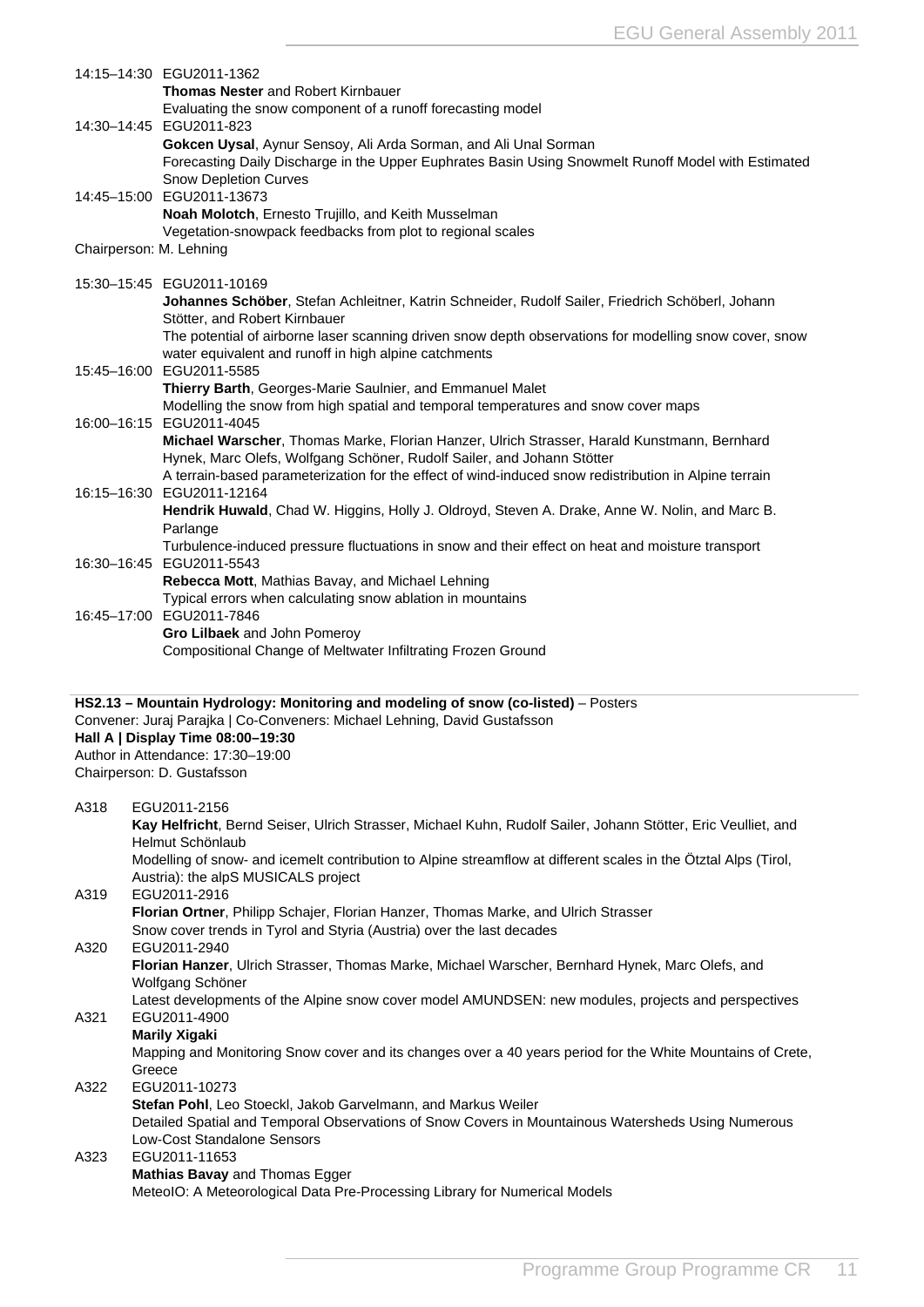| A324 | EGU2011-12048                                                                                                               |
|------|-----------------------------------------------------------------------------------------------------------------------------|
|      | Matthias Rieckh, Andreas Kellerer-Pirklbauer, and Michael Avian                                                             |
|      | Evaluation of spatial variability of snow cover duration in a small alpine catchment using automatic                        |
|      | photography and terrain-based modeling                                                                                      |
| A325 | EGU2011-12097                                                                                                               |
|      | Raphael Mutzner, Hendrik Huwald, Sian R. Williams, Anne W. Nolin, and Marc B. Parlange                                      |
|      | Fiber-optic distributed temperature sensing of alpine snow packs                                                            |
| A326 | EGU2011-7887                                                                                                                |
|      | Ali Arda Sorman and Egemen Yamankurt                                                                                        |
|      | Modified Satellite Products on Snow Covered Area in Upper Euphrates Basin, Turkey                                           |
| A327 | EGU2011-7951                                                                                                                |
|      | Antonio Reppucci, Xavier Banque, Laura Moreno, Maria Jose Escorihuela, Miquel Aran, David Velasco, and                      |
|      | F. Javier Busto                                                                                                             |
|      | Characterization of Snow Pack Over Pyrenees Using Remote Sensed Data for Runoff Modeling                                    |
| A328 | EGU2011-11818                                                                                                               |
|      | <b>Frederic Gottardi</b> and Cécile Picouet                                                                                 |
|      | Using MODIS snow cover data to detect the best model hypotheses for snow-dominated watershed                                |
| A329 | EGU2011-12396                                                                                                               |
|      | Miriam Carpintero García, Vanessa Piña Bueno, Javier Herrero Lantarón, Cristina Aguilar Porro, and María<br>José Polo Gómez |
|      | Estimation of the snow cover by application of a two-layered model of accumulation and snowmelt in the                      |
|      | Sierra Nevada Natural Park (Spain)                                                                                          |
| A330 | EGU2011-13648                                                                                                               |
|      | Jannes Stolte, Geoffrie Kramer, and Helen French                                                                            |
|      | Snowmelt driven spring discharge: measuring and modeling results for a small catchment in Norway                            |
|      |                                                                                                                             |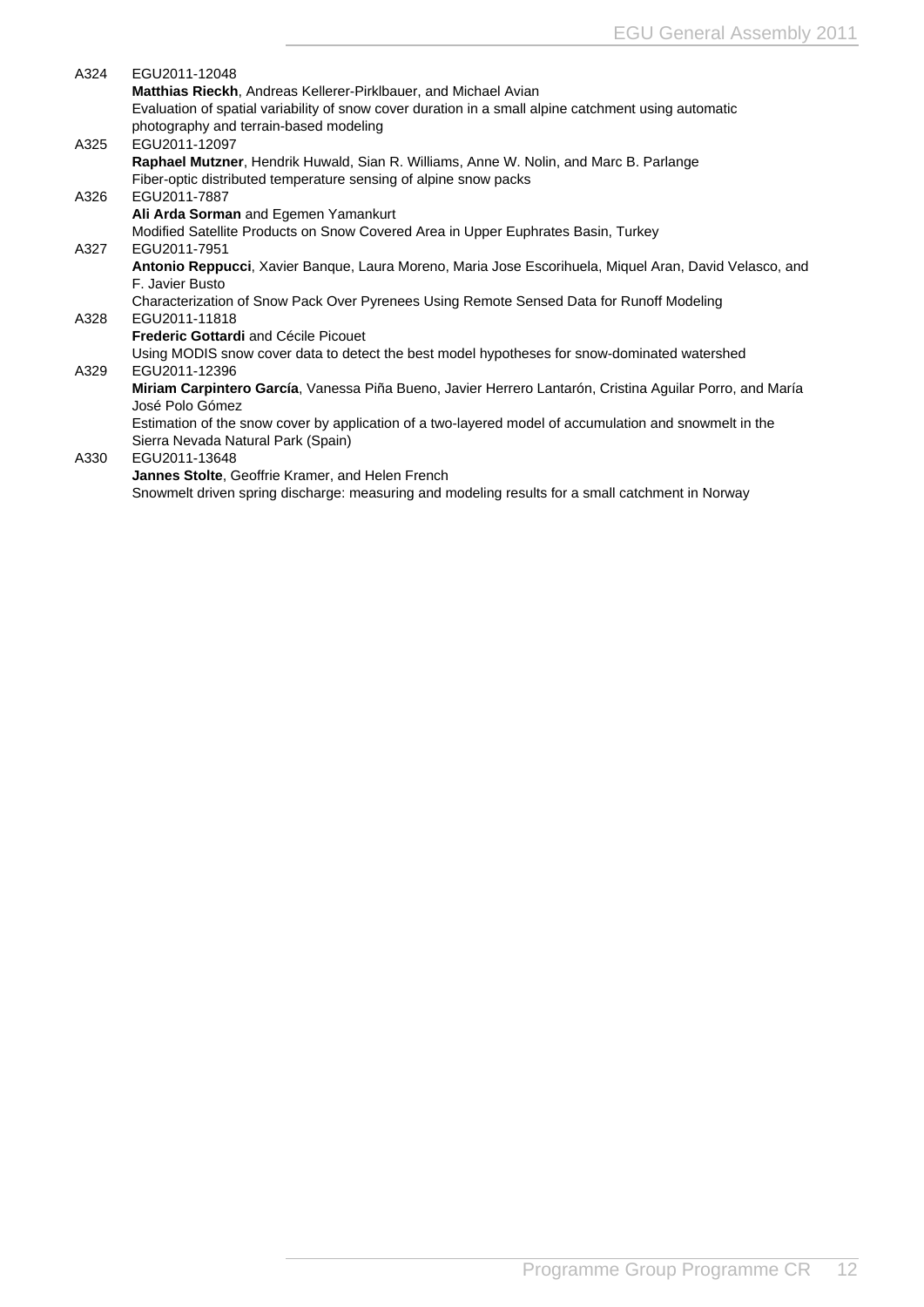# <span id="page-13-0"></span>Tuesday, 05 April

| CR1.40 - Projections of the cryospheric contribution to sea-level rise over the next century: progress in modelling<br>and related observations - Orals<br>Convener: Tony Payne   Co-Conveners: Sophie Nowicki |                                                                                                                                                                                                                                                                                                                                              |
|----------------------------------------------------------------------------------------------------------------------------------------------------------------------------------------------------------------|----------------------------------------------------------------------------------------------------------------------------------------------------------------------------------------------------------------------------------------------------------------------------------------------------------------------------------------------|
| Room: 5                                                                                                                                                                                                        | Chairperson: AJ PAYNE & S NOWICKI                                                                                                                                                                                                                                                                                                            |
|                                                                                                                                                                                                                | 08:30-08:45 EGU2011-8989<br><b>Robert Bindschadler</b><br>SeaRISE: Final Course Set                                                                                                                                                                                                                                                          |
|                                                                                                                                                                                                                | 08:45-09:00 EGU2011-3136<br><b>Johannes Oerlemans</b><br>The GlacMod2010-project: estimating the glacier contribution to sea-level change with dynamic glacier<br>models                                                                                                                                                                     |
|                                                                                                                                                                                                                | 09:00-09:15 EGU2011-8399<br>Fabien Gillet-Chaulet, Olivier Gagliardini, Maelle Nodet, Catherine Ritz, Gael Durand, Thomas Zwinger,<br>Hakime Seddik, and Ralph Greve<br>Full-Stokes finite element modelling of the Greenland ice-sheet using inverse methods                                                                                |
|                                                                                                                                                                                                                | 09:15-09:30 EGU2011-5961<br>Michiel van den Broeke and Jan van Angelen<br>The changing melt regime of the Greenland ice sheet                                                                                                                                                                                                                |
|                                                                                                                                                                                                                | 09:30-09:45 EGU2011-811<br>Cécile Agosta, Vincent Favier, Christophe Genthon, Hubert Gallée, and Gerhard Krinner<br>21st century high-resolution downscaling of the Antarctic surface mass balance from global circulation<br>models                                                                                                         |
|                                                                                                                                                                                                                | 09:45-10:00 EGU2011-10555<br>Aimée Slangen, Caroline Katsman, Roderik van de Wal, Bert Vermeersen, and Riccardo Riva<br>Towards regional projections of twenty-first century sea-level change using IPCC SRES scenarios                                                                                                                      |
|                                                                                                                                                                                                                | CR1.40 - Projections of the cryospheric contribution to sea-level rise over the next century: progress in modelling<br>and related observations - Posters                                                                                                                                                                                    |
|                                                                                                                                                                                                                | Convener: Tony Payne   Co-Conveners: Sophie Nowicki                                                                                                                                                                                                                                                                                          |
|                                                                                                                                                                                                                | Hall XL   Display Time 08:00-19:30<br>Author in Attendance: 17:30-19:00                                                                                                                                                                                                                                                                      |
|                                                                                                                                                                                                                | Chairperson: AJ PAYNE & S NOWICKI                                                                                                                                                                                                                                                                                                            |
| XL57                                                                                                                                                                                                           | EGU2011-4685<br>Johannes Fürst, Heiko Goelzer, Oleg Rybak, and Philippe Huybrechts<br>Effect of fast dynamics on the centennial mass loss of the Greenland Ice Sheet                                                                                                                                                                         |
| XL <sub>58</sub>                                                                                                                                                                                               | EGU2011-12584<br>Tobias Bolch, Philipp Rastner, and Frank Paul<br>Where is the boundary of the Greenland Icesheet?                                                                                                                                                                                                                           |
| XL <sub>59</sub>                                                                                                                                                                                               | EGU2011-12021<br>Jamie Rae, Gudfinna Adalgeirsdottir, Xavier Fettweis, Jonathan Gregory, Helene Hewitt, Jason Lowe,<br>Philippe Lucas-Picher, Jeff Ridley, Willem Jan van de Berg, and Michiel van den Broeke<br>Intercomparison and validation of Greenland ice sheet surface mass balance calculated with three regional<br>climate models |
| XL <sub>60</sub>                                                                                                                                                                                               | EGU2011-10207<br>Ralph Timmermann, Hartmut H. Hellmer, and Frank Kauker<br>Simulated Southern Ocean response to forcing with climate model output                                                                                                                                                                                            |
| XL61                                                                                                                                                                                                           | EGU2011-10958<br>Sarah Shannon, Tamsin Edwards, and Anthony J. Payne                                                                                                                                                                                                                                                                         |
| XL <sub>62</sub>                                                                                                                                                                                               | A method for obtaining initial conditions for the Antarctic ice sheet<br>EGU2011-5648<br>Fjo De Ridder, Oleg Rybak, Johannes Fürst, and Philippe Huybrechts                                                                                                                                                                                  |
| XL63                                                                                                                                                                                                           | An improved implementation of grounding-zone dynamics in a 3D coupled ice-sheet ice-shelf model<br>EGU2011-3119<br>Miren Vizcaíno, William H. Lipscomb, and Michiel Van den Broeke<br>21st century changes in surface mass balance of the Greenland ice sheet as simulated by the Community<br>Earth System Model                            |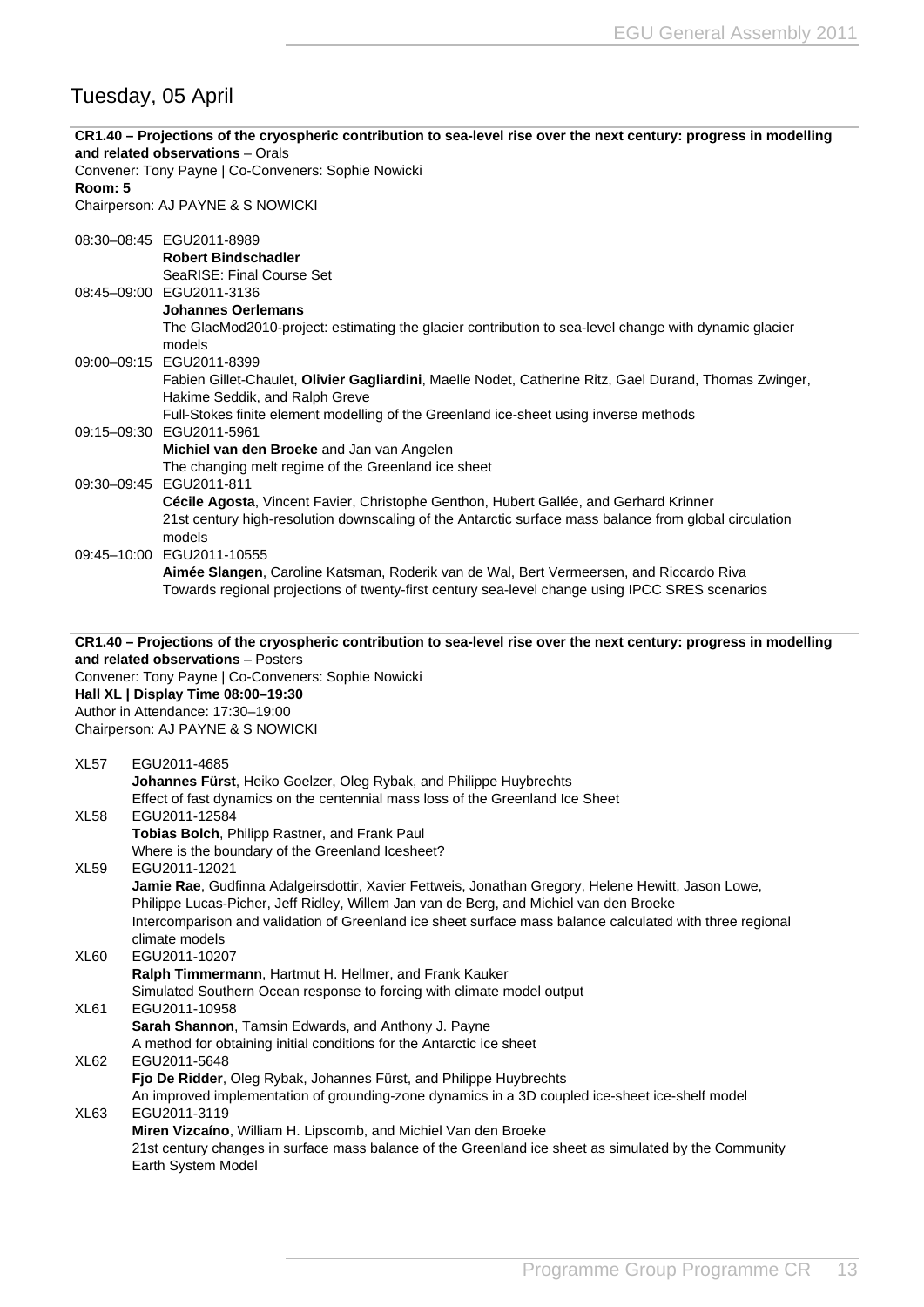<span id="page-14-0"></span>

| XL64    | EGU2011-6824                                                                                                   |
|---------|----------------------------------------------------------------------------------------------------------------|
|         | Aud Sundal, Andrew Shepherd, Peter Nienow, Edward Hanna, Steven Palmer, and Philippe Huybrechts                |
|         | Melt-induced speed-up of Greenland ice-sheet offset by efficient subglacial drainage                           |
| XL65    | EGU2011-13258                                                                                                  |
|         | Douglas Mair, Andrew Sole, Peter Nienow, Ian Bartholomew, Tom Cowton, Matthew King, and Matthew                |
|         | Burke                                                                                                          |
|         | Acceleration of land- and marine-terminating catchments of the Greenland Ice Sheet in contrasting              |
|         | melt-seasons                                                                                                   |
| XL66    | EGU2011-12379                                                                                                  |
|         | Marius Schaefer, Gino Casassa, and Thomas Loriaux                                                              |
|         | Simulating the retreat of the freshwater calving Glacier O'Higgins using a flow line model                     |
| XL67    | EGU2011-9934                                                                                                   |
|         | Bruno Franco, Xavier Fettweis, Alexandre Belleflamme, and Michel Erpicum                                       |
|         | Impact of the spatial resolution of the Greenland ice sheet surface mass balance modelling using the regional  |
|         | climate model MAR with the aim to force an ice sheet model.                                                    |
| XL68    | EGU2011-9249                                                                                                   |
|         | Xavier Fettweis, Michiel van den Broeke, Willem Jan van de Berg, Alexandre Belleflamme, Bruno Franco,          |
|         | and Michel Erpicum                                                                                             |
|         | Evaluation of the Greenland ice sheet surface mass balance simulated by a regional climate model forced by     |
|         | some selected IPCC AR5/CMIP5 AOGCMs over the current climate.                                                  |
| XL69    | EGU2011-10570                                                                                                  |
|         | Roderik van de Wal and Aimée Slangen                                                                           |
|         | An assessment of the uncertainties in computing the glacier contribution to sea-level change by volume-area    |
|         |                                                                                                                |
|         | modelling                                                                                                      |
| XL70    | EGU2011-4437                                                                                                   |
|         | <b>Rianne H. Giesen and Johannes Oerlemans</b>                                                                 |
|         | Can gridded climate data be used to calculate equilibrium-line altitudes on a global scale?                    |
| XL71    | EGU2011-7196                                                                                                   |
|         | Alexandre Belleflamme, Xavier Fettweis, and Michel Erpicum                                                     |
|         | Evaluation of the present and future general circulation over Greenland simulated by the IPCC AR5/CMIP5        |
|         | GCMs with the help of a circulation type classification                                                        |
| XL72    | EGU2011-3976                                                                                                   |
|         | Gudfinna Adalgeirsdottir, Ruth Mottram, Philippe Lucas-Picher, Martin Stendel, Jens Hesselbjerg                |
|         | Christensen, and Fredrik Boberg                                                                                |
|         | Towards a reliable projection of the contribution of the Greenland Ice Sheet to sea level rise during the next |
|         | 100 years                                                                                                      |
|         |                                                                                                                |
|         |                                                                                                                |
|         | CR1.60 - State of the cryosphere: observations and modelling - Orals                                           |
|         | Convener: Jonathan L. Bamber   Co-Conveners: Peter Lemke, Frank Pattyn, Stephan Gruber, Michiel Van den Broeke |
| Room: 5 |                                                                                                                |
|         | Chairperson: Jonathan Bamber                                                                                   |
|         |                                                                                                                |
|         | 10:30-10:45 EGU2011-6892                                                                                       |
|         | Michael Zemp, Kari Austnes, Hans-Martin Füssel, Isabelle Gärtner-Roer, Christian Huggel, Christoph             |
|         | Marty, Jakob Rhyner, and Thomas Voigt                                                                          |
|         | Impacts of climate change on snow, ice, and permafrost in Europe: a review on observed trends, future          |
|         | projections, and socio-economic relevance                                                                      |
|         | 10:45-11:00 EGU2011-6885                                                                                       |
|         | Gudfinna Adalgeirsdóttir, Sverrir Gudmundsson, Helgi Björnsson, Finnur Pálsson, Tómas                          |
|         |                                                                                                                |
|         | Jóhannesson, Hrafnhildur Hannesdóttir, Sven Þ. Sigurdsson, and Etienne Berthier                                |
|         | Modeling of the 20th and 21st century evolution of Hoffellsjökull, a southeast outlet glacier of Vatnajökull   |
|         | ice cap, Iceland                                                                                               |
|         | 11:00-11:15 EGU2011-9258                                                                                       |
|         | Xavier Fettweis, Michiel van den Broeke, Willem Jan van de Berg, Marco Tedesco, Alexandre                      |
|         | Belleflamme, Bruno Franco, and Michel Erpicum                                                                  |
|         | Explanation of the extreme low surface mass balance over the Greenland ice sheet in 2010 with the help         |
|         | of a regional climate model and a circulation type classification.                                             |
|         | 11:15-11:30 EGU2011-10857                                                                                      |
|         | <b>Adrian Luckman and Dana Floricioiu</b>                                                                      |
|         | Petermann Glacier dynamics before and after the 2010 calving event                                             |
|         | 11:30-11:45 EGU2011-12454                                                                                      |
|         |                                                                                                                |
|         | Eric Larour, Eric Rignot, Dimitris Menemenlis, Michael Schodlok, Helene Seroussi, and Mathieu                  |
|         | Morlighem                                                                                                      |
|         | Sensitivity studies of ice flow acceleration in response to increased ice shelf melting in the region of Pine  |
|         | <b>Island Glacier.</b>                                                                                         |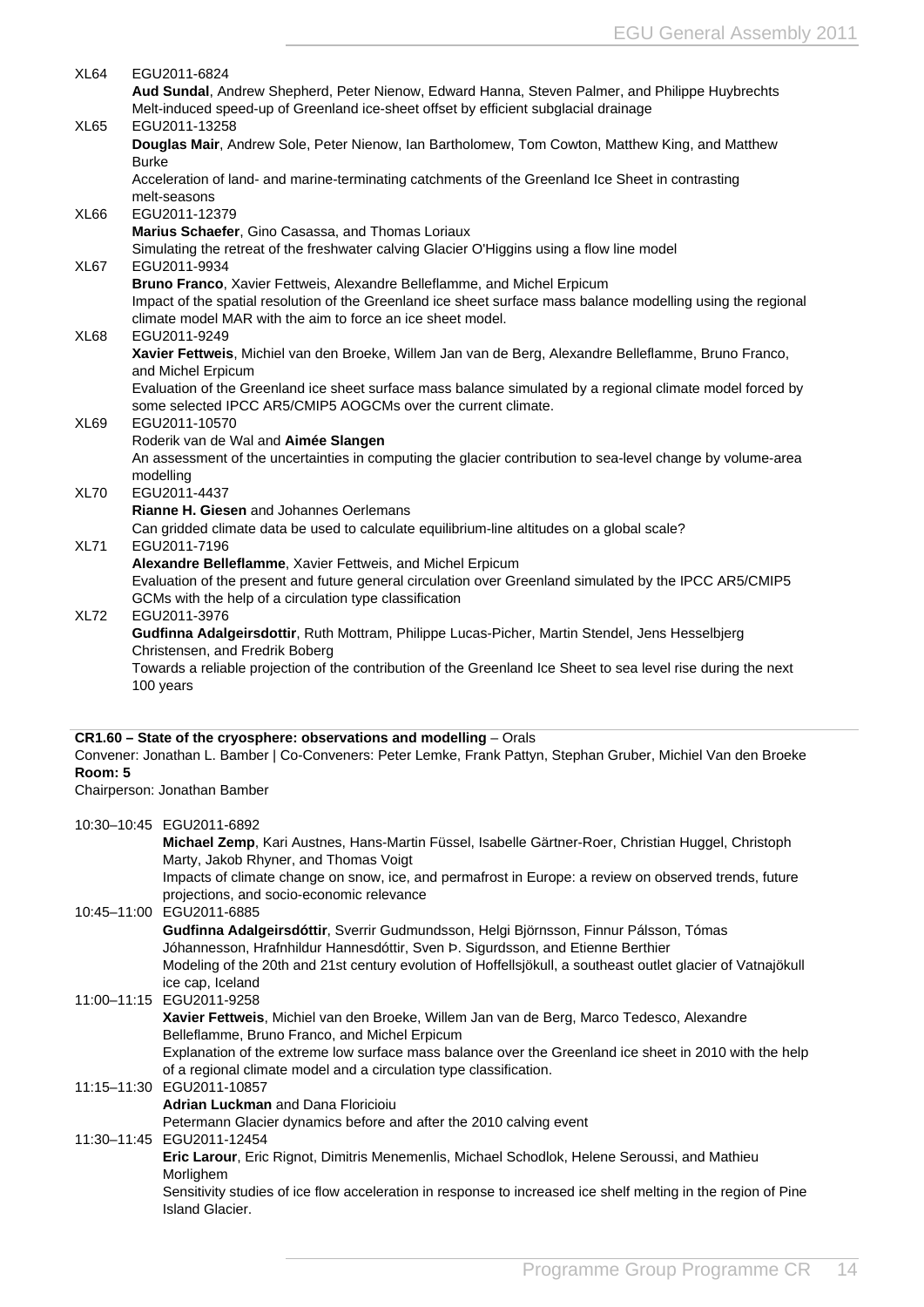|                  | 11:45-12:00 EGU2011-13613                                                                                                                                                                                                                                                                        |
|------------------|--------------------------------------------------------------------------------------------------------------------------------------------------------------------------------------------------------------------------------------------------------------------------------------------------|
|                  | Eric Rignot, Jeremie Mouginot, and Bernd Scheuchl                                                                                                                                                                                                                                                |
|                  | Ice motion, grounding-line position, and ice discharge of the entire Antarctic continent from InSAR data                                                                                                                                                                                         |
|                  |                                                                                                                                                                                                                                                                                                  |
|                  | CR1.60 - State of the cryosphere: observations and modelling - Posters<br>Convener: Jonathan L. Bamber   Co-Conveners: Peter Lemke, Frank Pattyn, Stephan Gruber, Michiel Van den Broeke<br>Hall XL   Display Time 08:00-19:30<br>Author in Attendance: 17:30-19:00<br>Chairperson: Frank Pattyn |
| XL73             | EGU2011-1919                                                                                                                                                                                                                                                                                     |
| XL74             | Andreas Preußer, Günther Heinemann, and Clemens Drüe<br>Investigation of the dynamics of the North Water polynya for 1996-2010 using satellite data<br>EGU2011-1723                                                                                                                              |
|                  | Sascha Willmes, Susanne Adams, David Schröder, and Günther Heinemann<br>Spatiotemporal variability of polynya dynamics and ice production in the Laptev Sea between the winters of<br>1979/80 and 2007/08                                                                                        |
| XL75             | EGU2011-11807<br>Martin Scherler, Christian Hauck, and Martin Hoelzle                                                                                                                                                                                                                            |
| XL76             | Projection of permafrost and snow cover evolution under climate change scenarios<br>EGU2011-11799                                                                                                                                                                                                |
|                  | Matthias Huss, Daniel Farinotti, and Martin Funk<br>Ice thickness distribution of all mountain glaciers around the globe using the GLIMS database and<br><b>SRTM/ASTER DEMs</b>                                                                                                                  |
| XL77             | EGU2011-8679<br><b>Etienne Cossart</b>                                                                                                                                                                                                                                                           |
| XL78             | Glacier variation in the Massif des Ecrins during the 20th century : spatial and temporal patterns<br>EGU2011-12027                                                                                                                                                                              |
|                  | Rune Strand Oedegaard, Atle Nesje, Ketil Isaksen, and Trond Eiken                                                                                                                                                                                                                                |
| XL79             | Perennial ice patch studies - preliminary results from a case study in Jotunheimen, southern Norway<br>EGU2011-3246<br><b>Marco Möller</b>                                                                                                                                                       |
|                  | Spatiotemporal analysis of recent surface-elevation changes at Gran Campo Nevado ice cap (Patagonia):<br>1984-2000-2007                                                                                                                                                                          |
| XL <sub>80</sub> | EGU2011-12167<br>Anja Wendt, Francisca Bown, Andres Rivera, Rodrigo Zamora, Gino Casassa, Claudio Bravo, Mathias<br>Fritsche, and Reinhard Dietrich                                                                                                                                              |
|                  | Ice velocity and ice elevation changes at Fleming Glacier, Antarctic Peninsula                                                                                                                                                                                                                   |
| XL81             | EGU2011-7415                                                                                                                                                                                                                                                                                     |
|                  | Charlotte Lang, Xavier Fettweis, and Michel Erpicum<br>Modelling of the surface mass balance in Svalbard with the regional climate MAR model over 1958-2010.                                                                                                                                     |
| XL82             | EGU2011-11853                                                                                                                                                                                                                                                                                    |
|                  | Cameron Rye, Ian Willis, Neil Arnold, and Jack Kohler                                                                                                                                                                                                                                            |
| XL83             | Regional modelling of Svalbard glacier mass balance<br>EGU2011-10808                                                                                                                                                                                                                             |
|                  | Matti Leppäranta, Elina Jaatinen, Yu Yang, Lauri Arvola, and Anniina Kiiltomäki                                                                                                                                                                                                                  |
|                  | Investigations in ice-covered Lake Vanajavesi                                                                                                                                                                                                                                                    |
| XL84             | EGU2011-10613                                                                                                                                                                                                                                                                                    |
| XL85             | A. Malin Johansson, Peter Jansson, and Ian A. Brown<br>Birth and demise of lakes on the Greenland Ice Sheet<br>EGU2011-7651                                                                                                                                                                      |
|                  | Marco Tedesco, Xavier Fettweis, Michiel van den Broeke, Roderik van de Wal, Paul Smeets, Willem Jan van<br>de Berg, Mark Serreze, and Jason Box                                                                                                                                                  |
|                  | The role of albedo and accumulation in the 2010 melting record in Greenland.<br>EGU2011-7801                                                                                                                                                                                                     |
| XL86             | Ingo Sasgen, Zden?k Martinec, Bert Wouters, Michiel van den Broeke, Jonathan Bamber, and Louise<br>Sandberg-Sørensen                                                                                                                                                                             |
|                  | Greenland ice-mass balance from satellite gravimetry: re-assessing the influence of glacial-isostatic<br>adjustment                                                                                                                                                                              |
| XL87             | EGU2011-5844                                                                                                                                                                                                                                                                                     |
|                  | Valentina R. Barletta, Andrea Bordoni, and Riccardo E.M. Riva<br>Seasonal variability over Antarctica in GRACE data: what is the main driver and is there a fast response to<br>climate changes?                                                                                                 |
|                  |                                                                                                                                                                                                                                                                                                  |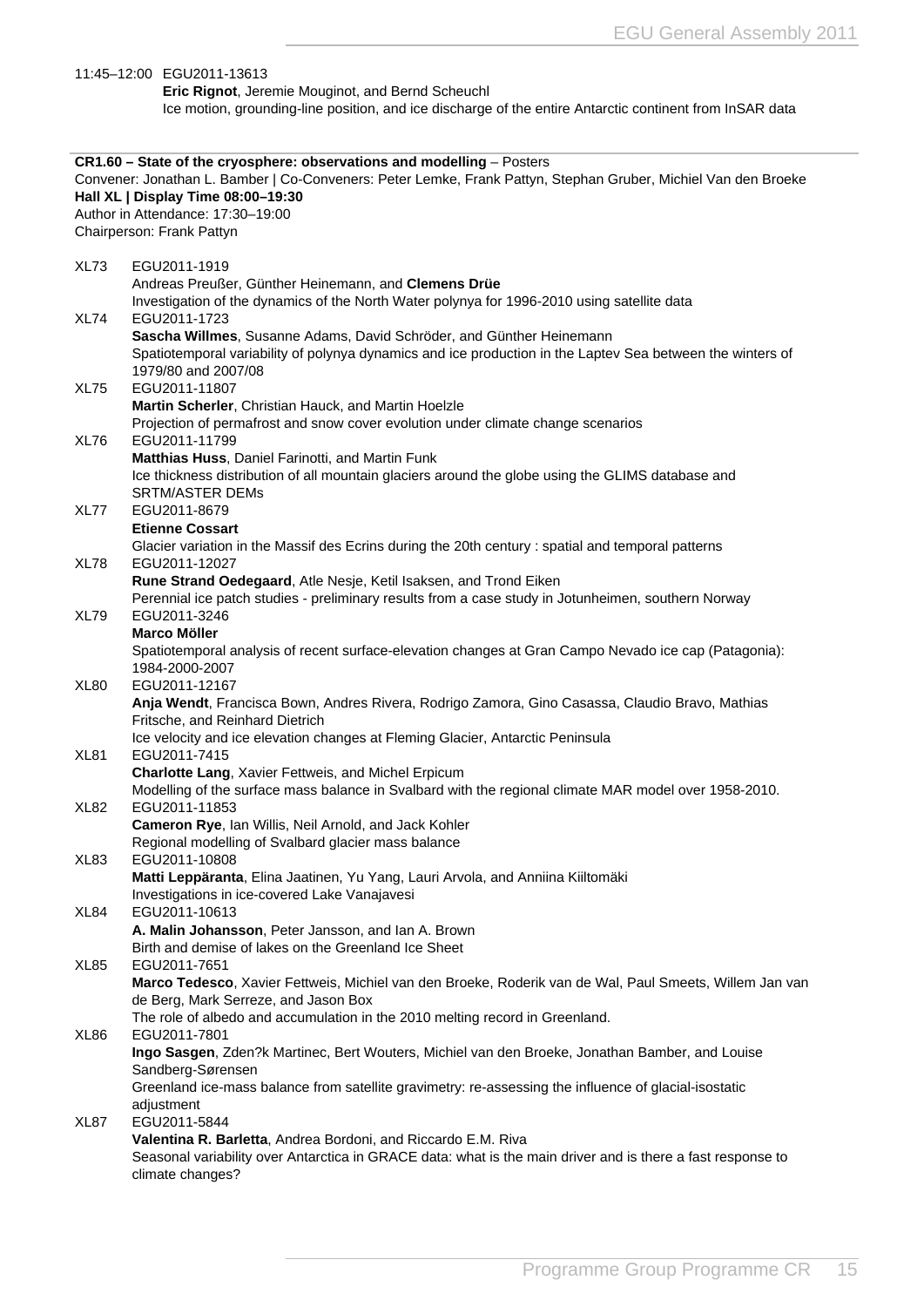<span id="page-16-0"></span>

| XL88                         | EGU2011-7870<br>Martin Horwath, Benoît Legrésy, Frédérique Rémy, Fabien Blarel, and Jean-Michel Lemoine<br>Antarctic interannual accumulation signals consistently monitored by GRACE satellite gravimetry and<br>ENVISAT radar altimetry                                                  |
|------------------------------|--------------------------------------------------------------------------------------------------------------------------------------------------------------------------------------------------------------------------------------------------------------------------------------------|
| Room: 5<br>Chairperson: n.n. | CR10.10 - Climate change impacts on glaciers, permafrost and related hazards - Orals<br>Convener: Christoph Schneider   Co-Conveners: Andreas Kääb, Bruce Raup, Christian Huggel, Bruce Molnia, John Reynolds                                                                              |
|                              | 13:30-14:00 EGU2011-4926<br>Jon Ove Hagen, Jack Kohler, Geir Moholdt, Christopher Nuth, and Thomas Vikhamar Schuler<br>Svalbard glacier changes                                                                                                                                            |
|                              | 14:00-14:15 EGU2011-3858<br>Inga Bergmann, Guillaume Ramillien, and Frédéric Frappart<br>Climate impact on the ice mass balance in Greenland for the recent period                                                                                                                         |
|                              | 14:15-14:30 EGU2011-11343<br>Andres Rivera, Felipe Napoleoni, Rodrigo Zamora, and Jorge Clavero<br>Thermal anomalies at Volcan Villarrica and their possible effects on glacier behaviour                                                                                                  |
|                              | 14:30-14:45 EGU2011-7893<br>Andreas Linsbauer, Matthias Künzler, Frank Paul, Holger Frey, and Wilfried Haeberli<br>Future glacier lakes in the Swiss Alps: Modelling of overdeepenings in current glacier beds                                                                             |
|                              | 14:45-15:00 EGU2011-10595<br>Sina Schneider, Martin Hoelzle, and Christian Hauck<br>Mountain Permafrost - a useful indicator for climate change?                                                                                                                                           |
| Chairperson: n.n.            |                                                                                                                                                                                                                                                                                            |
|                              | 15:30-15:45 EGU2011-5201<br>John Clague, Christian Huggel, Bill McGuire, and Xuebin Zhang<br>Impacts of climate change on hazardous processes in high mountains                                                                                                                            |
|                              | 15:45-16:00 EGU2011-2812<br>Koji Fujita and Takayuki Nuimura<br>Inhomogeneous wastage distribution of Himalayan glaciers                                                                                                                                                                   |
|                              | 16:00-16:15 EGU2011-609<br><b>Felix Pithan</b><br>Glacier regime and climate sensitivity of Chhota Shigri glacier in western Himalaya explored by                                                                                                                                          |
|                              | energy-balance modelling<br>16:15-16:30 EGU2011-6460<br><b>Alejandro Dussaillant</b>                                                                                                                                                                                                       |
|                              | Cachet 2 Glacial-Lake Outburst Floods in the Colonia valley, Patagonia<br>16:30-16:45 EGU2011-5646<br>Wilfried Haeberli, Huggel Christian, and Portocarrero Cesar                                                                                                                          |
|                              | Impact waves from rock/ice avalanches into new glacial lakes: lessons learned from the Nevado<br>Hualcán/Laguna 513 event of 11 April 2010<br>16:45-17:00 EGU2011-9864                                                                                                                     |
|                              | wang xin, shiyin liu, xiaojun yao, and wanqin guo<br>An approach for estimating the breach probabilities of glacial lakes in the Chinese Himalayas using<br>remote-sensing data                                                                                                            |
| Chairperson: n.n.            | CR10.10 - Climate change impacts on glaciers, permafrost and related hazards - Posters<br>Convener: Christoph Schneider   Co-Conveners: Andreas Kääb, Bruce Raup, Christian Huggel, Bruce Molnia, John Reynolds<br>Hall XL   Display Time 08:00-19:30<br>Author in Attendance: 17:30-19:00 |
| XL89                         | EGU2011-4843<br>Marco Möller, Roman Finkelnburg, Matthias Braun, Dieter Scherer, and Christoph Schneider<br>Climate sensitivity of the surface mass balance of Vestfonna, northern Svalbard                                                                                                |
| XL <sub>90</sub>             | EGU2011-2896<br><b>Thomas Marke</b> , Gernot Weyss, Bernhard Hynek, Ulrich Strasser, and Wolfgang Schöner                                                                                                                                                                                  |

**Thomas Marke**, Gernot Weyss, Bernhard Hynek, Ulrich Strasser, and Wolfgang Schöner The 2010 summer expedition to Freya glacier (Clavering Island, NE-Greenland)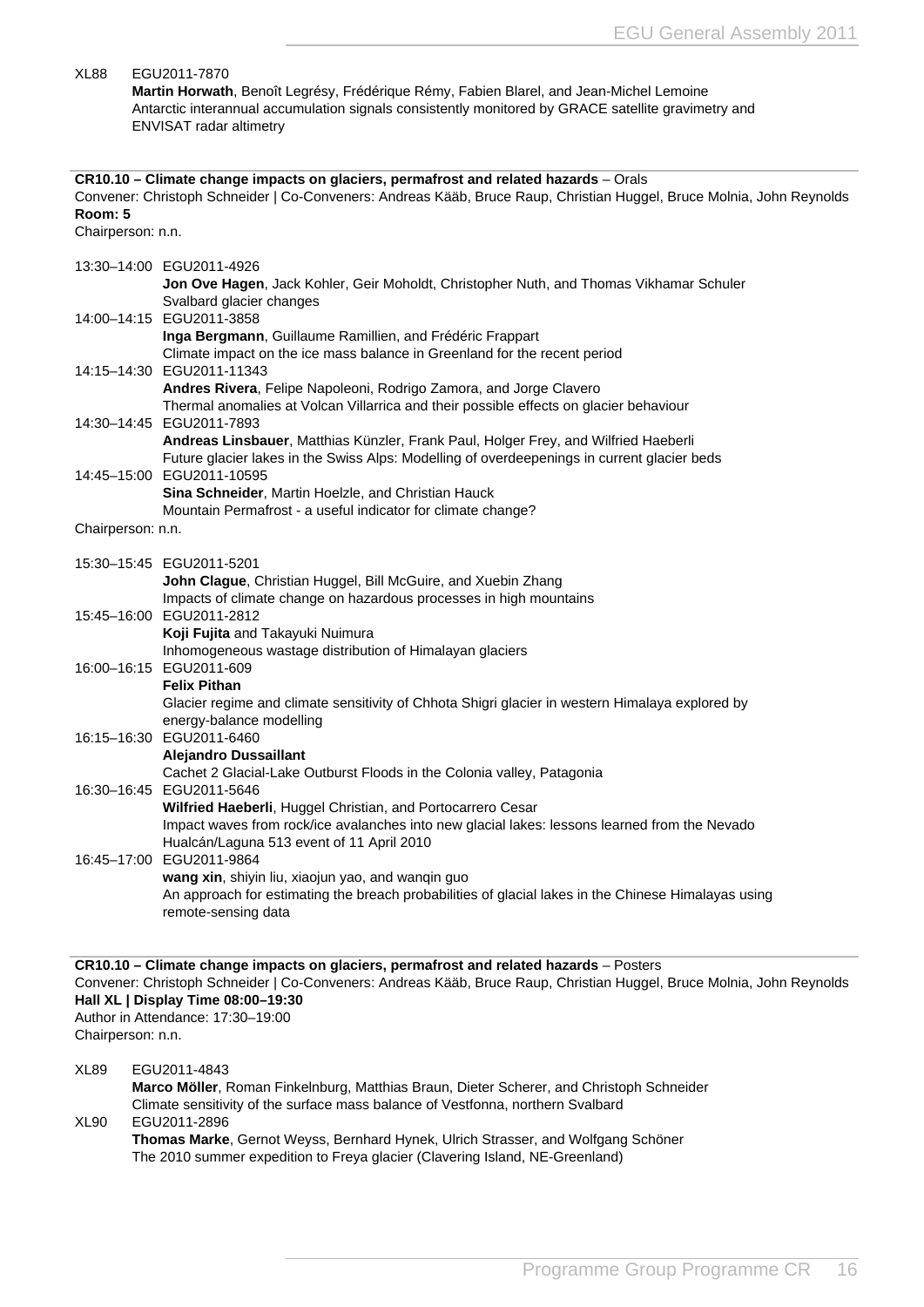| <b>XL91</b>  | EGU2011-4858                                                                                                            |
|--------------|-------------------------------------------------------------------------------------------------------------------------|
|              | Kamil Láska, Daniel Nývlt, Zbyn?k Engel, and Veronika Kopa?ková                                                         |
|              | Meteorological data and mass balance measurements on Davies Dome and Whisky Glacier in 2006-2010,                       |
|              | James Ross Island, Antarctica                                                                                           |
| XL92         | EGU2011-724                                                                                                             |
|              | Antoine Marmy, Gonçalo Vieira, Miguel Ramos, and Christian Hauck                                                        |
|              | Modelling volcano, climate and permafrost interactions on Deception Island, Maritime Antarctic                          |
| XL93         | EGU2011-2508                                                                                                            |
|              | <b>Dirk Scherler and Manfred Strecker</b>                                                                               |
|              | Large velocity fluctuations of Biafo Glacier, central Karakoram, between 2000 and 2009, at high spatial and             |
|              | temporal resolution from optical satellite images                                                                       |
| XL94         | EGU2011-8824                                                                                                            |
|              | Carlo Baroni, Maria Cristina Salvatore, Andrea Tamburini, and Alberto Carton                                            |
|              | The Adamello Glacier (Central Alps): areal and volumetric variation since the Little Ice Age                            |
| XL95         | EGU2011-8385                                                                                                            |
|              | Rainer Prinz, Andrea Fischer, Lindsey Nicholson, Stefanie Gruber, and Georg Kaser                                       |
|              | Rapid decline of the ice volume of tropical Lewis Glacier, Mount Kenya, during the last half-century                    |
| XL96         | EGU2011-11705                                                                                                           |
|              | Matthias Huss, Mazzal Stokvis, and Martin Hoelzle                                                                       |
|              | Oblique photography for short-term monitoring of glacier mass balance                                                   |
| XL97         | EGU2011-7389                                                                                                            |
|              | Sebastian Mutz, Heiko Paeth, and Stefan Winkler                                                                         |
|              | Statistical modelling of climate related future mass balance changes of maritime mountain glaciers in Norway            |
| XL98         | EGU2011-8366                                                                                                            |
|              | Luzia Fischer, Christian Huggel, Andreas Kääb, and Wilfried Haeberli                                                    |
|              | Rapid topographic changes in a glacierised and permafrost-affected high-mountain flank caused by large                  |
|              | slope failures                                                                                                          |
| XL99         | EGU2011-5316                                                                                                            |
|              | Christian Huggel, Brian McArdell, Thomas Scheuner, Wilfried Haeberli, and Markus Stoffel                                |
| <b>XL100</b> | Remobilization of Alpine Holocene debris fans: do climate change impacts increase debris flow hazards?<br>EGU2011-10942 |
|              | Ketil Isaksen, Lars Harald Blikra, and Trond Eiken                                                                      |
|              | The existence of warm permafrost in unstable rock slopes in western and northern Norway                                 |
| XL101        | EGU2011-8251                                                                                                            |
|              | Jean F. Schneider and Martin Mergili                                                                                    |
|              | A procedure for analyzing lake outburst hazard and its application to the South-Western Pamir, Tajikistan               |
| XL102        | EGU2011-4203                                                                                                            |
|              | Marta Chiarle, Stefania Bertotto, Gianfranco Fioraso, Marco Giardino, Giovanni Mortara, Guido Nigrelli, and             |
|              | Luigi Perotti                                                                                                           |
|              | Integration of geomorphological field surveys and geomatics methodologies for natural hazards assessment in             |
|              | glacial and periglacial areas of the Piemonte Region (NW-Italy)                                                         |
| XL103        | EGU2011-11329                                                                                                           |
|              | Helen Dahlke, Steve Lyon, Jery Stedinger, Gunhild Rosqvist, and Peter Jansson                                           |
|              | Impact of climate change on flood frequency in glaciated versus non-glaciatedsub-arctic catchments                      |
| <b>XL104</b> | EGU2011-12183                                                                                                           |
|              | Franco Salerno, Sudeep Thakury, Carlo D'Agata, Claudio Smiraglia, and Gianni Tartari                                    |
|              | How Central Himalayan water towers respond to climate change? A particular emphasis on glacial lakes as                 |
|              | useful impact index                                                                                                     |
| <b>XL105</b> | EGU2011-11319                                                                                                           |
|              | Andrea Soncini, Claudia Mihalcea, Carlo D'Agata, Cristoph Mayer, Astrid Lambrecht, Guglielmina Diolaiuti,               |
|              | Daniele Bocchiola, Claudio Smiraglia, and Renzo Rosso                                                                   |
|              | Future hydrological regimes of the upper Indus basin: a preliminary assessment                                          |
| XL106        | EGU2011-12280                                                                                                           |
|              | Adina Racoviteanu, Mark Williams, and Noah Molotch                                                                      |
|              | Spatial distribution of glacier area changes in the Himalaya using remote sensing and regression trees: a case          |
|              | study from Sikkim<br>EGU2011-1513                                                                                       |
| XL107        | Hiroto Nagai, Koji Fujita, and Takayuki Nuimura                                                                         |
|              | Formation condition of debris-covered glaciers in the Bhutan Himalaya derived by satellite data                         |
| XL108        | EGU2011-2814                                                                                                            |
|              | Koji Fujita, Akiko Sakai, Arzhan B. Surazakov, Tsutomu Yamanokuchi, and Shuhei Takenaka                                 |
|              | Re-evaluation of potential risk of glacial lake outburst flood in the Himalayas                                         |
| XL109        | EGU2011-8374                                                                                                            |
|              | Martin Mergili, Christian Kopf, Bernhard Müllebner, and Jean F. Schneider                                               |
|              | Recent changes and fluctuations in the glacial and periglacial environment of Tajikistan                                |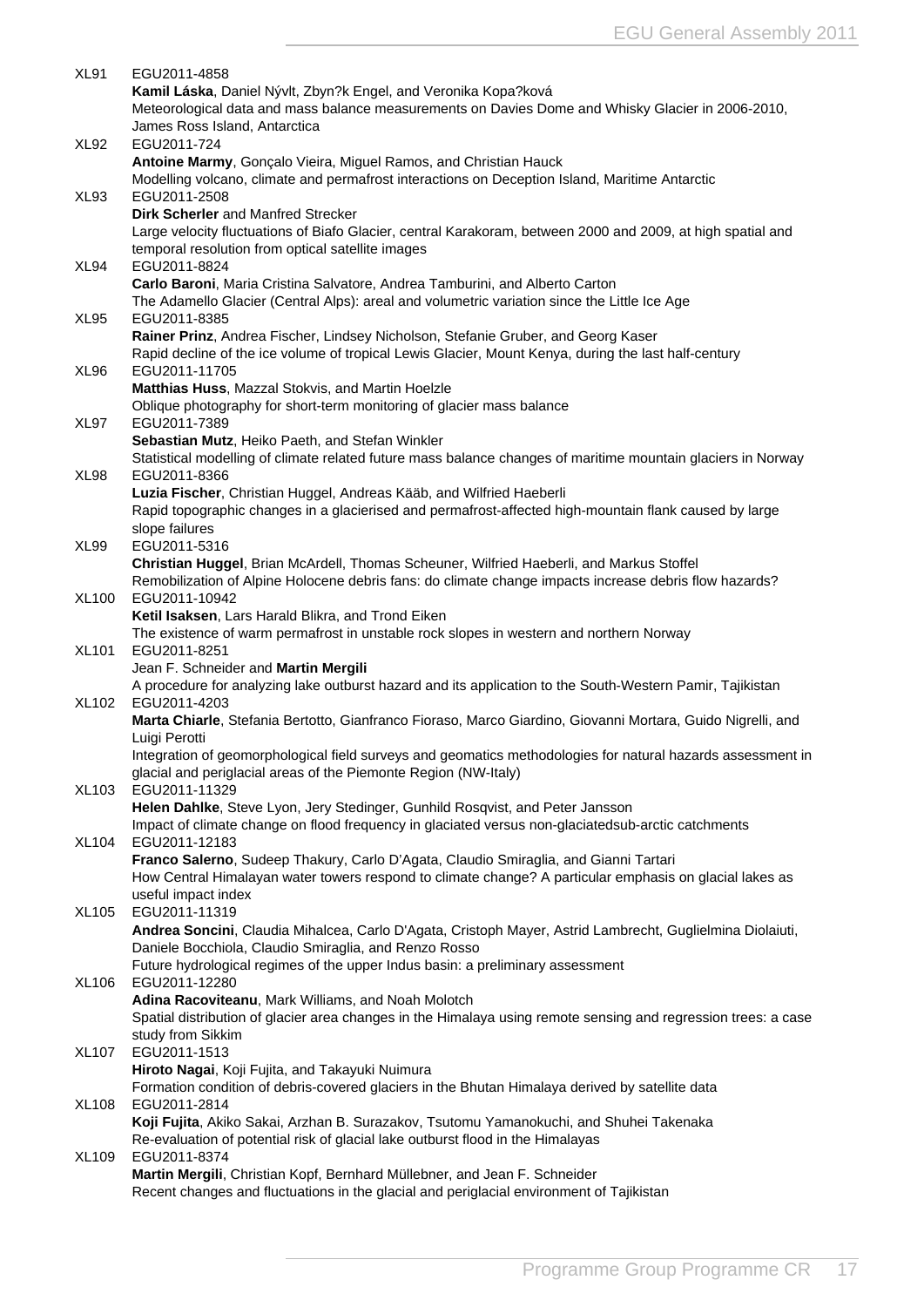<span id="page-18-0"></span>

| <b>XL110</b> | EGU2011-11276<br>Bohumir Jansky, Michal ?erný, Miroslav Šobr, Zbyn?k Engel, Jan Kocum, John M. Reynolds, and Serguei<br>Yerokhin                                                        |
|--------------|-----------------------------------------------------------------------------------------------------------------------------------------------------------------------------------------|
| <b>XL111</b> | Impact of the climate change on the Petrov Lake evolution (Tien Shan mountains, Kyrgyzstan)<br>EGU2011-9756                                                                             |
|              | Yao Xiaojun, shiyin liu, junfeng wei, and wanqin guo<br>Reservoir Capacity Calculation and Variation of Moraine-dammed Lakes in the North Himalayas: A Case<br>Study of Longbasaba Lake |
| <b>XL112</b> | EGU2011-11790<br>Petteri Alho, Victor Baker, and Larry Smith                                                                                                                            |
| <b>XL113</b> | Computational fluid dynamics of paleoglacial lake: reconstruction of Glacial Lake Missoula<br>EGU2011-1929                                                                              |
|              | Olivier Gagliardini, Fabien Gillet-Chaulet, Gaël Durand, Christian Vincent, and Paul Duval<br>Operational ice-flow modelling at Tête Rousse glacier, French Alps                        |
|              | ESSI7 - Earth System Modeling: Strategies and Software (co-listed) - Posters<br>Convener: Reinhard Budich   Co-Conveners: Dan Lunt                                                      |
|              | Hall XL   Display Time 08:00-19:30                                                                                                                                                      |
|              | Author in Attendance: 15:30-17:00<br>Chairperson: n.n.                                                                                                                                  |
| <b>XL159</b> | EGU2011-3358                                                                                                                                                                            |
|              | Sven Kralisch, Peter Krause, and Christian Fischer<br>JAMS - a Software Framework for Integrated Environmental Modelling                                                                |
| <b>XL160</b> | EGU2011-5803                                                                                                                                                                            |
|              | Paolo Mazzetti, Stefano Nativi, Mattia Santoro, and Gary Geller<br>The GEO Model Web Initiative for Environmental Model Access Interoperability                                         |
| <b>XL161</b> | EGU2011-9753                                                                                                                                                                            |
|              | Oliver Schmitz, Derek Karssenberg, Kor de Jong, and Jean-Luc de Kok<br>Constructing integrated models: a scheduler to execute coupled components                                        |
| XL162        | EGU2011-8459<br>Sarah Callaghan, Mark Morgan, Eric Guilyardi, Sophie Valcke, Charlotte Pascoe, Bryan Lawrence and the                                                                   |
|              | <b>METAFOR Project Team</b><br>Supporting the climate community by providing common metadata for climate modelling digital repositories:                                                |
|              | the METAFOR project.                                                                                                                                                                    |
| XL163        | EGU2011-10324<br>Alessandro Spinuso, Luca Trani, Malcolm Atkinson, and Michelle Galea                                                                                                   |
|              | Infrastructure for Data-Intensive Seismology: Cross-correlation of distributed seismic traces through the<br>ADMIRE framework                                                           |
| XL164        | EGU2011-11152                                                                                                                                                                           |
|              | Raffaele Guarino and Mirko Albani<br>LTDP/FIRST Earth Science User Requirements                                                                                                         |
| XL165        | EGU2011-8307                                                                                                                                                                            |
|              | Lars Hoffmann, Paul Gibbon, Ole Kirner, and Stefan Versick<br>Simulation Laboratories for Climate Sciences and Environmental Research                                                   |
| XL166        | EGU2011-9128<br>Arnaud Caubel, Yann Meurdesoif, Alexis Canevet, Marie-Alice Foujols, Olivier Marti, Sebastien Masson, and                                                               |
|              | Sophie Valcke                                                                                                                                                                           |
| <b>XL167</b> | Parallel optimization of IPSL climate model<br>EGU2011-12320                                                                                                                            |
|              | Claudio Schifani, Rudy Rossetto, and lacopo Borsi<br>Open Source GIS tools for Water Resources Management                                                                               |
| XL168        | EGU2011-6341                                                                                                                                                                            |
|              | Thomas Jung, Sergey Danilov, Kerstin Fieg, Wolfgang Hiller, Jens Schroeter, Dmitry Sidorenko, and Qiang<br>Wang                                                                         |
| XL169        | Towards a coupled climate model with a finite-element sea ice-ocean representation<br>EGU2011-7726                                                                                      |
|              | Jon Hill and the Applied Modelling and Computation Group Team                                                                                                                           |
|              | Fluidity - an open-source, next-generation, fluid dynamics framework                                                                                                                    |

**GM7.4 – River and slope responses to climate change in steep landscapes (co-listed)** – Orals Convener: John Jansen | Co-Conveners: Etienne Cossart, Pierre Valla, Monique Fort, Romain Delunel **Room: 22** Chairperson: John Jansen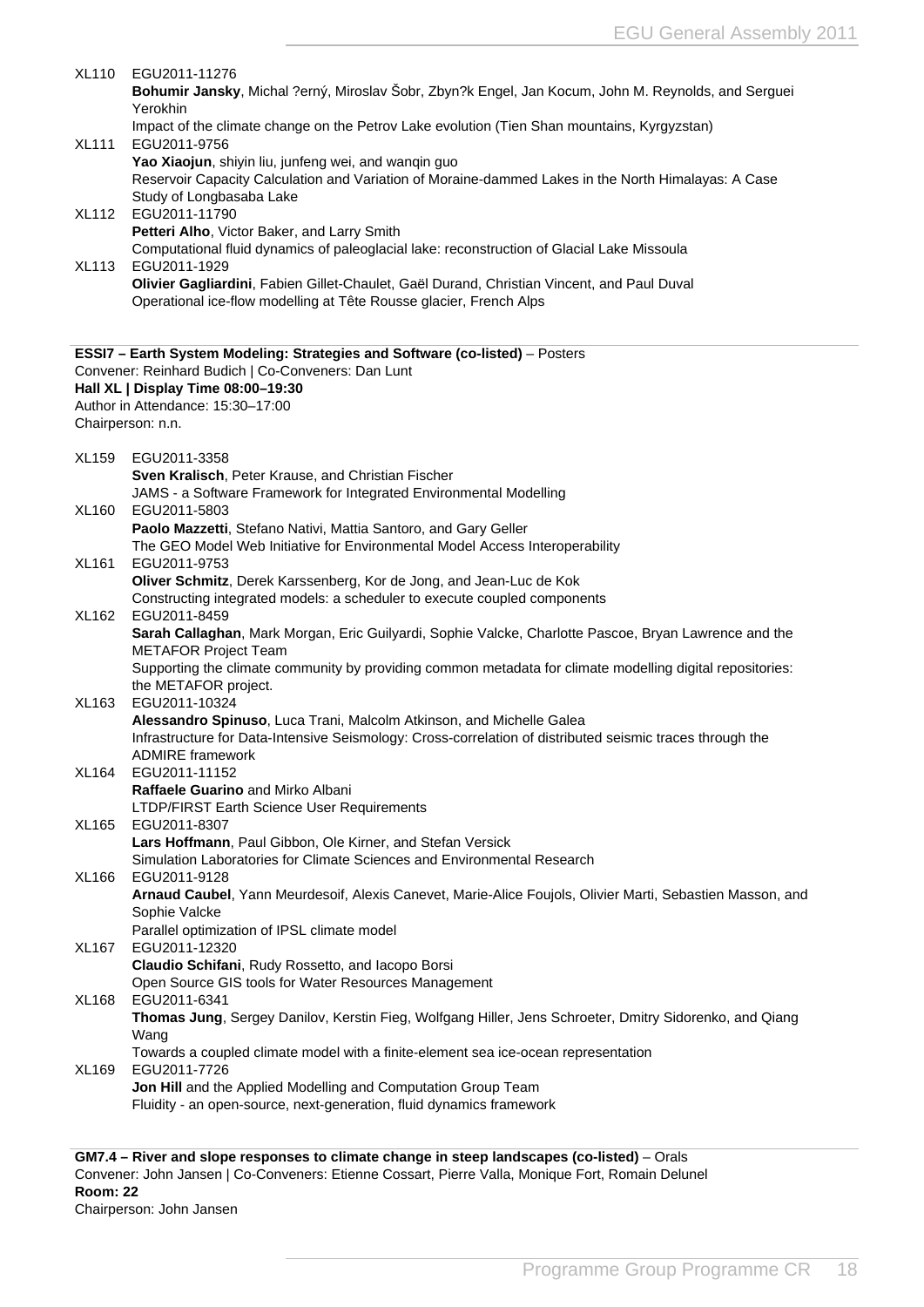<span id="page-19-0"></span>

|      | 13:30-13:45 EGU2011-3620                                                                                                                                                                        |
|------|-------------------------------------------------------------------------------------------------------------------------------------------------------------------------------------------------|
|      | Kevin Norton, Fabien van den Berg, Sara Savi, Mirjam Dürst Stucki, and Fritz Schlunegger                                                                                                        |
|      | After the ice: Geomorphic processes and rates in Alpine settings following deglaciation                                                                                                         |
|      | 13:45-14:00 EGU2011-11826                                                                                                                                                                       |
|      | <b>Dirk Scherler</b>                                                                                                                                                                            |
|      | Climate variability and glacial dynamics in the Himalaya and potential impacts on rivers                                                                                                        |
|      | 14:00-14:15 EGU2011-7865<br>Christophe Corona, Lopez Saez Jérôme, Edouard Jean-Louis, Rovéra Georges, and Berger Frédéric                                                                       |
|      | Impact of climate change on snow avalanche activity: contribution of a continuous 1338-2010                                                                                                     |
|      | dendrogeomorphic reconstruction (Queyras massif, French Alps)                                                                                                                                   |
|      | 14:15-14:30 EGU2011-7276                                                                                                                                                                        |
|      | Florian Kober, Kristina Hippe, Bernhard Salcher, Susan Ivy-Ochs, Peter W. Kubik, and Sean D. Willett                                                                                            |
|      | On the influence of debris flows and river restoration on cosmogenically derived catchment wide                                                                                                 |
|      | denudation rates                                                                                                                                                                                |
|      | 14:30-14:45 EGU2011-8472                                                                                                                                                                        |
|      | <b>Ludovic Ravanel and Philip Deline</b>                                                                                                                                                        |
|      | Rockfalls and climate in the permafrost-affected rockwalls of the Mont Blanc massif                                                                                                             |
|      | 14:45-15:00 EGU2011-11543                                                                                                                                                                       |
|      | Calligaris Chiara, Ceccone Giulio, Dini Michela, Liuzzi Franco, Poretti Giorgio, and Zini Luca<br>Can climate changes influence the triggering of a DGSD? A possible example in northern Italy. |
|      |                                                                                                                                                                                                 |
|      |                                                                                                                                                                                                 |
|      | GM7.4 - River and slope responses to climate change in steep landscapes (co-listed) - Posters                                                                                                   |
|      | Convener: John Jansen   Co-Conveners: Etienne Cossart, Pierre Valla, Monique Fort, Romain Delunel                                                                                               |
|      | Hall A   Display Time 08:00-19:30                                                                                                                                                               |
|      | Author in Attendance: 17:30-19:00                                                                                                                                                               |
|      | Chairperson: Pierre Valla                                                                                                                                                                       |
| A126 | EGU2011-181                                                                                                                                                                                     |
|      | Katja Laute, Achim A. Beylich, and Louise Hansen                                                                                                                                                |
|      | Late Holocene hillslope dynamics in two paraglacial valley systems, Western Norway                                                                                                              |
| A127 | EGU2011-1613                                                                                                                                                                                    |
|      | Diethard Sanders and Marc Ostermann                                                                                                                                                             |
|      | From Late-Glacial aggradation to Holocene incision of talus: Examples from the Northern Calcareous Alps                                                                                         |
|      | (Austria).                                                                                                                                                                                      |
| A128 | EGU2011-2593                                                                                                                                                                                    |
|      | <b>Chenet Marie and Roussel Erwan</b>                                                                                                                                                           |
| A129 | Evaluation of a paraglacial crise on slopes deglaciated since the Little Ice Age in South-east Iceland<br>EGU2011-7157                                                                          |
|      | Benoît Bovy, Alain Demoulin, and Jean Braun                                                                                                                                                     |
|      | A new numerical model to study the influence of climate on hillslope sediment supply: first results                                                                                             |
| A130 | EGU2011-12969                                                                                                                                                                                   |
|      | Marco Giardino, Sara Ratto, Mauro Palomba, and Walter Alberto                                                                                                                                   |
|      | Static and dynamic controls on slope instabilities: the interplay of litho-structural conditions and climate                                                                                    |
|      | change in the Aosta Valley Region (Western Alps, Italy)                                                                                                                                         |
| A131 | EGU2011-12682                                                                                                                                                                                   |
|      | <b>Stephan Gruber</b>                                                                                                                                                                           |
|      | Thermal regime and permafrost conditions within bedrock slopes                                                                                                                                  |
| A132 | EGU2011-12825                                                                                                                                                                                   |
|      | Kerry Leith, Jeff Moore, Florian Amann, and Simon Loew<br>Effect of glacial ice cover on fracturing in critically stressed bedrock                                                              |
| A133 | EGU2011-8268                                                                                                                                                                                    |
|      | Bernhard Salcher, Florian Kober, and Sean Willett                                                                                                                                               |
|      | Contemporary erosion rates above and below the Alpine LGM ELA                                                                                                                                   |
| A134 | EGU2011-8100                                                                                                                                                                                    |
|      | Esperanza Muñoz-Salinas, Paul Bishop, David Palacios, Miguel Castillo, David Sanderson, Tim Kinnaird,                                                                                           |
|      | and Javier Marcos                                                                                                                                                                               |
|      | Unravelling fluvioglacial and post-glacial debris flows on Gredos mountain range, Central Spain, using OSL                                                                                      |
| A135 | EGU2011-12604                                                                                                                                                                                   |
|      | Veronica Ochoa-Tejeda, Victor Hugo Garduño, Jean-François Parrot, and Monique Fort                                                                                                              |
|      | Devastation caused by mud flow in a narrow valley. Simulation of the event that affected in 2010 the town of                                                                                    |
|      | Angangueo, Michoacan State, Mexico.                                                                                                                                                             |

**GM9.1 – Cold regions geomorphology (co-listed)** – Orals Convener: Isabelle Gärtner-Roer | Co-Conveners: Sven Lukas, Matteo Spagnolo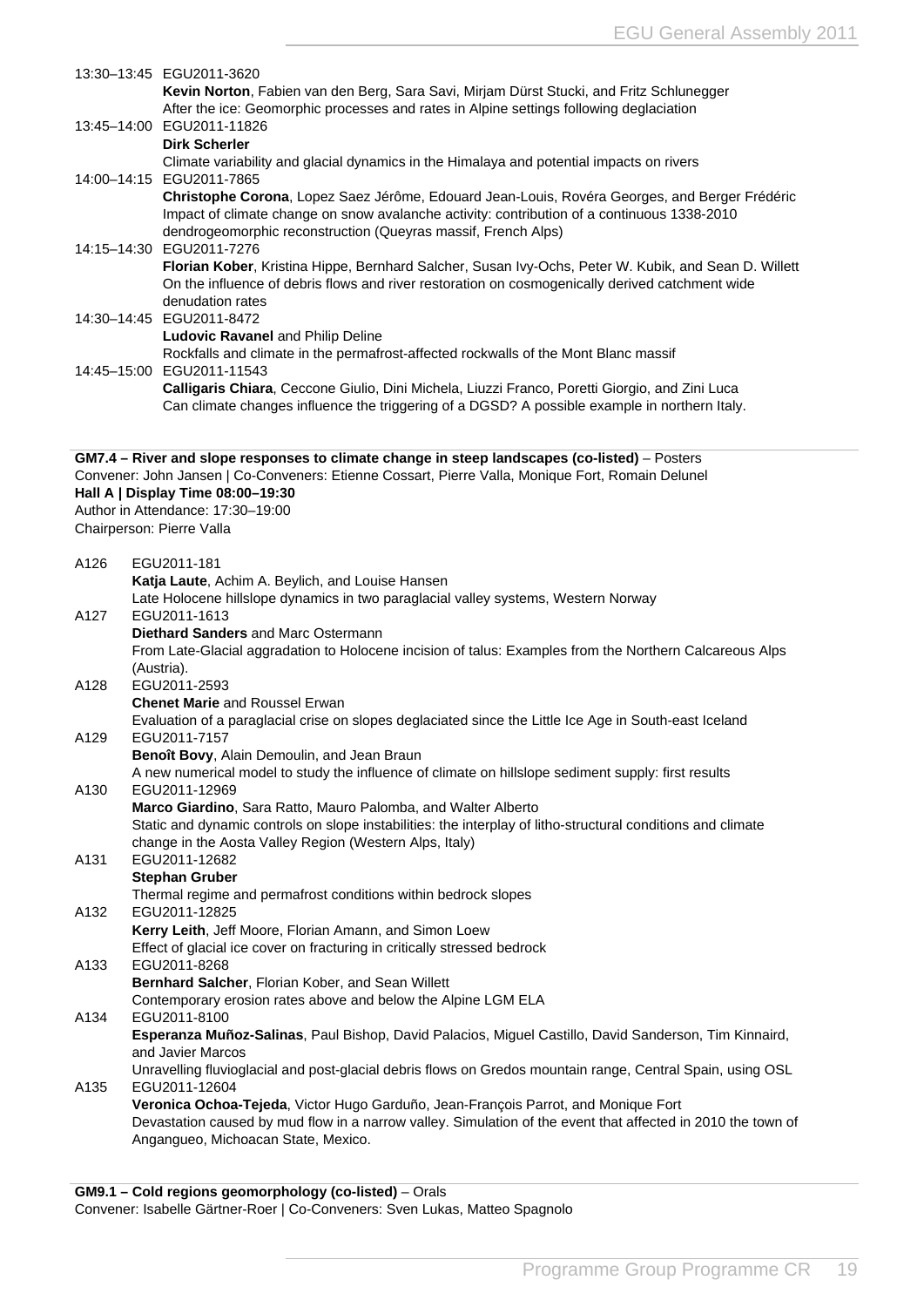#### **Room: 21**

Chairperson: Isabelle Gärtner-Roer, Sven Lukas

|      | 08:30-08:45 EGU2011-1619<br>Bernd Etzelmueller and Ivar Berthling<br>Cryo-conditioning of landform and landscape development - suggestions and examples from northern<br>Europe                                                                                                                |
|------|------------------------------------------------------------------------------------------------------------------------------------------------------------------------------------------------------------------------------------------------------------------------------------------------|
|      | 08:45-09:00 EGU2011-5997<br>Karianne S. Lilleøren, Bernd Etzelmüller, Kjersti Gisnås, and Thomas V. Schuler                                                                                                                                                                                    |
|      | Estimating depth and spatial distribution of Holocene permafrost in Norway<br>09:00-09:15 EGU2011-13327                                                                                                                                                                                        |
|      | Alexander Bast and Christof Kneisel<br>The surface in the subsurface? - Towards small-scale permafrost distribution and quasi-3D resistivity                                                                                                                                                   |
|      | imaging<br>09:15-09:30 EGU2011-10874                                                                                                                                                                                                                                                           |
|      | <b>Martin Kirkbride</b><br>What do glacial moraine chronologies really tell us about climate?                                                                                                                                                                                                  |
|      | 09:30-09:45 EGU2011-189<br>Clare Boston, Sven Lukas, and Simon Carr                                                                                                                                                                                                                            |
|      | Patterns of ice retreat and plateau icefield dynamics in the Monadhliath Mountains, Scotland<br>09:45-10:00 EGU2011-87                                                                                                                                                                         |
|      | <b>Matt Strzelecki</b>                                                                                                                                                                                                                                                                         |
|      | Paraglacial processes operating on High Arctic coastal margins - recent advances from Svalbard.                                                                                                                                                                                                |
|      | GM9.1 - Cold regions geomorphology (co-listed) - Posters<br>Convener: Isabelle Gärtner-Roer   Co-Conveners: Sven Lukas, Matteo Spagnolo                                                                                                                                                        |
|      | Hall A   Display Time 08:00-19:30                                                                                                                                                                                                                                                              |
|      | Author in Attendance: 17:30-19:00                                                                                                                                                                                                                                                              |
|      | Chairperson: Matteo Spagnolo                                                                                                                                                                                                                                                                   |
| A145 | EGU2011-1779                                                                                                                                                                                                                                                                                   |
|      | Michael Dietze, Manfred Buchroithner, and Arno Kleber                                                                                                                                                                                                                                          |
|      | The Valle de Barrancas Blancas: landscape evolution of a hyper arid, high-altitude basin in the Atacama<br>Andes                                                                                                                                                                               |
| A146 | EGU2011-11465                                                                                                                                                                                                                                                                                  |
|      | Adrien Moulin, Lucilla Benedetti, Jérôme Van der Woerd, Ata Elias, Pierre-Henri Blard, Robert Finkel, Regis<br>Braucher, Jérôme Lavé, Didier Bourles, Mathieu Daeron and the Paul Tapponnier Team<br>LGM glaciers on Mount Lebanon? New insights from 36Cl exposure dating of moraine boulders |
| A147 | EGU2011-11416                                                                                                                                                                                                                                                                                  |
|      | Matteo Spagnolo, Isabelle Gärtner-Roer, and Sven Lukas                                                                                                                                                                                                                                         |
| A148 | Linking glacial, periglacial and paraglacial processes: the challenge of cold regions geomorphology<br>EGU2011-13040                                                                                                                                                                           |
|      | Sven Lukas, Sandro Coray, and Andreas Graf                                                                                                                                                                                                                                                     |
|      | The influence of using mixed lithologies in clast shape measurements on its discriminatory power - a case                                                                                                                                                                                      |
| A149 | study from a temperate Alpine glacier<br>EGU2011-2537                                                                                                                                                                                                                                          |
|      | Maarten Krabbendam and Neil Glasser                                                                                                                                                                                                                                                            |
|      | Bedrock properties and glacial erosion: hardness and joint spacing, abrasion and plucking                                                                                                                                                                                                      |
| A150 | EGU2011-6069                                                                                                                                                                                                                                                                                   |
|      | Karianne S. Lilleøren, Isabelle Gärtner-Röer, Bernd Etzelmüller, and Agùst Guðmundsson<br>A new assessment of rock glacier distribution in Tröllaskagi peninsula, northern Iceland                                                                                                             |
| A151 | EGU2011-9741<br>Lorenzo Rieg, Erik Bollmann, Tobias Huber, Karl Krainer, Volkmar Mair, Rudolf Sailer, Maximilian Sproß, and                                                                                                                                                                    |
|      | Johann Stötter                                                                                                                                                                                                                                                                                 |
| A152 | Multivariat statistical analyses of the south-tyrolean rockglacier inventory<br>EGU2011-9758                                                                                                                                                                                                   |
|      | Lorenzo Rieg, Erik Bollmann, Rudolf Sailer, Maximilian Sproß, and Johann Stötter<br>Vegetation on alpine rockglaciers in relation to surface velocity and surface structure                                                                                                                    |
| A153 | EGU2011-13037                                                                                                                                                                                                                                                                                  |
|      | Andreas Kellerer-Pirklbauer<br>Potential and limitations of the Schmidt-hammer as a relative age dating tool for rock glacier surfaces                                                                                                                                                         |
| A154 | EGU2011-11173                                                                                                                                                                                                                                                                                  |
|      | Michèle Curtaz, Marco Vagliasindi, Stéphanie Letey, Umberto Morra di Cella, and Paolo Pogliotti<br>A new rock glaciers inventory in the North-Western Alps                                                                                                                                     |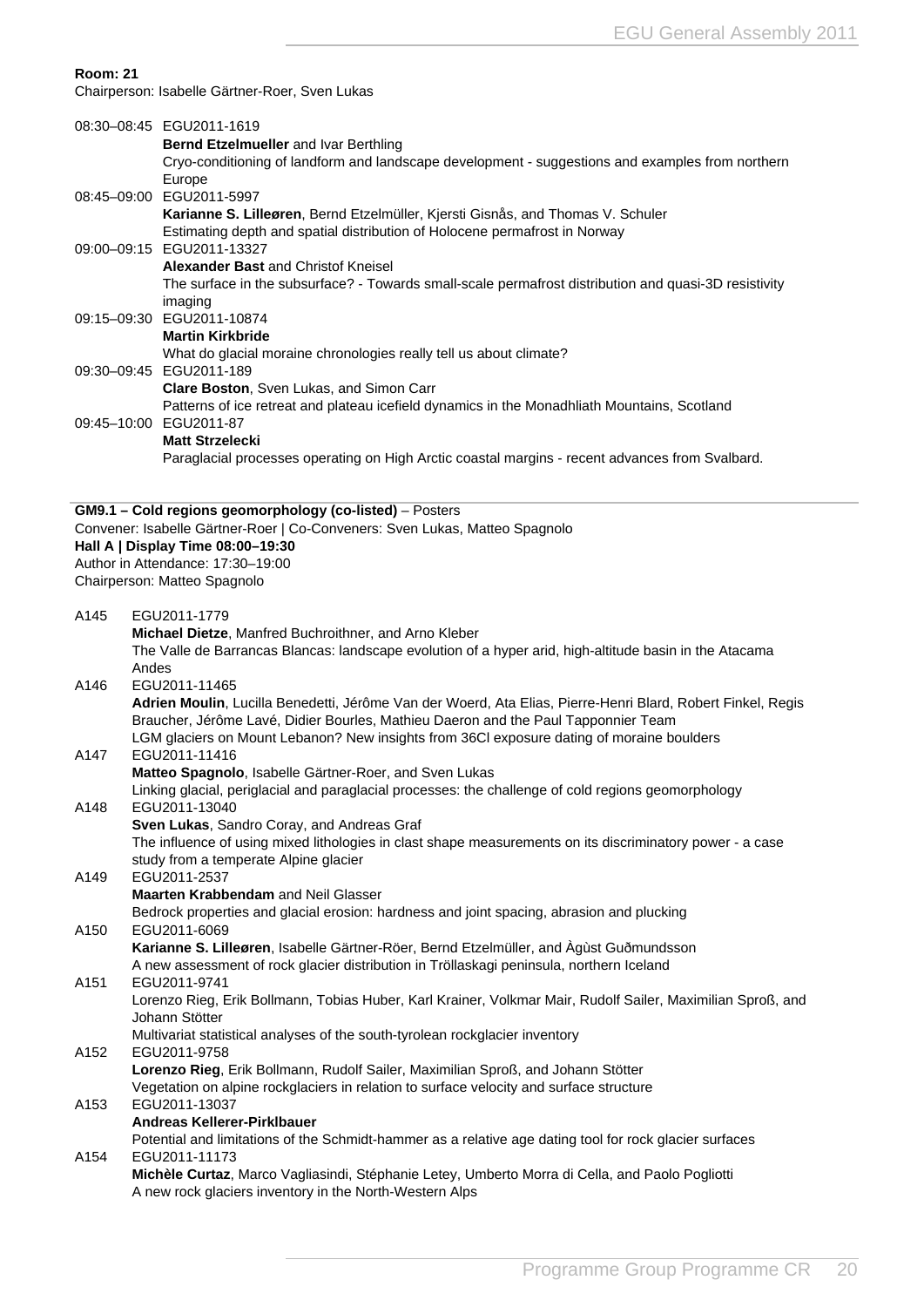#### <span id="page-21-0"></span>A155 EGU2011-11643 **Riccardo Scotti**, Francesco Brardinoni, Giovanni Battista Crosta, Paolo Frattini, and Elena Valbuzzi Rock glacier inventory in the Orobic Alps and the Livigno Valley, central Italian Alps **GM9.2 – Glacial landforms and palaeoclimatic interpretation (co-listed)** – Orals Convener: Stefan Winkler | Co-Conveners: Tim Davies, Lasafam Iturrizaga, Martin Kirkbride **Room: 21** Chairperson: Stefan Winkler 10:30–10:45 EGU2011-9961 **Philip Deline** Influences of rock avalanches on glacier behaviour and moraine formation in the Western European Alps 10:45–11:00 EGU2011-1808 **Rosa M. Carrasco**, Javier de Pedraza, and David Dominguez-Villar The supraglacial debris supply in Cuerpo de Hombre paleoglacier (Spanish Central System). Reconstruction and interpretation of a rock avalanche event 11:00–11:15 EGU2011-202 **Natalya V. Reznichenko** A criterion for recognising rock avalanche sediments in glacial moraines 11:15–11:30 EGU2011-8669 **Lasafam Iturrizaga** End moraine systems in the context of catastrophic and gradual processes in the Central Andes (33°-34°S) 11:30–11:45 EGU2011-5327 **Martin Brook**, Vince Neall, Bob Stewart, Rob Dykes, and Derek Birks Recognition and paleoclimatic implications of Late Holocene glaciation on Mt Taranaki, North Island, New Zealand 11:45–12:00 EGU2011-4084 **Anna Agatova**, Andrei Nazarov, Roman Nepop, and Ljubov' Orlova The late Holocene climatic variations in Russian Altai (Central Asia) on the basis of glaciations radiocarbon chronology **GM9.2 – Glacial landforms and palaeoclimatic interpretation (co-listed)** – Posters Convener: Stefan Winkler | Co-Conveners: Tim Davies, Lasafam Iturrizaga, Martin Kirkbride **Hall A | Display Time 08:00–19:30** Author in Attendance: 17:30–19:00 Chairperson: Lasafam Iturrizaga A156 EGU2011-13828 **Stuart Dunning**, John Woodward, Andrew Turner, and Tim Davies Landslides onto glaciers - absence of evidence is not evidence of absence A157 EGU2011-13830 James Shulmeister, Daniel Santamaria-Tovar, Natalya Reznichenko, and **Tim Davies** Classical Moraine, Non-classical Cause: The Waiho Loop, New Zealand A158 EGU2011-2770 Samuel McColl and **Timothy Davies** Rock avalanche demolishes paleoclimatic evidence in New Zealand: 'The Hillocks' A159 EGU2011-13833 **Martin Brook** and Stefan Winkler Moraine formation at advancing temperate maritime glaciers: Fox and Franz Josef Glaciers, Southern Alps, New Zealand A160 EGU2011-13831 John A. Matthews and **Stefan Winkler** Recent terminal moraine formation at Jostedalsbreen, South Norway, and its palaeoclimatic implication A161 EGU2011-13832 Daniel Jäger and **Stefan Winkler** The potential of lateral moraines on alpine glacier forelands for reconstructing Holocene glacier chronologies some examples A162 EGU2011-13852 **Jianwei Lin**, Shihjieng Chyi, Lide Ho, Shanshan Chang, Chen Chu, Huayu Lu, and Shuangwen Yi Late Pleistocene to early Holocene glacial landforms of Yushan area, Taiwan A163 EGU2011-9340 **Regina Reber**, Naki Akçar, Susan Ivy-Ochs, Peter W. Kubik, and Christian Schlüchter New exposure ages from Erratic-boulders in the lower Reuss-valley (Switzerland)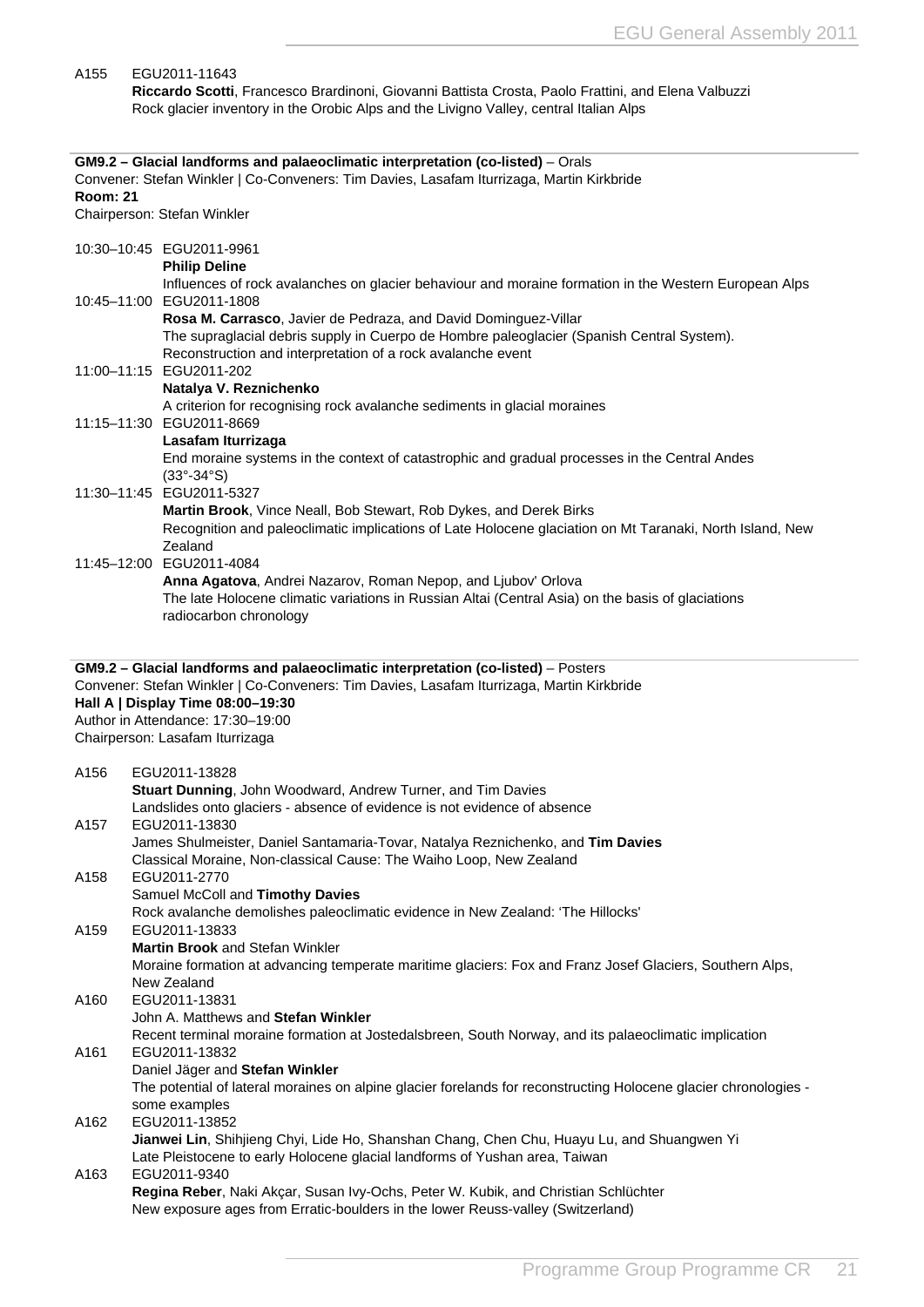<span id="page-22-0"></span>

| <b>Martin Kirkbride and Andrew Dugmore</b><br>Tephrochronology and the status of the Little Ice Age glacial maximum in Iceland. |
|---------------------------------------------------------------------------------------------------------------------------------|
|                                                                                                                                 |
|                                                                                                                                 |
| A165<br>EGU2011-1106                                                                                                            |
| <b>Stefan Winkler</b>                                                                                                           |
| Application of Schmidt-hammer exposure-age dating (SHD) to improve numerical age dating of Holocene                             |
| moraines                                                                                                                        |
| EGU2011-13829<br>A166                                                                                                           |
| <b>Martin Brook and Jacob Williams</b>                                                                                          |
| Recognition of a pronival ("protalus") rampart in the Tararua Range, North Island, New Zealand                                  |
|                                                                                                                                 |
| HS6.7 - SMOS Data Exploitation: Beyond soil moisture and ocean salinity (co-listed) - Posters                                   |
| Convener: Susanne Mecklenburg   Co-Conveners: Lars Kaleschke, Jouni Pulliainen, Matthias Drusch                                 |
| Hall A   Display Time 08:00-19:30                                                                                               |
| Author in Attendance: 17:30-19:00                                                                                               |
| Chairperson: n.n.                                                                                                               |
| A384<br>EGU2011-4975                                                                                                            |
| Lars Kaleschke, Xiangshan Tian-Kunze, and Nina Maaß                                                                             |
| Sea ice thickness temporal evolution during the Arctic freeze-up as seen by SMOS                                                |
| A385<br>EGU2011-8409                                                                                                            |
| Alok Sahoo, Eric Wood, Justin Sheffield, Ming Pan, Ahmad Albitar, Delphine Leroux, and Yann Kerr                                |
| A strategy for global drought monitoring using SMOS soil moisture observations                                                  |
| EGU2011-6102<br>A386                                                                                                            |
| Nina Maass, Lars Kaleschke, Xiangshan Tian-Kunze, and Marko Mäkynen                                                             |
| Sea ice thickness retrieval in the Baltic Sea using SMOS                                                                        |
| A387<br>EGU2011-10248                                                                                                           |
| Joaquin Muñoz-Sabater, Patricia de Rosnay, Mohamed Dahoui, and Matthias Drusch                                                  |
| Monitoring SMOS data at ECMWF                                                                                                   |
| EGU2011-12623<br>A388                                                                                                           |
| Kimmo Rautiainen, Jouni Pulliainen, Juha Lemmetyinen, Juho Vehviläinen, and Anna Kontu                                          |
| Boreal Soil Measurements Using L-band Radiometers, SMOS and ELBARA-II                                                           |
| EGU2011-14099<br>A389                                                                                                           |
| Roger Oliva, Rita Castro, Jose Barbosa, Yann Kerr, Manuel Martin-Neira, and Elena Daganzo                                       |

Dealing with Radio Frequency Interference in SMOS Data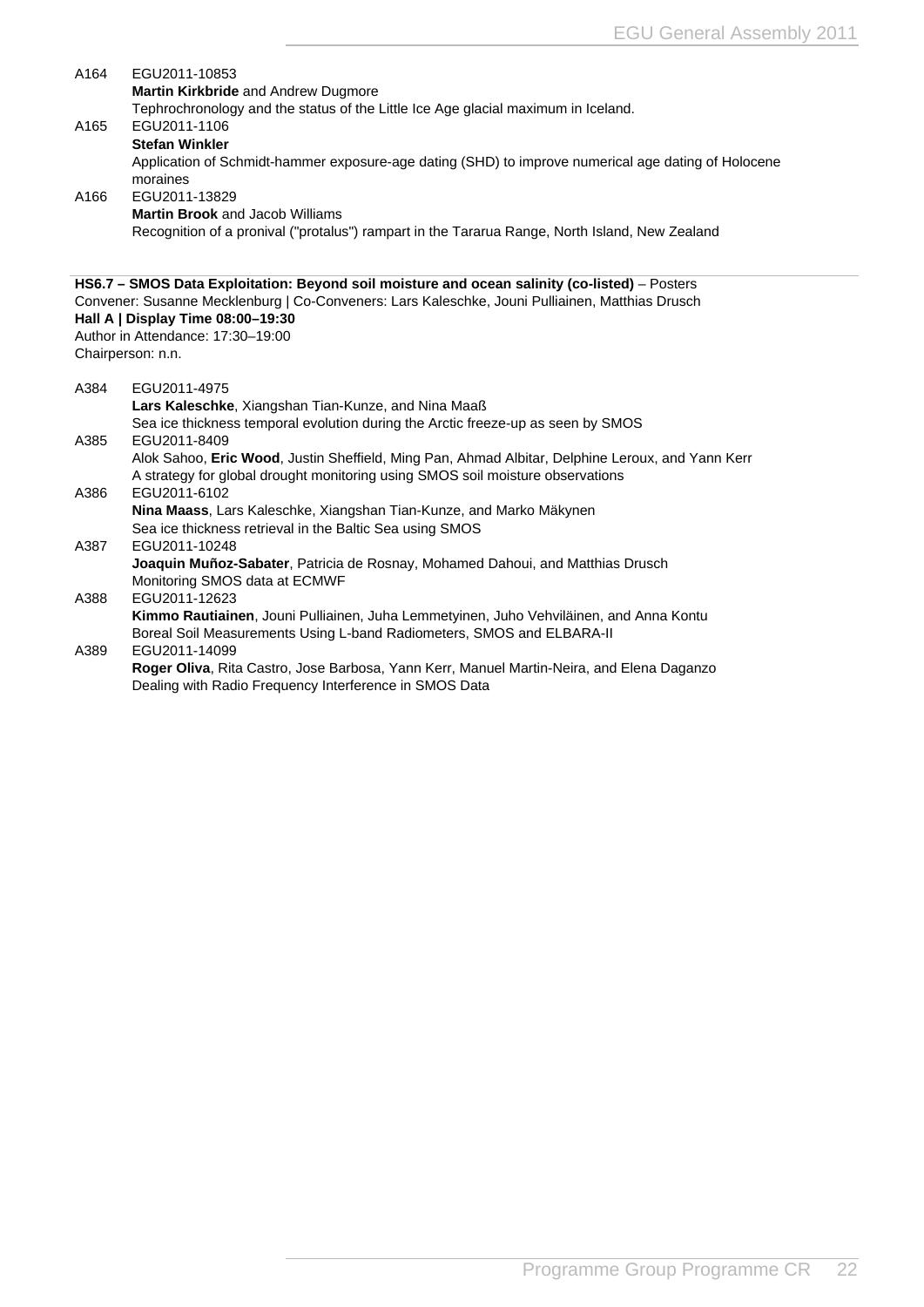## <span id="page-23-0"></span>Wednesday, 06 April

|         | CR4.10 - Open Session on Permafrost - Orals                                                                                                                                                                                   |
|---------|-------------------------------------------------------------------------------------------------------------------------------------------------------------------------------------------------------------------------------|
|         | Convener: Stephan Gruber   Co-Conveners: Jeannette Noetzli                                                                                                                                                                    |
| Room: 5 |                                                                                                                                                                                                                               |
|         | Chairperson: S. Gruber, J. Noetzli                                                                                                                                                                                            |
|         | 08:30-09:00 EGU2011-11021                                                                                                                                                                                                     |
|         | Philippe Schoeneich, Thomas Echelard Jean-Michel Krysiecki, Lionel Lorier Ludovic Maingrat, Christian<br>Darricau, Patrick Jugnet, Thomas Cotoni, Lionel Mellan, Hendrik Huwald, Flore Kergomard, and Fabien<br><b>Berton</b> |
|         | The borehole 2Alpes-3065 - a pilot installation for fiber optic DTS measurements in permafrost                                                                                                                                |
|         | 09:00-09:15 EGU2011-13101                                                                                                                                                                                                     |
|         | <b>Hugues Lantuit, Hans-Wolfgang Hubberten, and Hanne Christiansen</b>                                                                                                                                                        |
|         | The Global Terrestrial Network for Permafrost (GTN-P): Where do we go from there?                                                                                                                                             |
|         | 09:15-09:30 EGU2011-5636                                                                                                                                                                                                      |
|         | <b>Thomas Grünewald, Erick Mendez, Urs Roos, Carlo Danioth, and Marcia Phillips</b>                                                                                                                                           |
|         | Monitoring infrastructure stability in alpine permafrost                                                                                                                                                                      |
|         | 09:30-09:45 EGU2011-3537                                                                                                                                                                                                      |
|         | <b>Yuko Yamamoto</b> and Sarah M. Springman                                                                                                                                                                                   |
|         | Triaxial tests on artificial frozen soil samples at temperatures close to 0â <sup>ne</sup> C                                                                                                                                  |
|         | 09:45-10:00 EGU2011-4165                                                                                                                                                                                                      |
|         | Sébastien Monnier, Christophe Kinnard, Rodrigo Saéz, Roberto Garrido, Christian Camerlynck, and<br>Fayçal Rejiba                                                                                                              |
|         | The internal structure and the cryologic importance of the rock glaciers of the Los Pelambres mine<br>(Upper Choapa Valley, Semi-arid Andes of Chile)                                                                         |
|         |                                                                                                                                                                                                                               |

#### **COFFEE BREAK**

#### Chairperson: S. Gruber, J. Noetzli

| 10:30-10:45 EGU2011-1028                                                                                  |
|-----------------------------------------------------------------------------------------------------------|
| <b>Erika Grechishcheva</b> and Rimma Motenko                                                              |
| Experimental research of joint influence of salinization and petrolium pollution on thermal properties of |
| frozen kaolinitic clay                                                                                    |
| 10:45-11:00 EGU2011-11410                                                                                 |
| Poul Christoffersen, Toby Benham, and Julian Dowdeswell                                                   |
| Lake-change trends and permafrost thaw on the Arctic coastal plain of Alaska                              |
| 11:00-11:15 EGU2011-5353                                                                                  |
| Paolo Pogliotti, Stephan Gruber, Marco Giardino, Matteo Dall'Amico, Edoardo Cremonese, and                |
| Umberto Morra di Cella                                                                                    |
| Inluence of snow cover on MAGST over complex morphologies                                                 |
| 11:15-11:30 EGU2011-5589                                                                                  |
| Herman Farbrot, Ketil Isaksen, Bernd Etzelmüller, Karianne Lilleøren, Christian Hauck, Christin Hilbich,  |
| Antoni Lewkowicz, and Jan Steinar Rønning                                                                 |
| Two-dimensional distribution of ground temperatures at Iskoras, northern Norway                           |
| 11:30-11:45 EGU2011-10885                                                                                 |
| <b>Tanja Blome</b> and Stefan Hagemann                                                                    |
| Simulations of Siberian climate using REMO with changed soil parameterizations: Influence of              |
| permafrost-relevant processes                                                                             |
| 11:45-12:00 EGU2011-601                                                                                   |
| <b>Guillaume Levavasseur, Mathieu Vrac, Didier Roche, Didier Paillard, Armel Martin, and Jeff</b>         |
| Vandenberghe                                                                                              |
| Present and LGM permafrost from climate simulations : contribution of statistical downscaling             |

#### **CR4.10 – Open Session on Permafrost** – Posters Convener: Stephan Gruber | Co-Conveners: Jeannette Noetzli **Hall XL | Display Time 08:00–19:30** Author in Attendance: 17:30–19:00 Chairperson: S. Gruber, J. Noetzli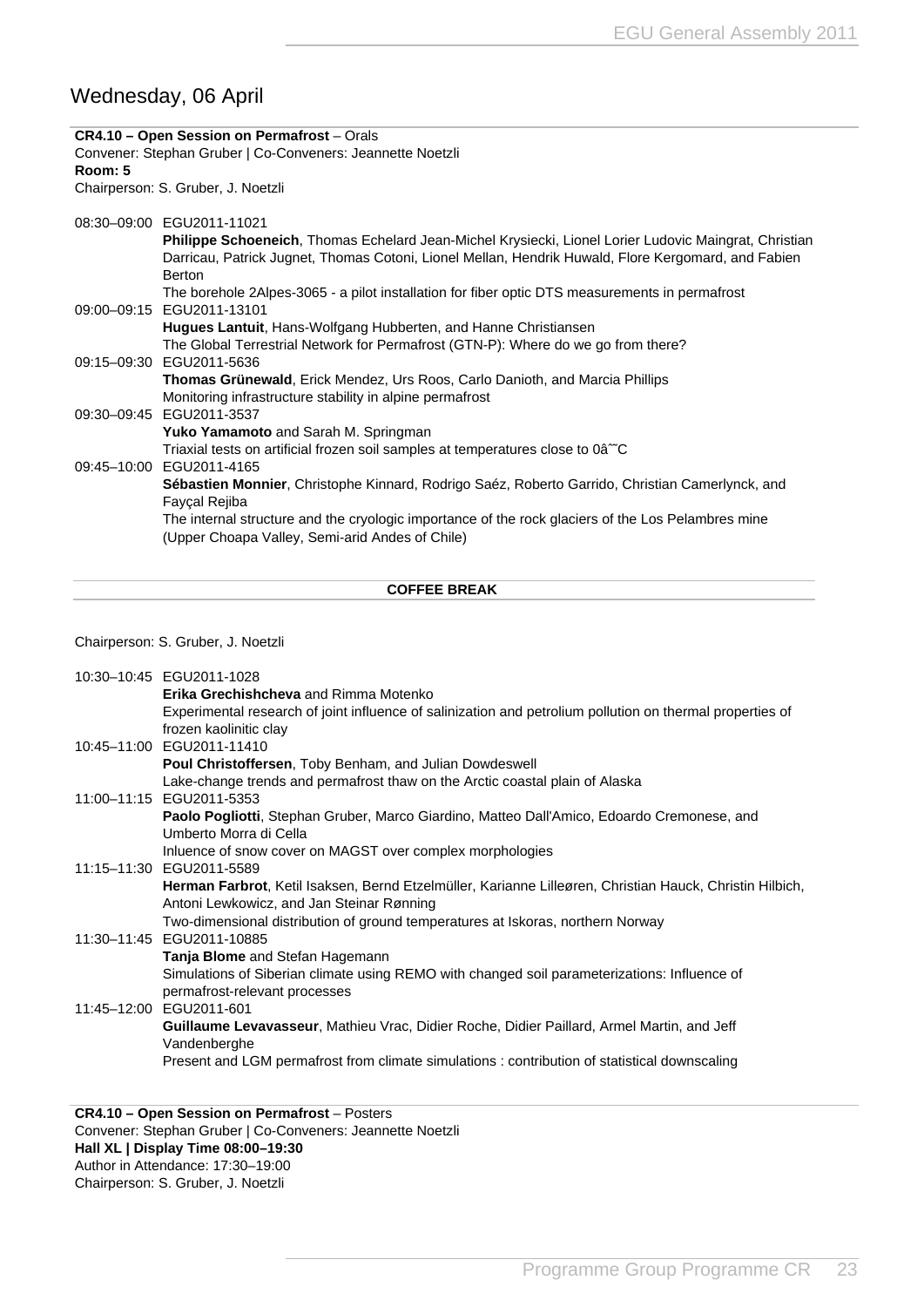| XL106        | EGU2011-1937                                                                                                   |
|--------------|----------------------------------------------------------------------------------------------------------------|
|              | Jan-Christoph Otto, Magdalena Rupprechter, Joachim Götz, Matthias Marbach, Felix Keller, and Lothar            |
|              | Schrott                                                                                                        |
|              | Changing permafrost distribution in the Glatzbach catchment, Austrian Alps - A response to 20 years of         |
|              | climate change?                                                                                                |
| <b>XL107</b> | EGU2011-1670                                                                                                   |
|              | Jacopo Gabrieli, Andrea Crepaz, Anselmo Cagnati, Anna Galuppo, and Carlo Barbante                              |
|              | Geochemistry and isotopic composition of a rock glacier outflow in the Dolomites, Eastern Italian Alps         |
| <b>XL108</b> | EGU2011-2449                                                                                                   |
|              | Julien Fouché, Michel Allard, Jean Paul Ambrosi, and Catherine Keller                                          |
|              | Global Warming Impacts on the Biogeochemical Functioning of the Arctic Cryosols in the Salluit region,         |
|              | Nunavik (Québec, CANADA).                                                                                      |
| XL109        | EGU2011-279                                                                                                    |
|              | Maria Cherbunina and Lev Khrustalev                                                                            |
|              | Choosing optimal decisions on laying pipelines in permafrost in terms of the reliability theory.               |
| XL110        | EGU2011-340                                                                                                    |
|              | Elena Kuznetsova and Rimma Motenko                                                                             |
|              | The influence of ice and unfrozen water content on the thermal conductivity of frozen volcanic ashes           |
|              | (Kamchatka)                                                                                                    |
| <b>XL111</b> | EGU2011-527                                                                                                    |
|              | <b>Pavel Kotov</b>                                                                                             |
|              | The study of deformation characteristics of thawing soils of Vankor oilfield                                   |
| <b>XL112</b> | EGU2011-11903                                                                                                  |
|              | <b>Georg Schwamborn</b>                                                                                        |
|              | Sediment move into the 3.6 Mya old El'gygytgyn Crater Lake, NE Russian Arctic, as recorded by frozen           |
|              | alluvial fan deposits                                                                                          |
| XL113        | EGU2011-13270                                                                                                  |
|              | Michaela Ferbar and Leif Sørbel                                                                                |
|              | Palsa monitoring in Dovrefjell, Southern Norway                                                                |
| <b>XL114</b> | EGU2011-3760                                                                                                   |
|              | Ute Wollschläger, Xicai Pan, Jens Weismüller, Qihao Yu, and Kurt Roth                                          |
|              | Weather and active layer dynamics of a high-altitude, arid permafrost site, Tianshuihai Lake region, W-Tibetan |
|              | Plateau                                                                                                        |
| XL115        | EGU2011-7670                                                                                                   |
|              | Paulo Maciel Amaral, António Correia, Gonçalo Vieira, Miguel Ramos, and Alexandre Trindade                     |
|              | Physical properties of rocks from a 15 m deep borehole in Reina Sofia Mountain, Livingston Island, Maritime    |
|              | Antarctica                                                                                                     |
| XL116        | EGU2011-8433                                                                                                   |
|              | Ludovic Ravanel, Philip Deline, Florence Magnin, Emmanuel Malet, and Jeannette Noetzli                         |
|              | The first year of borehole measurements in the rock permafrost at Aiguille du Midi (3842 m a.s.l., Mont Blanc  |
|              | massif)                                                                                                        |
| <b>XL117</b> | EGU2011-12999                                                                                                  |
|              | Andreas Kellerer-Pirklbauer                                                                                    |
|              | Thermal regime of ground surfaces in different alpine areas of Central and Eastern Austria between 2006 and    |
|              | 2010                                                                                                           |
| <b>XL118</b> | EGU2011-1459                                                                                                   |
|              | Andrea Crepaz, Anselmo Cagnati, Anna Galuppo, Laura Magnabosco, and Valentina Defendi                          |
|              | The borehole of Piz Boè (Dolomites, Eastern Italian Alps): first results                                       |
| <b>XL119</b> | EGU2011-1484                                                                                                   |
|              | Andrea Crepaz, Anselmo Cagnati, Anna Galuppo, Federico Carollo, Francesco Marinoni, Laura Magnabosco,          |
|              | and Valentina Defendi                                                                                          |
|              | Geophysical measurements on Piz Boè rock glacier (Dolomites, Eastern Italian Alps)                             |
| <b>XL120</b> | EGU2011-11174                                                                                                  |
|              | Julie Kaestl and Christof Kneisel                                                                              |
|              | Permafrost dynamics within the Muragl glacier forefield (Swiss Alps) - Characterization by a geophysical and   |
|              | photogrammetrical approach                                                                                     |
| <b>XL121</b> | EGU2011-8667                                                                                                   |
|              | Robert Supper, Axl Römer, and Birgit Jochum                                                                    |
|              | Permanent geoelectrical monitoring in a permafrost region (Mölltaler Glacier)                                  |
| <b>XL122</b> | EGU2011-12140                                                                                                  |
|              | Sarah Verleysdonk and Michael Krautblatter                                                                     |
|              | Rock permafrost at the Piz Corvatsch - A multi-method instability analysis                                     |
| XL123        | EGU2011-3269                                                                                                   |
|              | Jeffrey Moore, Valentin Gischig, Maren Katterbach, and Simon Loew                                              |
|              | Convective air venting from deep fractures and the temperature field of an alpine rock slope (Randa, VS)       |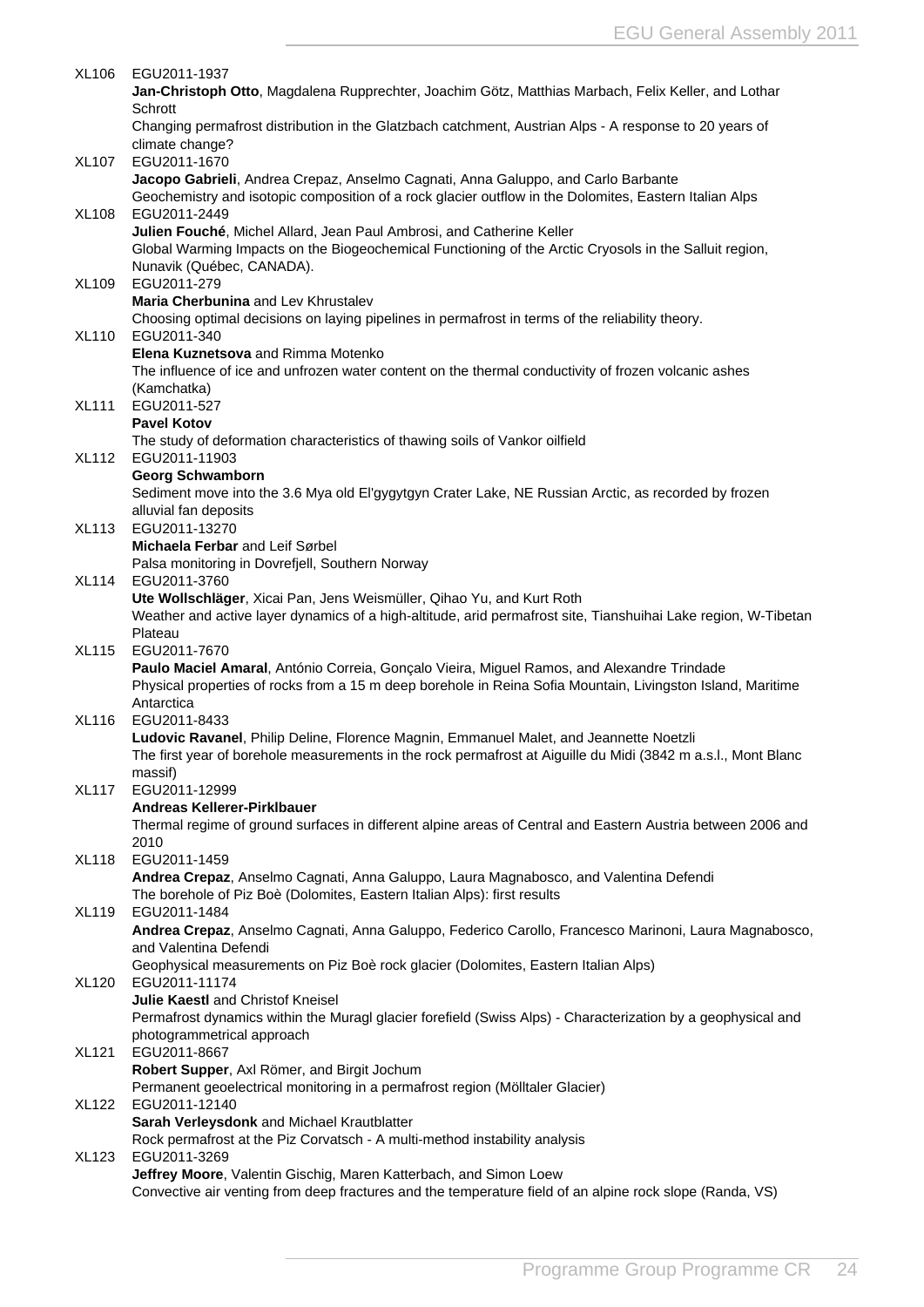<span id="page-25-0"></span>

|              | XL124 EGU2011-8450                                                                                                                                                                                                                                   |  |
|--------------|------------------------------------------------------------------------------------------------------------------------------------------------------------------------------------------------------------------------------------------------------|--|
|              | Thomas Buchli, Sarah M. Springman, and Hansruedi Maurer<br>Instabilities in alpine Permafrost: Characterisation, Monitoring and Modelling of Active Rock Glaciers                                                                                    |  |
| <b>XL125</b> | EGU2011-12209                                                                                                                                                                                                                                        |  |
|              | Ingo Hartmeyer, Markus Keuschnig, Jan-Christoph Otto, and Lothar Schrott<br>Developing a monitoring expert system for hazardous rock walls in high mountain areas - concept and<br>preliminary results, Kitzsteinhorn (3203 m), Hohe Tauern, Austria |  |
| <b>XL126</b> | EGU2011-9890<br>Matteo Mantovani, Alessandro Pasuto, Sebastiano Trevisani, Valentina Defendi, Anna Galuppo, and Laura<br>Magnabosco                                                                                                                  |  |
|              | The PermaNET project: a multi-disciplinary approach to map permafrost and assess related                                                                                                                                                             |  |
|              | mass-movements.                                                                                                                                                                                                                                      |  |
| <b>XL127</b> | EGU2011-7814<br>Romain Perrier, Etienne Cossart, and Monique Fort                                                                                                                                                                                    |  |
|              | Spatial extent of Permafrost in the Southern Alps: Modeling from spring water temperature sources and                                                                                                                                                |  |
| <b>XL128</b> | topoclimatic factors.<br>EGU2011-11850                                                                                                                                                                                                               |  |
|              | Martin Scherler, Martin Hoelzle, and Christian Hauck                                                                                                                                                                                                 |  |
|              | Quantification of air driven heat transfer within the active layer of rock glacier Murtèl-Corvatsch                                                                                                                                                  |  |
| <b>XL129</b> | EGU2011-12980<br><b>Thomas Ingeman-Nielsen</b>                                                                                                                                                                                                       |  |
|              | Variability of active layer thickness prediction from a climate model forced permafrost model                                                                                                                                                        |  |
|              |                                                                                                                                                                                                                                                      |  |
|              | CR4.20 - Modeling the Spatial Dynamics of Permafrost and Seasonally Frozen Ground at Diverse Scales - Orals                                                                                                                                          |  |
| Room: 5      | Convener: Stephan Gruber   Co-Conveners: Riccardo Rigon, christophe grenier                                                                                                                                                                          |  |
|              | Chairperson: Grenier/Gruber                                                                                                                                                                                                                          |  |
|              |                                                                                                                                                                                                                                                      |  |
|              | 13:30-13:45 EGU2011-1301<br>Kjersti Gisnås, Herman Farbrot, Bernd Etzelmüller, and Thomas Vikhamar Schuler                                                                                                                                           |  |
|              | Regional scale distribution of permafrost in Norway based on two equilibrium models.                                                                                                                                                                 |  |
|              | 13:45-14:00 EGU2011-1640                                                                                                                                                                                                                             |  |
|              | Qian Li, Shufen Sun, and Yongkang Xue<br>Analyses of a hierarchy of frozen soil models for cold region study-The justification, ability, and                                                                                                         |  |
|              | uncertainty                                                                                                                                                                                                                                          |  |
|              | 14:00-14:15 EGU2011-8916                                                                                                                                                                                                                             |  |
|              | Andrew Frampton, Scott Painter, Steve W. Lyon, and Georgia Destouni                                                                                                                                                                                  |  |
|              | Non-isothermal, three-phase simulations of near-surface flows in a model permafrost system under<br>seasonal variability and climate change                                                                                                          |  |
|              | 14:15-14:30 EGU2011-6208                                                                                                                                                                                                                             |  |
|              | Damien Régnier, Christophe Grenier, Philippe Davy, and Hakim Benabderrahmane                                                                                                                                                                         |  |
|              | Impact of permafrost development on underground flow patterns: results from a numerical study<br>considering freezing cycles on a 2D vertical cut through a river-plain system                                                                       |  |
|              | 14:30-14:45 EGU2011-6493                                                                                                                                                                                                                             |  |
|              | Martin Stendel, Jens Hesselbjerg Christensen, Sergei Marchenko, Vladimir Romanovsky, Ronald                                                                                                                                                          |  |
|              | Daanen, Annette Rinke, Heidrun Matthes, Peter Kuhry, Felix Rivkin, and Dmitri Kaverin<br>Size matters - very high resolution permafrost simulations on the 4 km scale in Northeast European                                                          |  |
|              | Russia                                                                                                                                                                                                                                               |  |
|              | 14:45-15:00 EGU2011-11318                                                                                                                                                                                                                            |  |
|              | Joel Fiddes and Stephan Gruber<br>CRYOSUB: a concept for continental modelling of cryospheric processes at sub-grid scales in high                                                                                                                   |  |
|              | mountain regions                                                                                                                                                                                                                                     |  |
|              |                                                                                                                                                                                                                                                      |  |
|              | CR4.20 - Modeling the Spatial Dynamics of Permafrost and Seasonally Frozen Ground at Diverse Scales - Posters                                                                                                                                        |  |
|              | Convener: Stephan Gruber   Co-Conveners: Riccardo Rigon, christophe grenier                                                                                                                                                                          |  |
|              | Hall XL   Display Time 08:00-19:30                                                                                                                                                                                                                   |  |
|              | Author in Attendance: 17:30-19:00                                                                                                                                                                                                                    |  |
|              | Chairperson: Grenier/Gruber                                                                                                                                                                                                                          |  |
| XL130        | EGU2011-9917                                                                                                                                                                                                                                         |  |

**Edoardo Cremonese**, Stephan Gruber, Marcia Phillips, Paolo Pogliotti, Lorenz Boeckli, Jeanette Noetzli, and Christoph Suter An inventory of permafrost evidences for the European Alps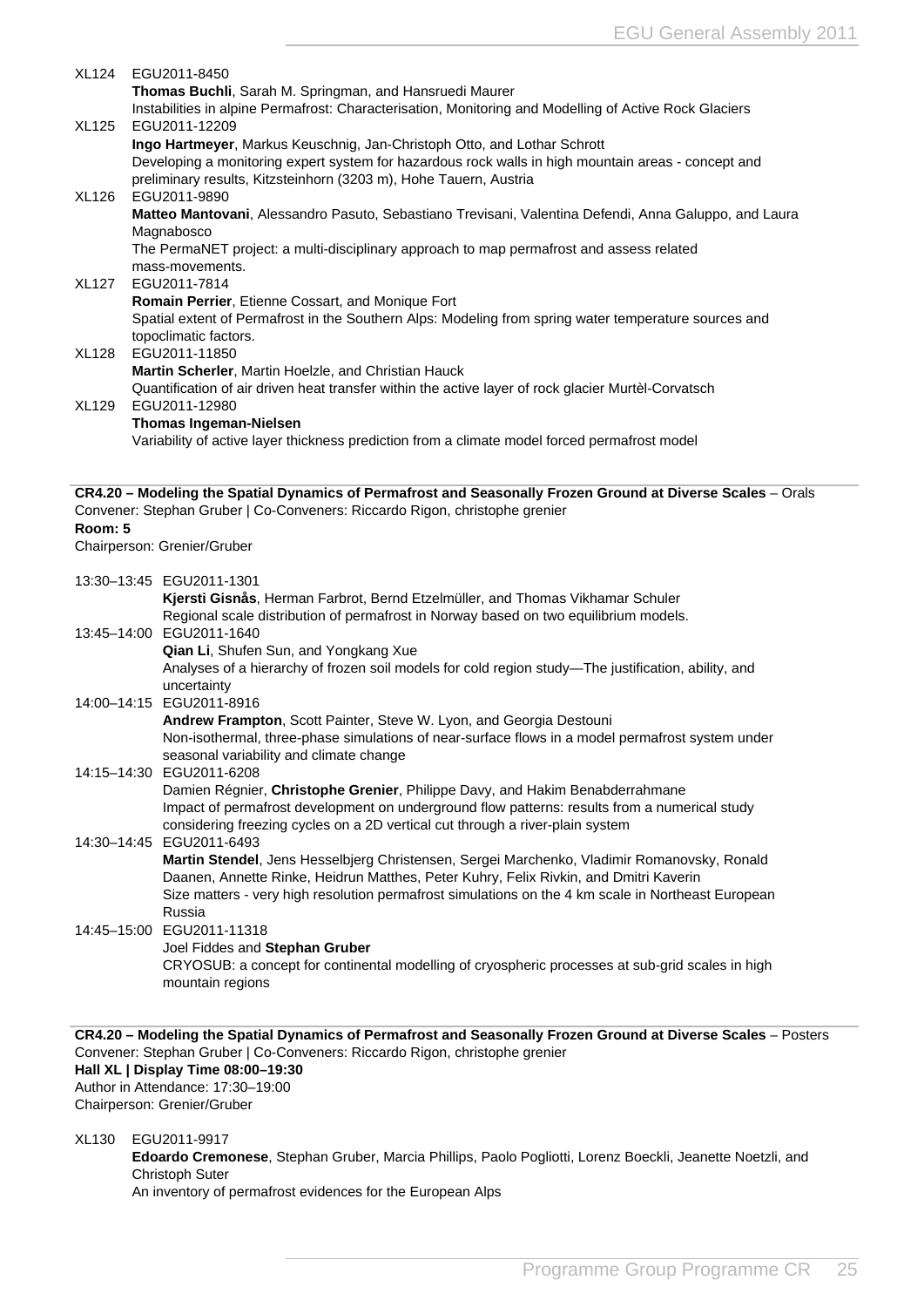<span id="page-26-0"></span>

| <b>XL131</b> | EGU2011-9720                                                                                                                                                                             |
|--------------|------------------------------------------------------------------------------------------------------------------------------------------------------------------------------------------|
|              | Lorenz Boeckli, Stephan Gruber, Jeannette Noetzli, and Alexander Brenning                                                                                                                |
|              | An alpine-wide permafrost distribution map                                                                                                                                               |
| XL132        | EGU2011-12313                                                                                                                                                                            |
|              | Bruce Stevens, Hugo Beltrami, J. Fidel Gonzalez-Rouco, Juan Jose Gomez Navarro, and Juan Pedro                                                                                           |
|              | Montavez                                                                                                                                                                                 |
|              | Validation of ERA40/ECHO-G-dynamically downscaled MM5 with applications in permafrost modelling                                                                                          |
| <b>XL133</b> | EGU2011-11399                                                                                                                                                                            |
|              | Ruth Mugford, Poul Christoffersen, Julian Dowdeswell, and Toby Benham                                                                                                                    |
|              | Validation of the GEOtop Model for a Continuous Permafrost Basin in the Arctic                                                                                                           |
| <b>XL134</b> | EGU2011-13620                                                                                                                                                                            |
|              | Stefano Endrizzi, Stephan Gruber, Matteo Dall'Amico, and Riccardo Rigon                                                                                                                  |
|              | The GEOtop model as a tool to describe the energy and water balance in permafrost or seasonally-frozen                                                                                   |
|              | soils                                                                                                                                                                                    |
| <b>XL135</b> | EGU2011-11801                                                                                                                                                                            |
|              | Jeannette Noetzli, Edoardo Cremonese, Philip Deline, Stefano Endrizzi, Stephan Gruber, Stefanie Gubler,<br>Florence Magnin, Umberto Morra di Cella, Paolo Pogliotti, and Ludovic Ravanel |
|              | Towards the simulation of a transient 3-dimensional temperature field of the Aiguille du Midi (Mont Blanc                                                                                |
|              | massif)                                                                                                                                                                                  |
| XL136        | EGU2011-11466                                                                                                                                                                            |
|              | Matthias Huss, Martin Scherler, Sina Schneider, Martin Hoelzle, and Christian Hauck                                                                                                      |
|              | Future water yield from melting mountain permafrost: A fully distributed modelling approach                                                                                              |
| <b>XL137</b> | EGU2011-550                                                                                                                                                                              |
|              | Alex Matveev, Laxmi Sushama, Rene Laprise, Hugo Beltrami, and Andrey Martynov                                                                                                            |
|              | Development of a Thermokarst Lake Model for the Canadian RCM to study coupled interactions (Thermokarst                                                                                  |
|              | Lake-Permafrost-Climate) in the Arctic                                                                                                                                                   |
| <b>XL138</b> | EGU2011-8741                                                                                                                                                                             |
|              | Altug Ekici, Christian Beer, Stefan Hagemann, Tanja Blome, and Christian Hauck                                                                                                           |
|              | Effects of soil thermal dynamics on the carbon balance in high-latitude permafrost regions: a modeling study                                                                             |
|              |                                                                                                                                                                                          |
|              | with Jsbach                                                                                                                                                                              |
|              |                                                                                                                                                                                          |
|              |                                                                                                                                                                                          |
|              | CR4.30 - High-Elevation & high-Latitude Permafrost (HELP): Measuring, Modeling and Remote Sensing - Orals                                                                                |
|              | Convener: Reginald Muskett   Co-Conveners: Claude Duguay, Julia Boike                                                                                                                    |
|              |                                                                                                                                                                                          |
|              | Chairperson: Reginald R. Muskett                                                                                                                                                         |
|              |                                                                                                                                                                                          |
|              | 15:30-15:45 EGU2011-3821                                                                                                                                                                 |
|              | Ko van Huissteden, Cinzia Berrittella, Yanjiao Mi, Frans-Jan Parmentier, Han Dolman, and Trofim C.                                                                                       |
|              | Maximov                                                                                                                                                                                  |
|              | A landscape scale model of thaw lake development and its implications for Arctic methane emission.                                                                                       |
|              | 15:45-16:00 EGU2011-3879                                                                                                                                                                 |
|              | Reginald Muskett and Vladimir Romanovsky                                                                                                                                                 |
|              | ICESat-Derived Surface Changes Across the Permafrost Zones of Eurasia and North America                                                                                                  |
|              | 16:00-16:15 EGU2011-3990                                                                                                                                                                 |
| Room: 5      | Lyudmila Lebedeva and Olga Semenova                                                                                                                                                      |
|              | Active layer depth as a key factor of runoff formation in permafrost: process analysis and modelling using                                                                               |
|              | the data of long-tem observations<br>16:15-16:30 EGU2011-10342                                                                                                                           |
|              |                                                                                                                                                                                          |
|              | Birgit Heim, Annett Bartsch, Julia Boike, Claude Duguay, Kirsten Elger, Moritz Langer, Hugues Lantuit,<br>and Sina Muster                                                                |
|              | ESA DUE PERMAFROST: Evaluation of geophysical remote sensing products for permafrost                                                                                                     |
|              | applications                                                                                                                                                                             |
|              | 16:30-16:45 EGU2011-11773                                                                                                                                                                |
|              | Aiman Soliman, Claude Duguay, Sonia Hachem, William Saunders, and Kyung-Kuk Kang                                                                                                         |
|              | Estimating thermal offset between land surface and screen height air temperature over the pan-Arctic                                                                                     |
|              | region using operational satellite images                                                                                                                                                |
|              | 16:45-17:00 EGU2011-12162                                                                                                                                                                |
|              | Christian Hauck, Martin Hoelzle, Martin Scherler, Sina Schneider, and Christin Hilbich                                                                                                   |
|              | On the use of water content monitoring to study the evolution of mountain permafrost                                                                                                     |
|              |                                                                                                                                                                                          |

**CR4.30 – High-Elevation & high-Latitude Permafrost (HELP): Measuring, Modeling and Remote Sensing** – Posters Convener: Reginald Muskett | Co-Conveners: Claude Duguay, Julia Boike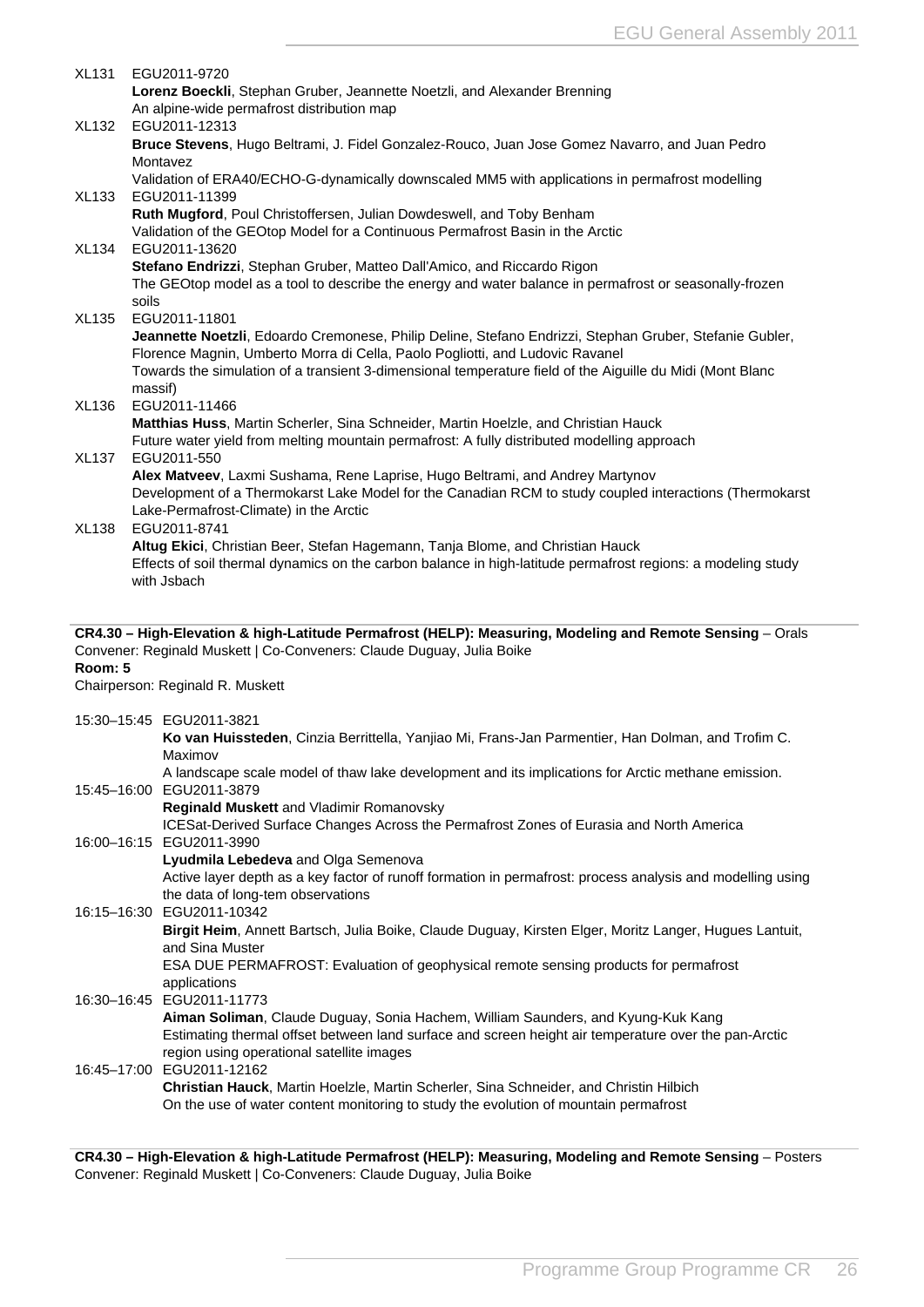#### <span id="page-27-0"></span>**Hall XL | Display Time 08:00–19:30**

Author in Attendance: 17:30–19:00 Chairperson: Reginald R. Muskett

| XL139        | EGU2011-745                                                                                                                                                |
|--------------|------------------------------------------------------------------------------------------------------------------------------------------------------------|
|              | Cécile Pellet, Bernd Etzelmüller, Herman Farbrot, Ketil Isaksen, Christin Hilbich, and Christian Hauck                                                     |
|              | Assessment of the sensitivity of mountain permafrost to climate change: A comparison between southern<br>Norway and the Swiss Alps                         |
| <b>XL140</b> | EGU2011-1314                                                                                                                                               |
|              | Anna Maria Trofaier, William Gareth Rees, Annett Bartsch, Daniel Sabel, and Stefan Schlaffer                                                               |
|              | Thermokarst lake dynamics on the Yamal Peninsula, Siberia                                                                                                  |
| <b>XL141</b> | EGU2011-3830                                                                                                                                               |
|              | Angela Gallagher and Ko van Huissteden                                                                                                                     |
| XL142        | Increased greenhouse gas emission from thaw ponds in Siberian arctic tundra on continuous permafrost.<br>EGU2011-3833                                      |
|              | Yanjiao Mi and Ko van Huissteden                                                                                                                           |
|              | Future methane emission from arctic thaw lakes modelled for different climate scenarios.                                                                   |
| XL143        | EGU2011-6496                                                                                                                                               |
|              | Thomas Echelard, Jean-Michel Krysiecki, Chloé Barboux, Michel Gay, and Philippe Schoeneich                                                                 |
|              | Movement detection by InSAR in permafrost area, Queyras Natural Regional Park, Hautes-Alpes, France.                                                       |
| XL144        | EGU2011-8306<br>Xicai Pan, Ute Wollschläger, Qihao Yu, and Kurt Roth                                                                                       |
|              | Thermal characterization of two contrasting active layers in the warm permafrost region on the Qinghai-Tibet                                               |
|              | Plateau                                                                                                                                                    |
| XL145        | EGU2011-12063                                                                                                                                              |
|              | Erik Bollmann, Christoph Klug, Karl Krainer, Lorenzo Rieg, Rudolf Sailer, Maximilian Spross, and Johann                                                    |
|              | Stötter                                                                                                                                                    |
|              | Combination of photogrammetry and airborne laser scanning to derive horizontal flow velocities and volume<br>changes of rockglaciers                       |
|              |                                                                                                                                                            |
|              |                                                                                                                                                            |
|              | CR10.20 - Ice-sheet and climate interactions - Orals<br>Convener: Philippe Huybrechts   Co-Conveners: Thierry Fichefet, Andrey Ganopolski, Gilles Ramstein |
| Room: 7      |                                                                                                                                                            |
|              | Chairperson: Philippe Huybrechts                                                                                                                           |
|              | 13:30-13:45 EGU2011-12925                                                                                                                                  |
|              | <b>Dorthe Dahl-Jensen</b>                                                                                                                                  |
|              | Greenland ice cores tell tales on the extent of the Greenland Ice Sheet during the warm climate Eemian                                                     |
|              | period 120.000 years BP.                                                                                                                                   |
|              | 13:45-14:00 EGU2011-5758                                                                                                                                   |
|              | Michiel Helsen, Roderik Van de Wal, Michiel Van den Broeke, Johannes Oerlemans, and Willem Jan                                                             |
|              | Van de Berg                                                                                                                                                |
|              | Greenland ice sheet retreat during the Eemian<br>14:00-14:15 EGU2011-3747                                                                                  |
|              | Didier Roche, Christophe Dumas, Catherine Ritz, and Sylvie Charbit                                                                                         |
|              | Coupled climate - ice-sheet simulations of the "Great Ice Sheets" of the Last Glacial Maximum: progress,                                                   |
|              | pitfalls and lessons using the LOVECLIM-GRISLI coupled model                                                                                               |
|              | 14:15-14:30 EGU2011-234                                                                                                                                    |
|              | Alexander Robinson, Reinhard Calov, and Andrey Ganopolski                                                                                                  |
|              | A new indicator of Greenland Ice Sheet stability<br>14:30-14:45 EGU2011-3543                                                                               |
|              | Marianne Sloth Madsen, Shuting Yang, and Gudfinna Adalgeirsdottir                                                                                          |
|              | Sensitivity of the Greenland Ice Sheet in the climate model EC-Earth                                                                                       |
|              | 14:45-15:00 EGU2011-9988                                                                                                                                   |
|              | Heiko Goelzer, Philippe Huybrechts, Sarah Raper, Marie-France Loutre, Hugues Goosse, and Thierry                                                           |
|              | Fichefet                                                                                                                                                   |
|              | Ensemble ice and sea-level change projections with the Earth system model of intermediate complexity                                                       |
|              | <b>LOVECLIM</b>                                                                                                                                            |
|              |                                                                                                                                                            |
|              | CR10.20 - Ice-sheet and climate interactions - Posters                                                                                                     |

**CR10.20 – Ice-sheet and climate interactions** – Posters Convener: Philippe Huybrechts | Co-Conveners: Thierry Fichefet, Andrey Ganopolski, Gilles Ramstein **Hall XL | Display Time 08:00–19:30** Author in Attendance: 17:30–19:00 Chairperson: Andrey Ganopolski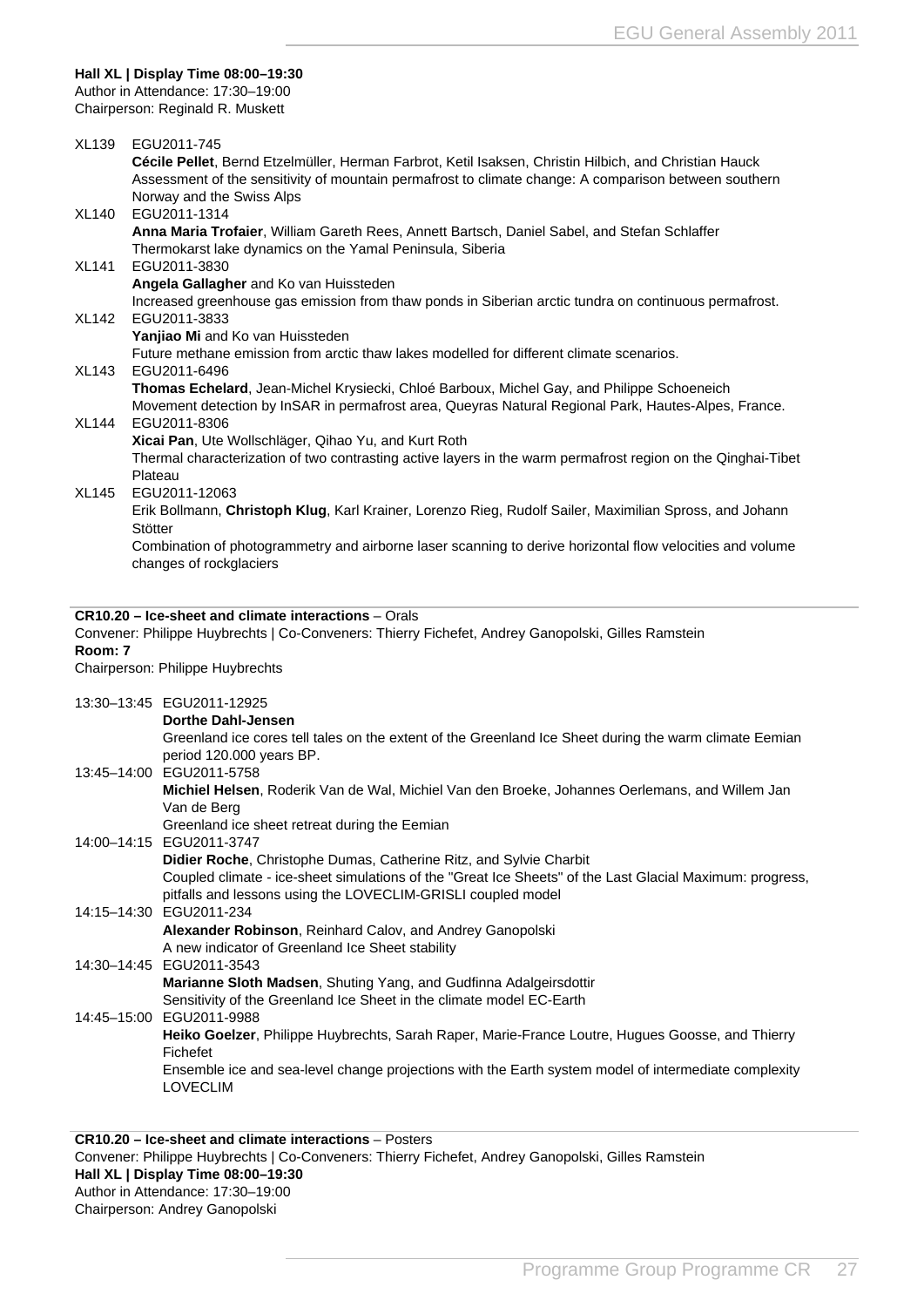| XL146        | EGU2011-5898                                                                                                                      |
|--------------|-----------------------------------------------------------------------------------------------------------------------------------|
|              | <b>Malou Maris and Hans Oerlemans</b>                                                                                             |
|              | The effect of different climate states on the Antarctic Ice Sheet                                                                 |
| <b>XL147</b> | EGU2011-12717                                                                                                                     |
|              | Jorge Alvarez-Solas, Marisa Montoya, Catherine Ritz, Sylvie Charbit, Gilles Ramstein, and Christophe                              |
|              | Dumas                                                                                                                             |
|              | Simulating the effects of oceanic variability on millennial-scale iceberg discharges: focus on Heinrich events                    |
| XL148        | EGU2011-9919<br>Dirk Barbi, Gerrit Lohmann, Malte Thoma, and Klaus Grosfeld                                                       |
|              | The impact of ice sheet dynamics on ocean circulation in a coupled Earth system model                                             |
| <b>XL149</b> | EGU2011-10022                                                                                                                     |
|              | Heiko Goelzer, Ives Janssens, Johanna Nemec, and Philippe Huybrechts                                                              |
|              | A dynamic continental runoff routing model applied to the last Northern Hemisphere deglaciation                                   |
| <b>XL150</b> | EGU2011-2448                                                                                                                      |
|              | Maria Hakuba, Doris Folini, Martin Wild, and Christoph Schär                                                                      |
|              | Greenland in a changing climate: topographic feedback on snow accumulation                                                        |
| <b>XL151</b> | EGU2011-10726                                                                                                                     |
|              | Florian Ziemen, Christian Rodehacke, Andreas Chlond, and Uwe Mikolajewicz                                                         |
|              | Simulating Heinrich Events in a Complex Climate Model                                                                             |
| XL152        | EGU2011-7035                                                                                                                      |
|              | Sylvie Charbit, Christophe Dumas, Masa Kageyama, Catherine Ritz, and Didier Roche                                                 |
|              | Investigating the impact of the ablation parameterization on simulated ice sheets over the last glacial cycle                     |
| XL153        | EGU2011-3410                                                                                                                      |
|              | Suchithra Sundaram, Qiuzhen Yin, Andre Berger, and Helene Muri                                                                    |
|              | Ice sheet induced North Atlantic Oscillation mode during an interglacial 500,000 years ago and its impact on                      |
|              | East Asian Summer Monsoon                                                                                                         |
| <b>XL154</b> | EGU2011-7858                                                                                                                      |
|              | Aurélien Quiquet, Ralf Greve, and Catherine Ritz                                                                                  |
|              | Modelling the Greenland Ice Sheet through the last glacial-interglacial cycle: climatic constraints and climatic<br>uncertainties |
| <b>XL155</b> | EGU2011-10873                                                                                                                     |
|              | Martin Stendel, Sebastian Mernild, Jens Hesselbjerg Christensen, Glen E. Liston, Christopher A. Hiemstra,                         |
|              | Bent Hasholt, Gudfinna Adalgeirsdottir, Philippe Lucas-Picher, and Ruth Mottram                                                   |
|              | High resolution modelling of surface mass balance in Western Greenland                                                            |
| XL156        | EGU2011-484                                                                                                                       |
|              | David Naafs, Jens Hefter, Patrizia Ferretti, Ruediger Stein, and Gerald Haug                                                      |
|              | What controlled the onset of Hudson Strait Heinrich(-like) events in the Mid-Pleistocene (~640 ka)?                               |
| <b>XL157</b> | EGU2011-13818                                                                                                                     |
|              | Oleg Rybak and Philippe Huybrechts                                                                                                |
|              | Ensemble simulations of the minimum configuration of the Greenland ice sheet during the Last Interglacial                         |
|              | constrained by ice-core data                                                                                                      |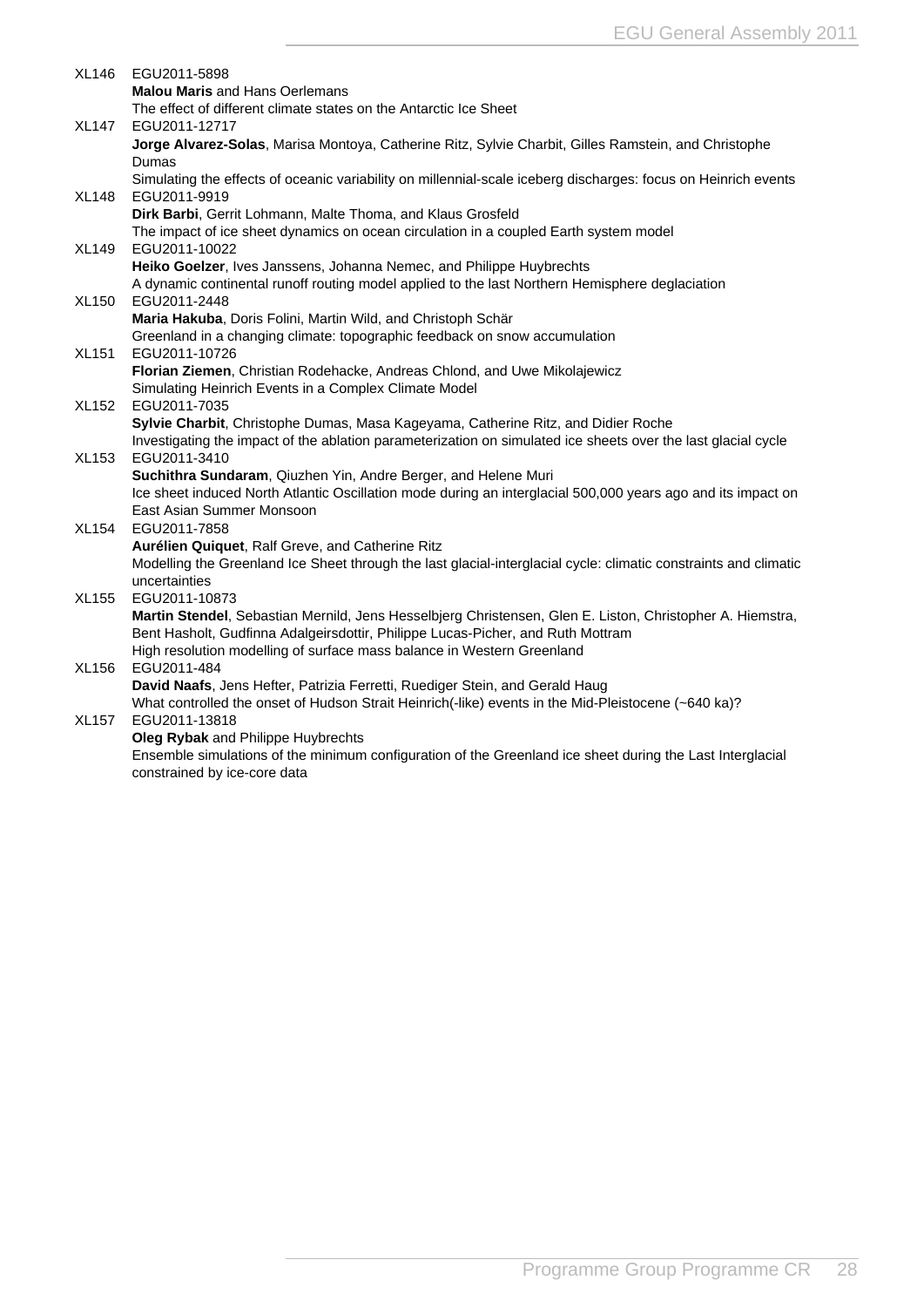## <span id="page-29-0"></span>Thursday, 07 April

| BG5.1 – Integration of Environmental, Socio-Economic and Climatic Change Studies in Northern Eurasia (co-listed) –<br>Orals                                   |  |  |
|---------------------------------------------------------------------------------------------------------------------------------------------------------------|--|--|
| Convener: Pavel Groisman   Co-Conveners: Amber Soja, Alexey V. Eliseev, Chaba Mátyás                                                                          |  |  |
| Chairperson: n.n.                                                                                                                                             |  |  |
| 08:30-08:45 EGU2011-5341                                                                                                                                      |  |  |
| Evgeny Gordov, Vasily Bogomolov, Elena Genina, Igor Okladnikov, Tamara Shulgina, and Alexander<br>Titov                                                       |  |  |
| Characteristics of on-going changes of Siberia climate                                                                                                        |  |  |
| 08:45-09:00 EGU2011-12740                                                                                                                                     |  |  |
| <b>Eric Wood, Tara Troy, Ming Pan, Michael Rawlins, and Xiaogang Shi</b>                                                                                      |  |  |
| Documenting the uncertainty of the terrestrial water cycle across NESSPI and its effect on trend and<br>attribution studies                                   |  |  |
| 09:00-09:15 EGU2011-4422                                                                                                                                      |  |  |
| Olga Zolina, Clemens Simmer, and Sergey Gulev                                                                                                                 |  |  |
| Extreme precipitation characteristics over Eurasian continent: uncertainties of estimation and climate<br>variability                                         |  |  |
| 09:15-09:30 EGU2011-12523                                                                                                                                     |  |  |
| Terry Callaghan, Stef Bokhorst, Ross Brown, Pavel Y. Groisman, Cecilia Johansson, Margareta<br>Johansson, Niklas Labba, Vladimir Radionov, and Jan Åge Riseth |  |  |
| Winter snow melt events in the Eurasian Arctic: consequences analysed from scientific and indigenous<br>knowledge                                             |  |  |
| 09:30-09:45 EGU2011-3882                                                                                                                                      |  |  |
| Reginald Muskett and Vladimir Romanovsky                                                                                                                      |  |  |
| Permafrost Ecosystem Changes Across Eurasia and North America Using Multi-Satellite Measurements                                                              |  |  |
| 09:45-10:00 EGU2011-9665                                                                                                                                      |  |  |
| <b>Vladimir Alexeev</b>                                                                                                                                       |  |  |
| Tundra fires and sea ice in the Arctic                                                                                                                        |  |  |
| <b>COFFEE BREAK</b>                                                                                                                                           |  |  |
|                                                                                                                                                               |  |  |

Chairperson: Csaba Mátyás, Alexey Eliseev

| Understanding the interaction of carbon and water budgets in the Eurasian Arctic<br>10:45-11:00 EGU2011-1515<br><b>Alexey V. Eliseev</b><br>Uncertainty of climate and carbon cycle changes in North Eurasia due to uncertainty in values of<br>terrestrial biota governing parameters<br>11:00-11:15 EGU2011-13014 |  |
|---------------------------------------------------------------------------------------------------------------------------------------------------------------------------------------------------------------------------------------------------------------------------------------------------------------------|--|
|                                                                                                                                                                                                                                                                                                                     |  |
|                                                                                                                                                                                                                                                                                                                     |  |
|                                                                                                                                                                                                                                                                                                                     |  |
|                                                                                                                                                                                                                                                                                                                     |  |
| Qianlai Zhuang, Jerry Melillo, David Kicklighter, John Reilly, Sergey Paltsev, Andrei Sokolov, Yongxia<br>Cai, Anatoly Shvidenko, Nadejda Tchebakova, Andrey Sirin and the , Anna Peregon and Guangsheng                                                                                                            |  |
| Zhou Team                                                                                                                                                                                                                                                                                                           |  |
| Changes of land use and land cover, biogeochemistry, and their feedbacks to climate in northern Eurasia<br>11:15-11:30 EGU2011-11686                                                                                                                                                                                |  |
| Anatoly Shvidenko, Dmitry Schepaschenko, and Ian McCallum                                                                                                                                                                                                                                                           |  |
| Productivity of Russian forests during recent decades (1960-2010s)                                                                                                                                                                                                                                                  |  |
| 11:30-11:45 EGU2011-9646                                                                                                                                                                                                                                                                                            |  |
| Nadja Tchebakova, Elena Parfenova, Galina Lysanova, Evgeni Shvetsov, and Amber Soja<br>An agroclimatic potential in southern Siberia in a changing climate during the XXI century                                                                                                                                   |  |
| 11:45-12:00 EGU2011-5582                                                                                                                                                                                                                                                                                            |  |
| <b>Mikhail Yu. Arshinov and Boris D. Belan</b>                                                                                                                                                                                                                                                                      |  |
| New particle formation events in the Siberian boreal zone                                                                                                                                                                                                                                                           |  |

**CR1.20 – Applied Geophysics in Cryosphere Sciences** – Posters Convener: Christian Hauck | Co-Conveners: Olaf Eisen, Christof Kneisel, Bernd Kulessa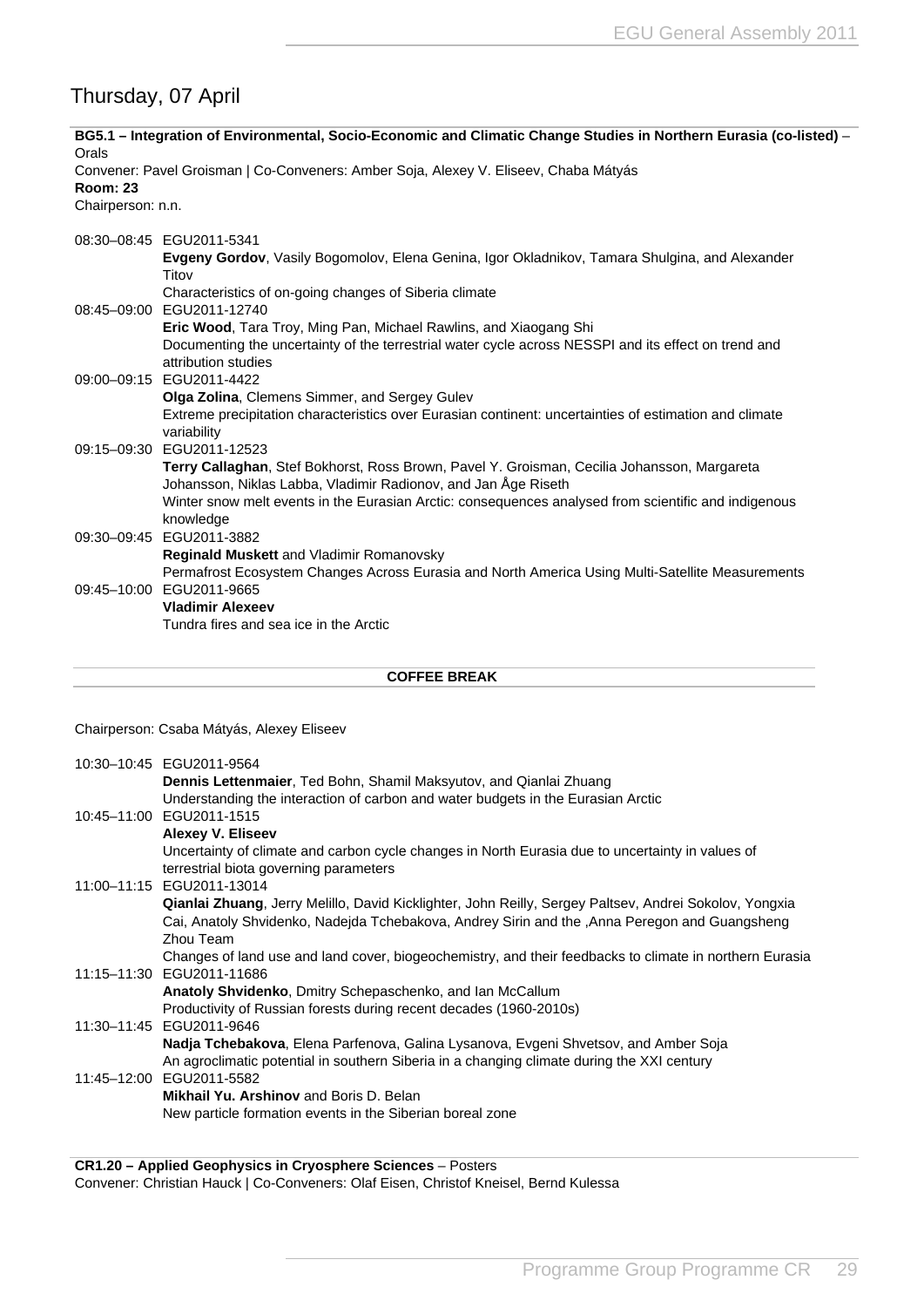#### <span id="page-30-0"></span>**Halls X/Y | Display Time 08:00–19:30**

Author in Attendance: 17:30–19:00 Chairperson: C. Hauck, O. Eisen

|       | XY226 EGU2011-1946                                                                                                                                                                                       |
|-------|----------------------------------------------------------------------------------------------------------------------------------------------------------------------------------------------------------|
|       | <b>Valenti Turu i Michels</b>                                                                                                                                                                            |
|       | NMR Magnetic Resonance Sounding, a New Approach to Assess Englacial and Subglacial water content: A<br>Pilot Study on Hansbreen Polythermal Glacier (SW Spitsberguen, Norway)                            |
| XY227 | EGU2011-2671                                                                                                                                                                                             |
|       | Herman Farbrot, Christian Hauck, Christin Hilbich, Bernd Etzelmüller, Tobias Hipp, Ketil Isaksen, and                                                                                                    |
|       | Michael Krautblatter                                                                                                                                                                                     |
|       | Repeated electrical resistivity tomography measurements of permafrost in the mountains of southern Norway                                                                                                |
| XY228 | EGU2011-8020                                                                                                                                                                                             |
|       | Kaspar Merz, Marian Hertrich, Hansruedi Maurer, and Sarah Springman                                                                                                                                      |
|       | Geophysical Characterization of a Rock Glacier in the Turtmann Valley, Switzerland                                                                                                                       |
| XY229 | EGU2011-8549                                                                                                                                                                                             |
|       | Oliver Kuras, Paul Wilkinson, Phil Meldrum, Michael Krautblatter, Julian Murton, and Richard Ogilvy<br>Monitoring the thermal state of permafrost by automated time-lapse capacitive resistivity imaging |
| XY230 | EGU2011-10674                                                                                                                                                                                            |
|       | Roberto Rege and Alberto Godio                                                                                                                                                                           |
|       | Geophysical investigation for mechanical properties of a glacier                                                                                                                                         |
| XY231 | EGU2011-12302                                                                                                                                                                                            |
|       | <b>Michael Krautblatter</b>                                                                                                                                                                              |
|       | Laboratory methods for quantitative geophysics in permafrost bedrock                                                                                                                                     |
| XY232 | EGU2011-13995                                                                                                                                                                                            |
|       | <b>Christin Hilbich and Christian Hauck</b>                                                                                                                                                              |
|       | Estimated ice and water contents from geophysical measurements, and their relationships to resistivity,<br>seismic velocity and temperature in permafrost regions                                        |
| XY233 | EGU2011-12785                                                                                                                                                                                            |
|       | Daniel Draebing and Michael Krautblatter                                                                                                                                                                 |
|       | Raw data analysis and sensitivity to initial model velocities of 2.5D - seismic refraction tomographies of                                                                                               |
|       | permafrost in steep bedrock                                                                                                                                                                              |
| XY234 | EGU2011-7754                                                                                                                                                                                             |
|       | Louise Sime, Richard Hindmarsh, Hugh Corr, and Gisela Hiess                                                                                                                                              |
|       | Automated Processing to derive Dip Angles of Englacial Radar Reflectors in Ice Sheets                                                                                                                    |
| XY235 | EGU2011-10986<br>Gisela Hiess, Richard C. A. Hindmarsh, Louise C. Sime, Hugh F. J. Corr, Edward C. King, Oliver J. Marsh,                                                                                |
|       | Hamish D. Pritchard, and Neil Ross                                                                                                                                                                       |
|       | Deriving the internal ice layer architecture from Radio-Echo Sounding data of Rutford Ice Stream, Subglacial                                                                                             |
|       | Lake Ellsworth and Fletcher Promontory                                                                                                                                                                   |
| XY236 | EGU2011-13220                                                                                                                                                                                            |
|       | José Uribe, Rodrigo Zamora, and Andrés Rivera                                                                                                                                                            |
|       | Ice thickness and snow accumulation radar measurements at Union Glacier, West Antarctica                                                                                                                 |
| XY237 | EGU2011-12436                                                                                                                                                                                            |
|       | Christin Hilbich, Marcia Phillips, Frank Raphael, and Christian Hauck                                                                                                                                    |
|       | Monitoring of rapid ground ice degradation in an alpine talus slope at Flüela Pass, Swiss Alps with<br>geophysical surveys and borehole temperature measurements                                         |
| XY238 | EGU2011-4682                                                                                                                                                                                             |
|       | Adam Booth, Bernd Kulessa, Alessio Gusmeroli, Sam Doyle, Christine Dow, Glenn Jones, Tavi Murray,                                                                                                        |
|       | Roger Clark, and Alun Hubbard                                                                                                                                                                            |
|       | Seismic characterisation of subglacial media around a supraglacial meltwater lake, Russell Glacier, West                                                                                                 |
|       | Greenland                                                                                                                                                                                                |
|       |                                                                                                                                                                                                          |
|       |                                                                                                                                                                                                          |
|       | CR5.10 - Modeling ice sheets and glaciers - Orals                                                                                                                                                        |

Convener: Frank Pattyn | Co-Conveners: Eric Larour, Gudfinna Adalgeirsdottir, Olivier Gagliardini **Room: 5** Chairperson: Frank Pattyn

08:30–08:45 EGU2011-1786

#### **Jeremy Bassis**

New approximations for large-scale ice sheet flow: Towards a happy marriage between the shallow-ice and shelfy-stream approximations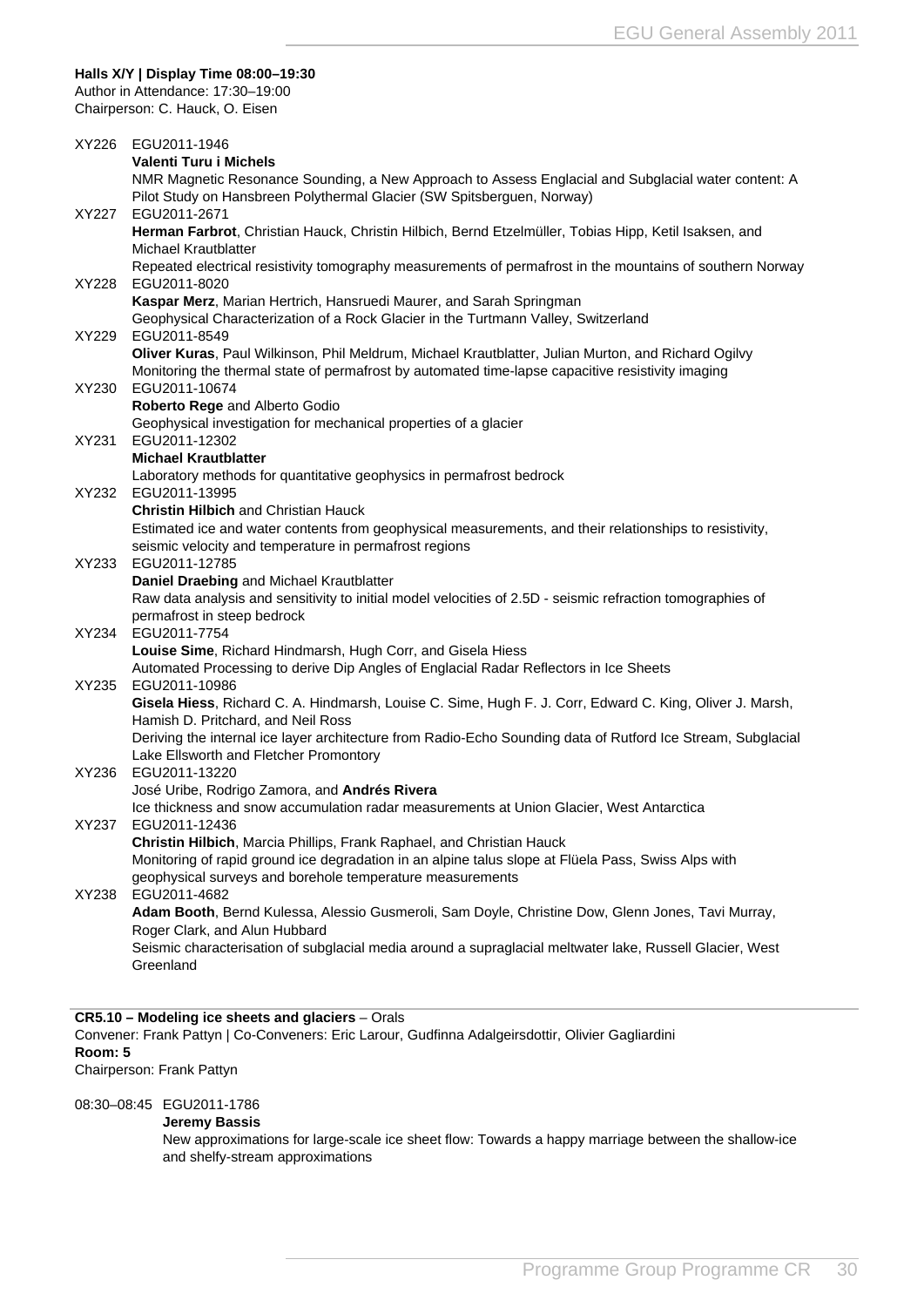| 08:45-09:00 EGU2011-3149                                                                                   |
|------------------------------------------------------------------------------------------------------------|
| Anne-Sophie Drouet, Gael Durand, Lionel Favier, Vincent Peyaud, Olivier Gagliardini, Catherine Ritz,       |
| Thomas Zwinger, and Emmanuel Le Meur                                                                       |
| Testing the validity of the boundary layer flux-thickness relationship at the grounding line               |
| 09:00-09:15 EGU2011-12477                                                                                  |
| Alexander Jarosch                                                                                          |
| A numerical meltwater-channel evolution model for glaciers                                                 |
| 09:15-09:30 EGU2011-11073                                                                                  |
| <b>Olga Sergienko</b> and Douglas MacAyeal                                                                 |
| Basal control of supraglacial lakes                                                                        |
| 09:30-09:45 EGU2011-12959                                                                                  |
| <b>Marco Tedesco</b> , Nicholas Steiner, Konrad Steffen, Xavier Fettweis, Balazs Fekete, Jason Gulley, and |
| Nicholas Bayou                                                                                             |
| Hydrofracture analysis and spatio-temporal evolution of a supraglacial lake in West Greenland from         |
| observational and modeling tools.                                                                          |
| 09:45-10:00 EGU2011-9882                                                                                   |
| <b>Martin O'Leary, Poul Christoffersen, Alun Hubbard, and Richard Bates</b>                                |
| Modelling frontal melt rates on West Greenlandic tidewater glaciers                                        |
|                                                                                                            |
|                                                                                                            |

#### Chairperson: Eric Larour

|                    | 10:30-10:45 EGU2011-4986                                                                                                                         |
|--------------------|--------------------------------------------------------------------------------------------------------------------------------------------------|
|                    | Andreas Vieli, Stewart Jamieson, Stephen Livingstone, Colm O'Cofaigh, Chris Stokes, and Claus-Dieter                                             |
|                    | Hillenbrand                                                                                                                                      |
|                    | Understanding long-term grounding line retreat and stability from combining numerical modelling with the<br>palaeo record of a marine ice stream |
|                    | 10:45-11:00 EGU2011-9058                                                                                                                         |
|                    | <b>Jessica Lundin, Ed Waddington, Howard Conway, and Edward Brook</b>                                                                            |
|                    | Interpolating an ice core depth-age relationship from sparse data using an inverse approach                                                      |
|                    | 11:00-11:15 EGU2011-10262                                                                                                                        |
|                    | <b>Carlos Martin and Hilmar Gudmundsson</b>                                                                                                      |
|                    | Effects of nonlinear rheology and anisotropy on the relationship between age and depth at ice divides                                            |
|                    | 11:15-11:30 EGU2011-907                                                                                                                          |
|                    | Rob Briggs, Dave Pollard, and Lev Tarasov                                                                                                        |
|                    | Bayesian calibration of a 3D Glacial Systems Model for the past evolution of the Antarctic Ice Sheet                                             |
|                    | 11:30-11:45 EGU2011-5168                                                                                                                         |
|                    | Patrick Applegate and Nina Kirchner                                                                                                              |
|                    | The effects of parametric uncertainty on modeled Greenland Ice Sheet behavior                                                                    |
|                    | 11:45-12:00 EGU2011-8102                                                                                                                         |
|                    | Nathan Martin, Jérôme Monnier, Jitendra Singh, Ronan Madec, and Olivier Gagliardini                                                              |
|                    | Sensitivity analysis using the variational data assimilation software DassFlow-Ice                                                               |
|                    |                                                                                                                                                  |
|                    | CR5.10 - Modeling ice sheets and glaciers - Posters                                                                                              |
|                    | Convener: Frank Pattyn   Co-Conveners: Eric Larour, Gudfinna Adalgeirsdottir, Olivier Gagliardini                                                |
|                    | Halls X/Y   Display Time 08:00-19:30                                                                                                             |
|                    | Author in Attendance: 17:30-19:00                                                                                                                |
|                    | Chairperson: Olivier Gagliardini                                                                                                                 |
| XY239 EGU2011-4413 |                                                                                                                                                  |

**Andy Aschwanden** On the importance of accurate initial conditions for ice sheet modeling XY240 EGU2011-7211 Melanie Raymond Pralong and **G. Hilmar Gudmundsson** Bayesian estimation of basal conditions on Rutford Ice Stream, West Antarctica, from surface data XY241 EGU2011-7423 **G. Hilmar Gudmundsson** Ice-stream response to ocean tides and the form of the basal sliding law XY242 EGU2011-427 **Bertrand Bonan**, Maelle Nodet, and Catherine Ritz To which extent can global ice volume records provide information on past ice sheets evolution and the climate that drove them?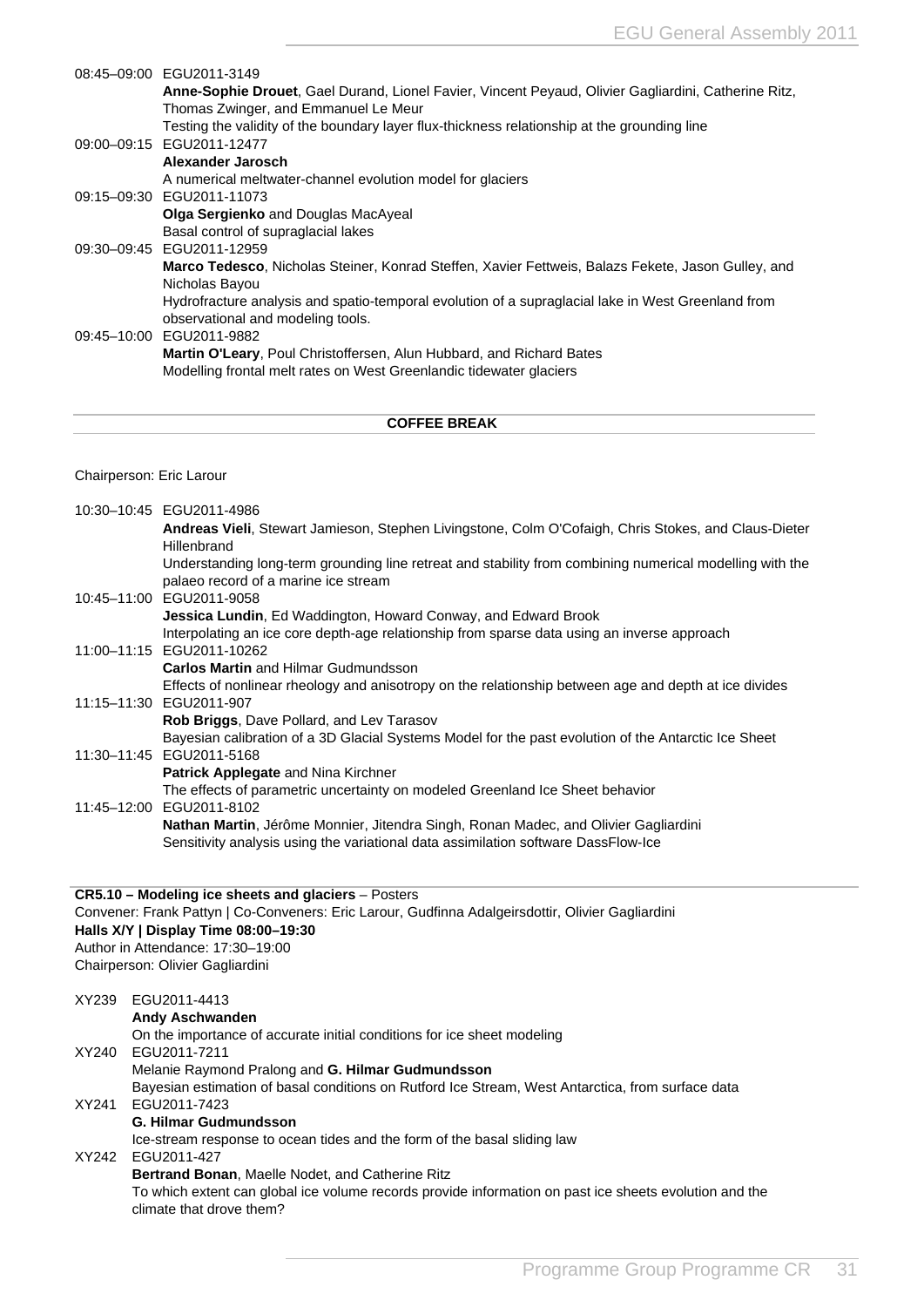|       | XY243 EGU2011-3915                                                                                                                                   |
|-------|------------------------------------------------------------------------------------------------------------------------------------------------------|
|       | David Pollard and Robert DeConto                                                                                                                     |
| XY244 | Numerical improvements and extensions in a hybrid ice sheet-shelf model<br>EGU2011-4997                                                              |
|       | Andreas Vieli, Antony Payne, Anne LeBrocq, and Gwendolyn Leysinger Vieli                                                                             |
|       | Towards a model of rheological weakening in lateral margins of ice streams and ice shelves: the case of Pine                                         |
|       | Island Glacier, West Antarctica.                                                                                                                     |
| XY245 | EGU2011-5977                                                                                                                                         |
|       | Martin Rückamp, Norbert Blindow, and Angelika Humbert                                                                                                |
| XY246 | Flow dynamics and temperature regime of the main King George Island ice cap, Antartica.<br>EGU2011-6257                                              |
|       | Jaime Otero, Francisco J. Navarro, Javier J. Lapazaran, Evgeny Vasilenko, and Piotr Glowacki                                                         |
|       | A three-dimensional dynamical model of Amundsenisen icefield, Svalbard                                                                               |
| XY247 | EGU2011-7383                                                                                                                                         |
|       | Robert Fausto, Andreas Ahlstrøm, and Dirk van As                                                                                                     |
|       | Using improved surface boundary conditions for mass balance modelling in large-scale ice sheet models of<br>Greenland                                |
| XY248 | EGU2011-7430                                                                                                                                         |
|       | Marco Tedesco, Hans-Peter Marshall, Xavier Fettweis, Nicholas Steiner, and Patrick Alexander                                                         |
|       | Assessment of modeled surface mass balance estimates over the Greenland ice sheet using in-situ                                                      |
|       | observations and remote sensing data                                                                                                                 |
| XY249 | EGU2011-7855                                                                                                                                         |
|       | Duoying Ji and Yongjiu Dai<br>A Mountain Glacier Scheme for Regional Climate Model and Its Preliminary Results                                       |
| XY250 | EGU2011-4159                                                                                                                                         |
|       | Michelle Koutnik, Edwin Waddington, Thomas Neumann, Stephen Price, Howard Conway, and Kenichi                                                        |
|       | Matsuoka                                                                                                                                             |
|       | Using radar layers to infer ice temperature and to interpret basal conditions across the West Antarctic Ice                                          |
|       | <b>Sheet Divide</b>                                                                                                                                  |
| XY251 | EGU2011-10599<br>Denis Callens, Kenichi Matsuoka, Howard Conway, and Frank Pattyn                                                                    |
|       | Modelling the spatial variability of accumulation across ice rises in Dronning Maud Land, Antarctica                                                 |
| XY252 | EGU2011-11040                                                                                                                                        |
|       | Andreas Vieli, Antony J. Payne, Tad Pfeffer, Shad O'Neel, and lan Howat                                                                              |
|       | Modelling tidewater glacier dynamics: the case of Columbia Glacier, Alaska                                                                           |
| XY253 | EGU2011-11241<br><b>Robert Arthern</b>                                                                                                               |
|       | Application of a wavelet-based, adaptive-grid, multigrid solver to simulate the migration of an ice sheet                                            |
|       | grounding line.                                                                                                                                      |
|       | XY254 EGU2011-12229                                                                                                                                  |
|       | <b>Yuri Konovalov</b>                                                                                                                                |
| XY255 | Ice shelve flexures due to ocean swells obtained by 2D flowline models<br>EGU2011-12884                                                              |
|       | Yuri Konovalov and Oleg Nagornov                                                                                                                     |
|       | Basal friction coefficient reconstruction for fast flowing ice streams in the Academy of Sciences Ice Cap                                            |
| XY256 | EGU2011-12800                                                                                                                                        |
|       | Rupert Gladstone, Stephen Cornford, Tamsin Edwards, Victoria Lee, Anthony Payne, and Sarah Shannon                                                   |
|       | Calibrated prediction of future Pine Island Glacier behaviour                                                                                        |
| XY257 | EGU2011-13553<br>Sophie Nowicki and Olga Sergienko                                                                                                   |
|       | The effect of ice rheology on contact problems                                                                                                       |
| XY258 | EGU2011-2343                                                                                                                                         |
|       | Joseph Kennedy, Erin Pettit, Carlos Di Prinzio, Ed Waddington, Paul Jacobson, and Larry Wilen                                                        |
|       | Modeling the evolution of crystal fabric and its link to climate and ice sheet history                                                               |
| XY259 | EGU2011-3840<br>Sebastian H. Mernild and Glen E. Liston                                                                                              |
|       | Melt and runoff simulations from the Greenland Ice Sheet and glaciers peripheral to the Ice Sheet                                                    |
| XY260 | EGU2011-8584                                                                                                                                         |
|       | Guillaume Jouvet, Matthias Huss, Heinz Blatter, and Martin Funk                                                                                      |
|       | Modelling the retreat of Great Aletschgletscher in a changing climate                                                                                |
| XY261 | EGU2011-11028                                                                                                                                        |
|       | Rosie Williams, Richard C. A. Hindmarsh, and Robert J. Arthern<br>Incorporating horizontal membrane stresses into calculations of balance velocities |
| XY262 | EGU2011-11714                                                                                                                                        |
|       | <b>Gordan Stuhne and Richard Peltier</b>                                                                                                             |
|       | Unstructured Grid Discontinuous Galerkin Methods for Glacial Modeling at Large Space and Time Scales                                                 |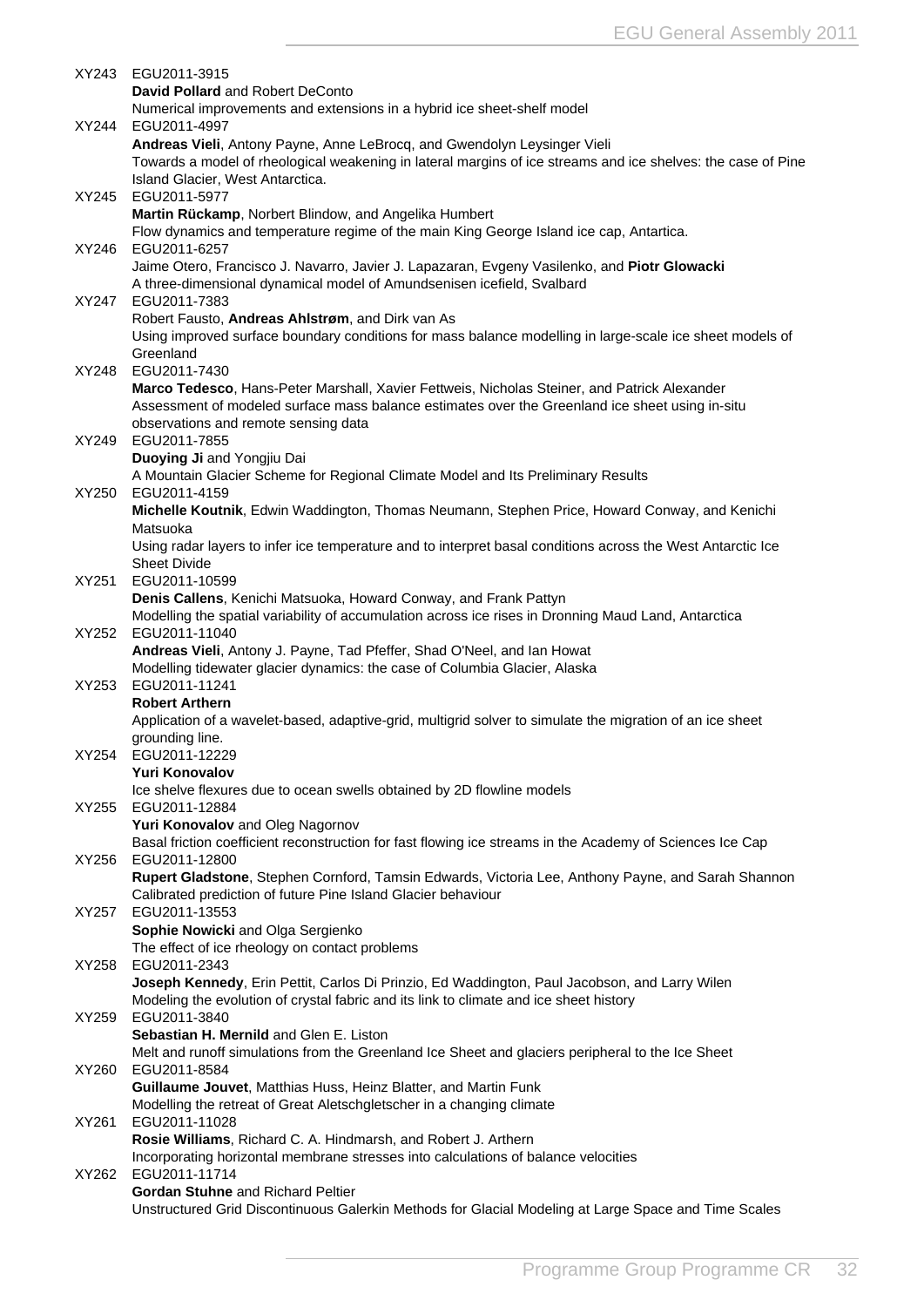<span id="page-33-0"></span>

| Room: 5<br>Chairperson: n.n. | CR5.20 - Ice shelves - dynamics, interactions, observations, modelling - Orals<br>Convener: Angelika Humbert   Co-Conveners: Adrian Jenkins, Andreas Vieli                                                                                                |  |
|------------------------------|-----------------------------------------------------------------------------------------------------------------------------------------------------------------------------------------------------------------------------------------------------------|--|
|                              |                                                                                                                                                                                                                                                           |  |
|                              | 13:30-13:45 EGU2011-3820<br>Fiamma Straneo, David Sutherland, Ruth Curry, Gordon Hamilton, Claudia Cenedese, Kjetil Vaage, and<br>Leigh Stearns                                                                                                           |  |
|                              | Impact of ocean stratification and glacial run-off on submarine melting of Greenland's glaciers<br>13:45-14:00 EGU2011-12836<br>Finlo Cottier, Tavi Murray, Mark Inall and the Swansea-SAMS Ocean-Glacier Team                                            |  |
|                              | Oceanography of SE Greenland fjords: observations of interannual warming, circulation, mixing and the<br>response of the calving front<br>14:00-14:15 EGU2011-5038                                                                                        |  |
|                              | Frank Pattyn, Kenichi Matsuoka, Denis Callens, Howard Conway, David Docquier, Mathieu Depoorter,<br>Bryn Hubbard, Denis Samyn, and Jean-Louis Tison                                                                                                       |  |
|                              | A multidisciplinary approach to identify thermohaline circulation under an East-Antarctic ice shelf<br>14:15-14:30 EGU2011-12487<br><b>Richard C.A. Hindmarsh</b>                                                                                         |  |
|                              | Force Balance of Narrow Ice Shelves<br>14:30-14:45 EGU2011-3639                                                                                                                                                                                           |  |
|                              | Sam Pegler and Grae Worster<br>The dynamics of viscous grounding lines                                                                                                                                                                                    |  |
|                              | 14:45-15:00 EGU2011-1289                                                                                                                                                                                                                                  |  |
|                              | Carolin Plate, Dietmar Gross, Angelika Humbert, and Ralf Müller<br>Fracture Mechanical Analysis and Finite Element Simulations of different Crack Scenarios in Ice Shelves                                                                                |  |
| Chairperson: n.n.            | CR5.20 - Ice shelves - dynamics, interactions, observations, modelling - Posters<br>Convener: Angelika Humbert   Co-Conveners: Adrian Jenkins, Andreas Vieli<br>Halls X/Y   Display Time 08:00-19:30<br>Author in Attendance: 17:30-19:00                 |  |
|                              | XY263 EGU2011-113<br>Peter Kuipers Munneke, Michiel Van den Broeke, and Ghislain Picard                                                                                                                                                                   |  |
| XY264                        | Using a regional climate model to derive melt extent and volume at the surface of Antarctic ice shelves<br>EGU2011-1917<br><b>Torsten Albrecht and Anders Levermann</b>                                                                                   |  |
| XY265                        | Fracture field for large-scale ice dynamics<br>EGU2011-2698                                                                                                                                                                                               |  |
|                              | Erin Pettit, Ted Scambos, Martin Truffer, Robert Bauer, Ellen Mosley-Thompson, Victor Zagorodnov, Terry<br>Haran, Ronald Ross, Bryan Blaire, and Ian Joughin<br>The Bruce Plateau Ice Cap: Upstream Dynamics of the Southern Larsen B Ice Shelf           |  |
| XY266                        | EGU2011-6078<br>Shfaqat Abbas Khan, Kurt H Kjær, Niels J Korsgaard, Bea M Csatho, Ian R Joughin, Jonathan L Bamber,<br>Lars Hjortborg Timm, and John M Wahr                                                                                               |  |
| XY267                        | Rapid dynamic thinning on Upernavik Icestream, West Greenland<br>EGU2011-6169<br>Shfaqat Abbas Khan, John Wahr, Lin Liu, lan Howat, lan Joughin, Karina Nielsen, and T van Dam                                                                            |  |
| XY268                        | Vertical and horizontal bedrock displacements near Jakobshavn Isbræ due to glacial ice mass loss.<br>EGU2011-6776                                                                                                                                         |  |
|                              | Helgard Anschütz, Anna Sinisalo, Kirsty Langley, Elisabeth Isaksson, Jon-Ove Hagen, Svein-Erik Hamran,<br>Mats-Jørgen Øyan, Tonu Martma, Jack Kohler, and Ole-Anders Nøst<br>Spatial and temporal accumulation variability on Fimbulisen, East Antarctica |  |
| XY269                        | EGU2011-8341<br>Malcolm McMillan, Andrew Shepherd, and Peter Nienow<br>Ice Shelf Tidal Motion in the Amundsen Sea - an Assessment of Tide Model Predictions using Radar<br>Interferometry                                                                 |  |
| XY270                        | EGU2011-8342<br>Thomas Kleiner, Angelika Humbert, and Manfred A. Lange<br>The effect of sea-level rise on the stress regime of the Brunt and Riiser-Larsen ice shelves                                                                                    |  |
| XY271                        | EGU2011-9248                                                                                                                                                                                                                                              |  |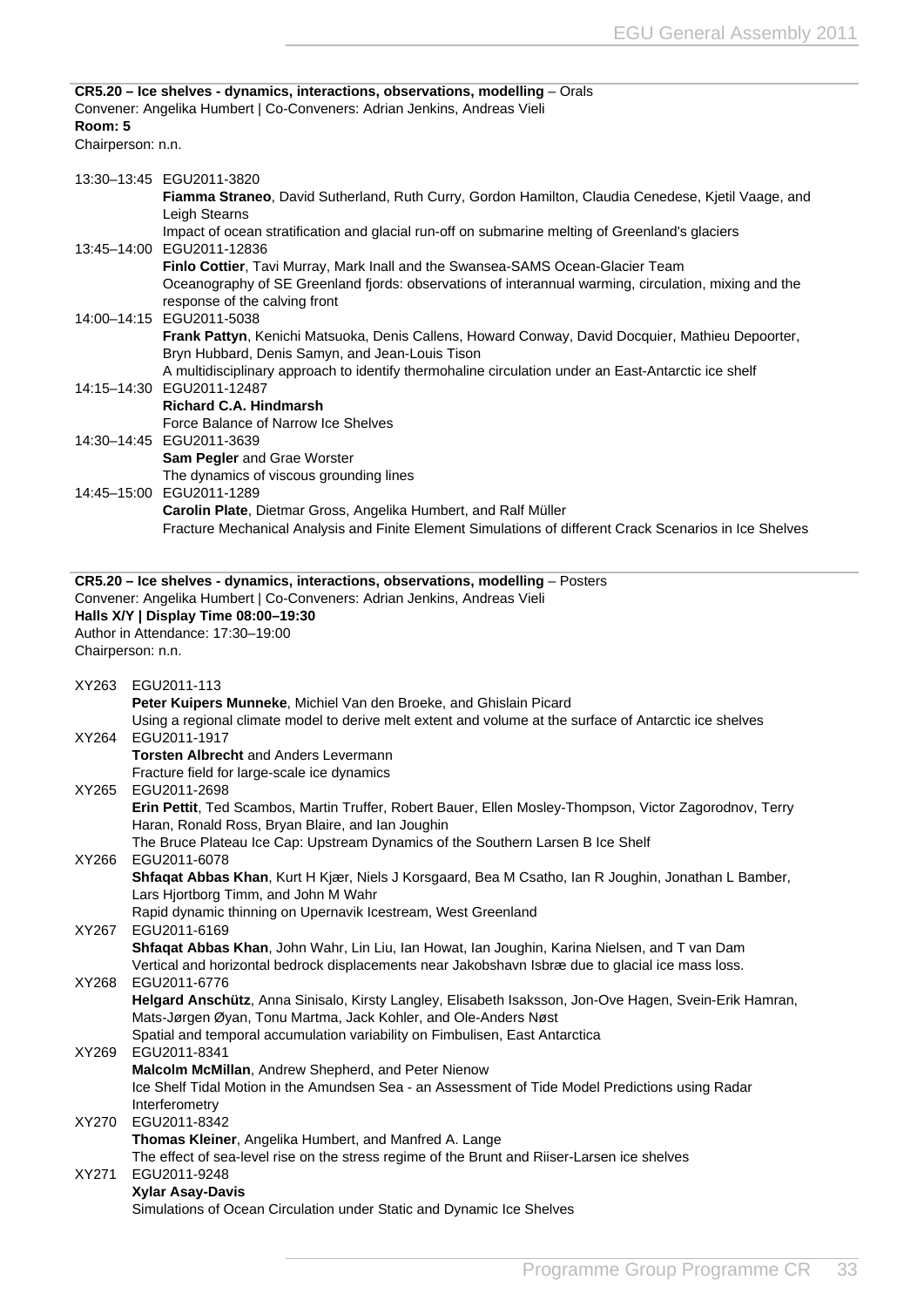<span id="page-34-0"></span>

|                              | XY272 EGU2011-10029<br>Kirsty Langley, Anna Sinisalo, Jack Kohler, Svein-Erik Hamran, Mats-Jørgen Øyan, Lars-Henrik Smedsrud,<br>Helgard Anschutz, Angelika Humbert, Elisabeth Isaksson, and Ole-Anders Nøst<br>A look at the basal mass balance of the Fimbul Ice shelf using ice penetrating radar and oceanographic<br>borehole data   |
|------------------------------|-------------------------------------------------------------------------------------------------------------------------------------------------------------------------------------------------------------------------------------------------------------------------------------------------------------------------------------------|
| XY273                        | EGU2011-10047<br>Matt King, G. Hilmar Gudmundsson, and Keith Makinson<br>Nonlinear interaction between ocean tides and the Larsen C Ice Shelf system                                                                                                                                                                                      |
| XY274                        | EGU2011-10087<br>Angelika Humbert, Anna Sinisalo, Kirsty Langley, Helgard Anschütz, Elisabeth Isaksson, Svein-Erik Hamran,<br>Ole Anders Nøst, Jon Ove Hagen, Gudmund Melland, and Jack Kohler<br>Vertical and horizontal structure of Fimbulisen, Antarctica. A synthesis of TerraSAR-X imagery and<br>ground-based radar data           |
| XY275                        | EGU2011-11091<br>Keith Makinson, Matt King, Keith Nicholls, and Hilmar Gudmundsson                                                                                                                                                                                                                                                        |
| XY276                        | Tide induced lateral movement of Ronne Ice Shelf, Antarctica<br>EGU2011-11207<br>Paul Holland, Hugh Corr, Hamish Pritchard, David Vaughan, Adrian Jenkins, Robert Arthern, Marco Tedesco,<br>and Josefino Comiso                                                                                                                          |
| XY277                        | The firn air content of Larsen Ice Shelf<br>EGU2011-12184<br>Camille Peers, Wencke Verreydt, Dubrava Kirievskaya, Christina Sanchez Cervera, Patricia Povea de<br>Castro, Sun Mi Jeong, J. Sue Gao, Andrew Christ, Alexandra Kirshner, Eugene Domack and the LARISSA<br>undergraduate Team                                                |
| XY278                        | Ice shelves along the Western Antarctic Peninsula during the Little Ice Age: observations from the LARISSA<br>project in Barilari Bay, Graham Land<br>EGU2011-12917                                                                                                                                                                       |
|                              | Daniela Jansen, Adrian Luckman, Bernd Kulessa, Edward King, Peter Sammonds, and Doug Benn<br>Basal crevasses in Larsen C Ice Shelf                                                                                                                                                                                                        |
| Room: 5<br>Chairperson: n.n. | CR5.30 - Subglacial Environments of Ice Sheets and Glaciers - Orals<br>Convener: Robert Bingham   Co-Conveners: Stefan W. Vogel, Helen Fricker, Bryn Hubbard                                                                                                                                                                              |
|                              |                                                                                                                                                                                                                                                                                                                                           |
|                              | 15:30-15:45 EGU2011-10901<br>Richard Gravelle, Richard Hodgkins, Stephen Rice, and Peter Jansson<br>An investigation of the influence of subglacial drainage system evolution on fluvial sediment availability,                                                                                                                           |
|                              | Storglaciären, northern Sweden<br>15:45-16:00 EGU2011-7917<br>Shin Sugiyama, Pedro Skvarca, Nozomu Naito, Hiroyuki Enomoto, Kenta Tone, Shun Tsutaki,<br>Sebastian Marinsek, and Masamu Aniya<br>Calving glacier dynamics controlled by subglacial water pressure close to ice overburden pressure in<br>Glaciar Perito Moreno, Patagonia |
|                              | 16:00-16:15 EGU2011-9024<br>Caroline Clason, Douglas Mair, and Peter Nienow<br>A spatially distributed model for routing meltwater to the ice bed through moulins and during lake                                                                                                                                                         |
|                              | drainage events<br>16:15-16:30 EGU2011-7652<br><b>Hermann Engelhardt</b>                                                                                                                                                                                                                                                                  |
|                              | Kamb Ice Stream Surge History<br>16:30-16:45 EGU2011-6004<br>Martin Siegert and the ICECAP Team<br>Evidence for basal water generation and transport in the Aurora Subglacial Basin, East Antarctica                                                                                                                                      |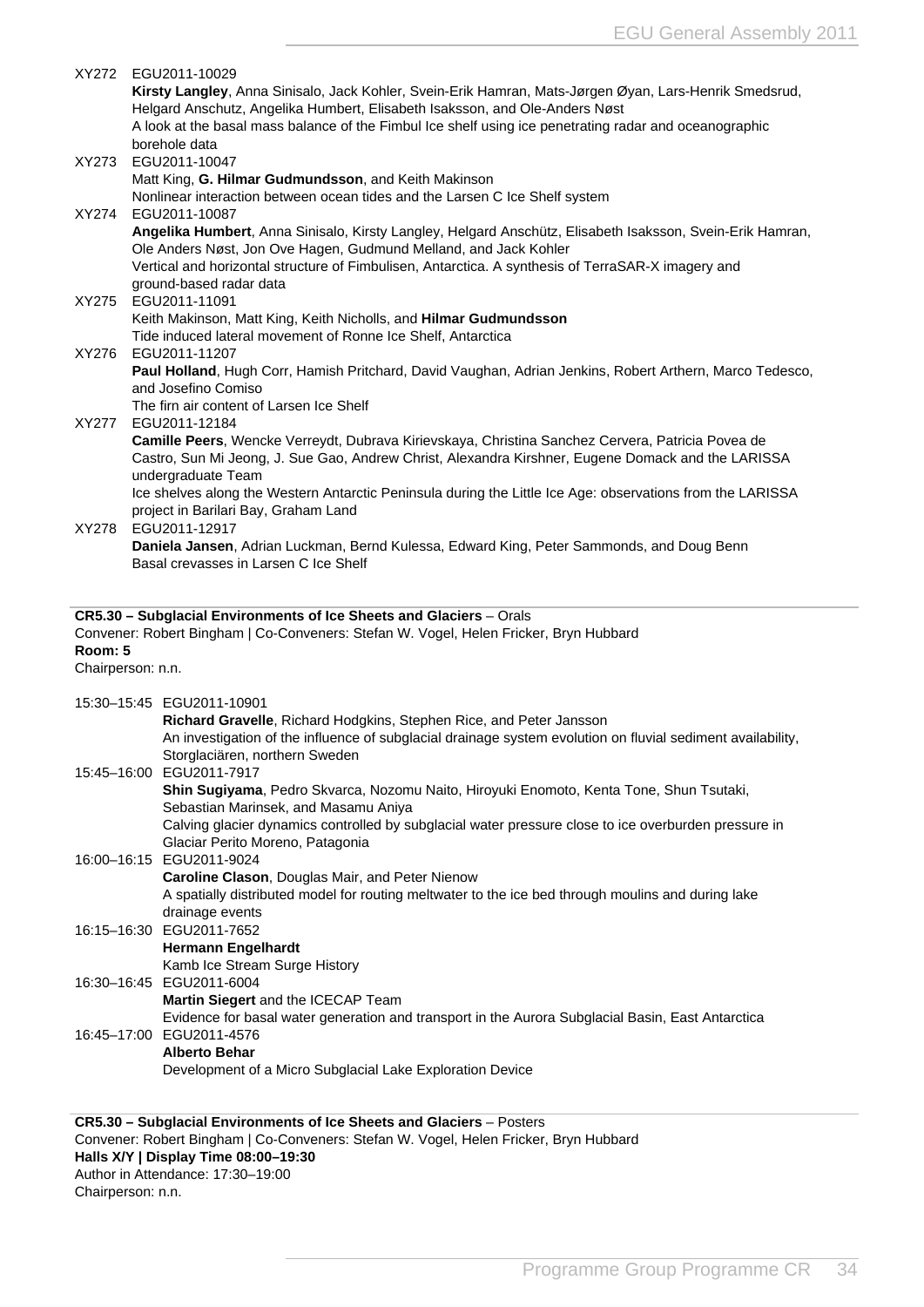|       | XY279 EGU2011-167                                                                                                                                                                                          |
|-------|------------------------------------------------------------------------------------------------------------------------------------------------------------------------------------------------------------|
|       | Lucas Zoet, Sridhar Anandakrishnan, Richard B. Alley, and Chris Marone                                                                                                                                     |
|       | Field and Laboratory Observations Displaying Regularly Repeating Ruptures Beneath Glaciers                                                                                                                 |
| XY280 | EGU2011-6179                                                                                                                                                                                               |
|       | Marion Bougamont, Steve Price, Poul Christoffersen, and Tony Payne                                                                                                                                         |
|       | Ice stream modelling results from a higher-order ice sheet model with plastic bed and simplified hydrology                                                                                                 |
| XY281 | EGU2011-7829                                                                                                                                                                                               |
|       | Anders Damsgaard Christensen, David Lundbek Egholm, and Jan A. Piotrowski                                                                                                                                  |
|       | Numerical modelling of subglacial sediment deformation                                                                                                                                                     |
| XY282 | EGU2011-9259                                                                                                                                                                                               |
|       | Christopher Shuman, David Harding, Helen Cornejo, and Vijay Suchdeo                                                                                                                                        |
|       | Assessment of Range Bias in the ICESat (2003-2009) Elevation Time Series and Elevation Changes at Large                                                                                                    |
|       | Subglacial Lake Sites, Antarctica                                                                                                                                                                          |
| XY283 | EGU2011-9371                                                                                                                                                                                               |
|       | Paul van der Vegt, Philip Gibbard, and Andrea Moscariello                                                                                                                                                  |
|       | Reconstructing the sedimentary processes within Pleistocene tunnel valleys from case studies                                                                                                               |
| XY284 | EGU2011-4882                                                                                                                                                                                               |
|       | Kenny Matsuoka, Ian Howat, Julie Markus, Matt King, Jessica Lundin, Ellyn McFadden, Bjorn Oddson, and                                                                                                      |
|       | Helgi Bjornsson                                                                                                                                                                                            |
|       | Bare-rock bed behaving softer than till-covered bed: field evidence from Breidamerkurjokull, Iceland                                                                                                       |
| XY285 | EGU2011-10956                                                                                                                                                                                              |
|       | Sebastian Göller, Malte Thoma, Klaus Grosfeld, and Heinrich Miller                                                                                                                                         |
|       | An alternative approach to identify Antarctic subglacial lakes                                                                                                                                             |
| XY286 | EGU2011-11223                                                                                                                                                                                              |
|       | Daniel Binder, Wolfgang Schoener, Bernhard Hynek, Marc Olefs, Gernot Weyss, and Jakob Abermann<br>Modelling Ground Penetrating Radar data gathered in the vicinity of the vestige of a glacier-dammed lake |
| XY287 | EGU2011-12282                                                                                                                                                                                              |
|       | Eyjólfur Magnússon, Helgi Björnsson, Páll Einarsson, Dana Floricioiu, Florian Mueller, Thomas Nagler,                                                                                                      |
|       | Finnur Pálson, Matthew Roberts, Helmut Rott, and Gunnar Sigurdsson                                                                                                                                         |
|       | The 2010 jökulhlaup from Grímsvötn subglacial lake, Iceland and its effects on glacier motion                                                                                                              |
| XY288 | EGU2011-13098                                                                                                                                                                                              |
|       | Rodrigo Zamora, Andrés Rivera, and José Uribe                                                                                                                                                              |
|       | Preliminary results obtained by the most recent field campaign to the Subglacial Lake Ellsworth Area in West                                                                                               |
|       | Antarctica                                                                                                                                                                                                 |
| XY289 | EGU2011-13346                                                                                                                                                                                              |
|       | <b>Lukasz Stachnik</b>                                                                                                                                                                                     |
|       | Comparison of chemical weathering in the subglacial and sub-moraine conditions of two High Arctic glaciers                                                                                                 |
|       | (Svalbard)                                                                                                                                                                                                 |
|       |                                                                                                                                                                                                            |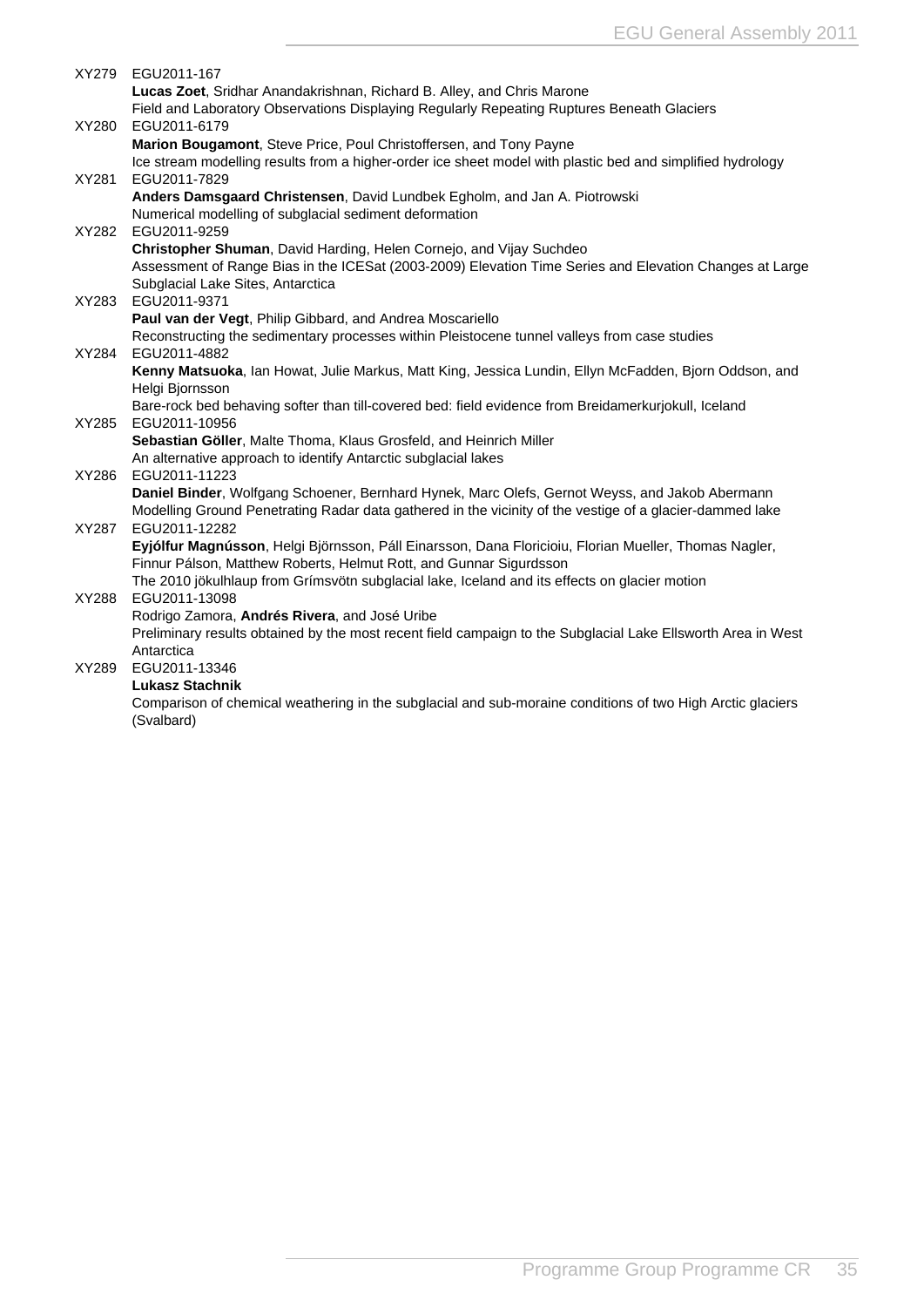# <span id="page-36-0"></span>Friday, 08 April

| Posters      | BG5.1 – Integration of Environmental, Socio-Economic and Climatic Change Studies in Northern Eurasia (co-listed) –                                                                                                                                                                   |
|--------------|--------------------------------------------------------------------------------------------------------------------------------------------------------------------------------------------------------------------------------------------------------------------------------------|
|              | Convener: Pavel Groisman   Co-Conveners: Amber Soja, Alexey V. Eliseev, Chaba Mátyás<br>Poster Area BG   Display Time 08:00-17:00<br>Author in Attendance: 10:30-12:00                                                                                                               |
|              | Chairperson: n.n.                                                                                                                                                                                                                                                                    |
| <b>BG89</b>  | EGU2011-12559                                                                                                                                                                                                                                                                        |
|              | Pavel Groisman, Vladimir Kattsov, and Richard Lawford                                                                                                                                                                                                                                |
| <b>BG90</b>  | Northern Eurasia Earth Science Partnership Initiative (NEESPI) in 2010: An Overview of the Current Status<br>EGU2011-12855                                                                                                                                                           |
|              | David McCabe, Pavel Groisman and the "Open Burning and the Arctic" conference (St. Petersburg, Russia,<br>Nov. 2010) Source Apportionment Team                                                                                                                                       |
| <b>BG91</b>  | Open Burning and the Arctic: Current Knowledge and Priorities for Future Research<br>EGU2011-2233                                                                                                                                                                                    |
| <b>BG92</b>  | Irena Borzenkova, Pavel Groisman, Anna Mescherskaya, Olga Bulygina, and Vyacheslav Razuvaev<br>Extraordinary Heat Wave over European Russia in Summer 2010: What do the Data say?<br>EGU2011-960                                                                                     |
|              | Margarita Syromyatina, Igor Moskalenko, and Kirill Chistyakov                                                                                                                                                                                                                        |
| <b>BG93</b>  | Space-time features of climate changes in the Altai Mountains and alpine landscapes response<br>EGU2011-1586                                                                                                                                                                         |
|              | Alexey V. Eliseev, Maxim M. Arzhanov, and Igor I. Mokhov<br>Bayesian climate projection for the northern subpolar land based on ensemble of global climate models forced<br>by SRES A1B scenario                                                                                     |
| <b>BG94</b>  | EGU2011-170                                                                                                                                                                                                                                                                          |
|              | Julia Palamarchuk and Sergiy Ivanov<br>Regional and local variability of precipitation in Europe                                                                                                                                                                                     |
| <b>BG95</b>  | EGU2011-1601                                                                                                                                                                                                                                                                         |
|              | Alexander V. Chernokulsky, Mirseid G. Akperov, Olga N. Bulygina, and Igor I. Mokhov<br>Changes in cloudiness and cyclonic/anticyclonic activity over Russia during last decades from observations<br>and reanalyses data                                                             |
| <b>BG96</b>  | EGU2011-4794                                                                                                                                                                                                                                                                         |
|              | <b>Yury Gurfinkel</b>                                                                                                                                                                                                                                                                |
| <b>BG97</b>  | Solar activity and cardiovascular pathology<br>EGU2011-11524                                                                                                                                                                                                                         |
|              | Dmitry Schepaschenko, Anatoly Shvidenko, and Lyudmila Mukhortova                                                                                                                                                                                                                     |
| <b>BG98</b>  | Organic carbon in Russian soils: A specified spatially explicit assessment<br>EGU2011-1898<br>Leonid L. Golubyatnikov                                                                                                                                                                |
|              | Model estimation of carbon flux from the soil: Russia case study                                                                                                                                                                                                                     |
| <b>BG99</b>  | EGU2011-2796<br>Galina Ivanova, Susan Conard, Anna Bogorodskaja, Valery Ivanov, Natalia Kovaleva, Eugenia                                                                                                                                                                            |
|              | Krasnoshekova, Elena Kukavskaya, Pavel Tarasov, and Sergey Zhila<br>Estimating and Monitoring Effects of Fire Severity on Ecosystem Components of Siberian Scots pine forests                                                                                                        |
| <b>BG100</b> | EGU2011-13171                                                                                                                                                                                                                                                                        |
|              | Amber Soja, David Westberg, Paul Stackhouse, Jr, Douglas McRae, Ji-Zhong Jin, Anatoly Sukhinin, and<br>Nadezda Tchebakova                                                                                                                                                            |
|              | Analysis of the Ability of Large-scale Reanalysis Data to Define Siberian Fire Danger in Preparation for Future<br>Fire Weather                                                                                                                                                      |
| <b>BG101</b> | EGU2011-5161                                                                                                                                                                                                                                                                         |
| BG102        | Brian Stocks and Donald Cahoon Jr.<br>Reconstructing Post-1979 Forest Fire Activity and Area Burned in Russia: NOAA AVHRR Analysis<br>EGU2011-10479                                                                                                                                  |
|              | Nadja Tchebakova, Almuth Arneth, Luca Belelli, Chiara Corradi, Julia Kurbatova, Elena Parfenova, Natalia<br>Vygodskaya, Ernst-Detlef Schulze, and Riccardo Valentini                                                                                                                 |
| BG103        | Energy and water exchange in various ecosystems in central Siberia (from eddy covariance measurements)<br>EGU2011-6931                                                                                                                                                               |
|              | Mihaela Laurenta Alexandrov, Razvan Doru Mateescu, Daniel Pertenatu, and Alina Spinu<br>The Romanian littoral - coastal geomorphologic changes during the last half of Century (1961-2011); its<br>impact on the coastal development and solutions for protection and rehabilitation |
|              |                                                                                                                                                                                                                                                                                      |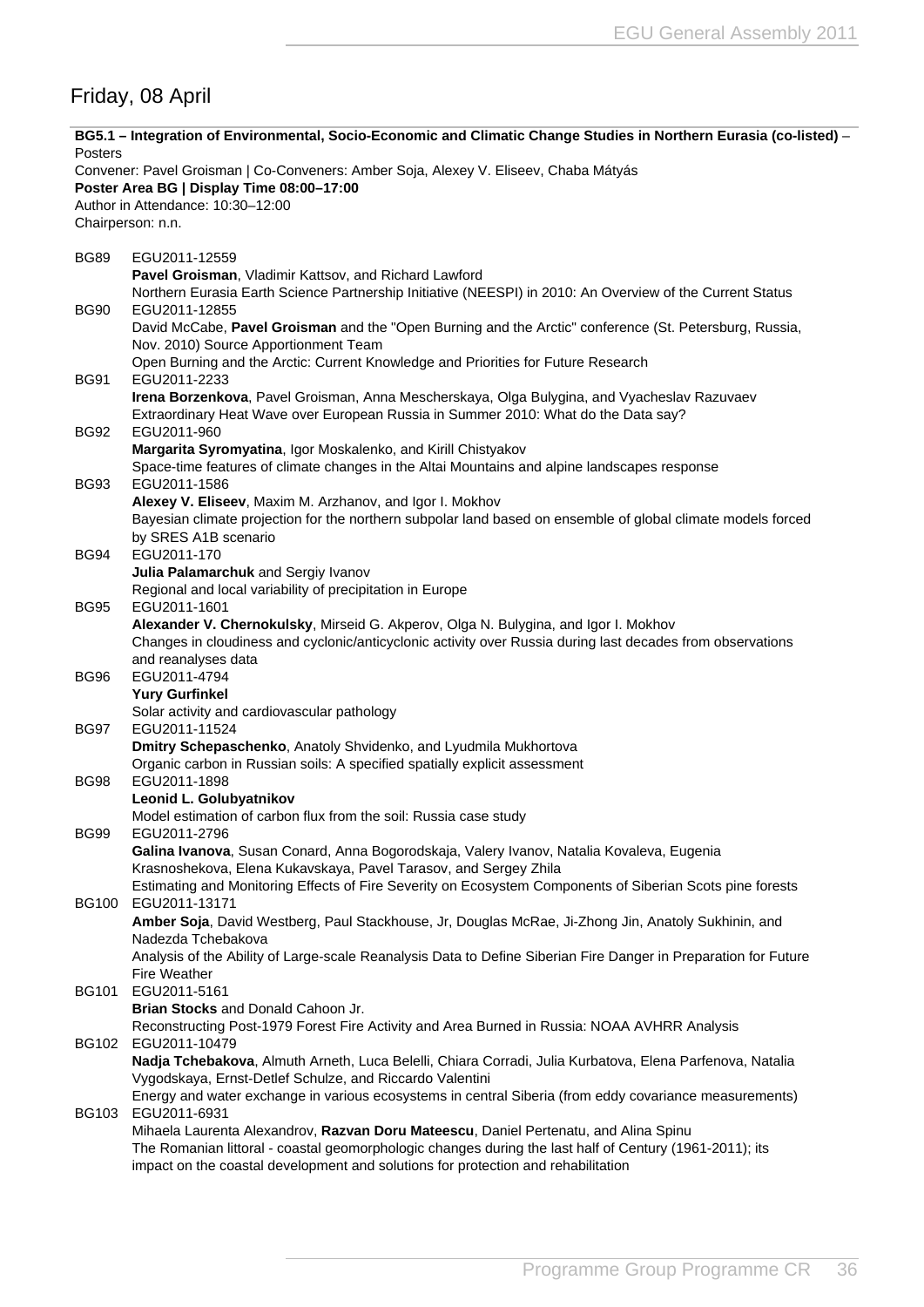<span id="page-37-0"></span>

|              | BG104 EGU2011-11542                                                                                                                                                           |
|--------------|-------------------------------------------------------------------------------------------------------------------------------------------------------------------------------|
|              | Csaba Mátyás                                                                                                                                                                  |
|              | Situation and Needs Regarding Forests and Climate Change Adaptation in Eastern Europe and Central Asia<br>BG105 EGU2011-13934                                                 |
|              | Éva Konkoly-Gyuró, Csaba Mátyás, Géza Kiraly, Pál Balázs, and Áron Drüszler                                                                                                   |
|              | Drivers and effects of long-term land use changes on climate, environment and socioeconomy in Central                                                                         |
|              | Europe                                                                                                                                                                        |
| <b>BG106</b> | EGU2011-6740                                                                                                                                                                  |
|              | Maria Artamonova, Alexander Babyakin, Natalia Efimenko, Nina Povolotskaya, Igor Polozkov, David<br>Topuriya, Elena Chalaya, Georgii Golitsyn, and Irina Senik                 |
|              | New approaches to the assessment of pathogenicity of weather conditions and aerosol pollution of the                                                                          |
|              | atmosphere for resorts                                                                                                                                                        |
| <b>BG107</b> | EGU2011-4148                                                                                                                                                                  |
|              | Vladimir P. Shevchenko, Oleg S. Pokrovsky, Dina P. Starodymova, Liudmila S. Shirokova, Rinat M.<br>Manassypov, and Natalia S. Zamber                                          |
|              | Terricolous lichens as biomonitor of environmental pollution in the Northern Eurasia                                                                                          |
| <b>BG108</b> | EGU2011-12179                                                                                                                                                                 |
|              | Irina N. Sokolik, Viatcheslav Tatarskii, Xin Xi, and Igor Shkolnik                                                                                                            |
|              | Examining interactions between climate, droughts and dust events in Central Asia                                                                                              |
|              | BG109 EGU2011-9653<br>Boris D. Belan, Pavel N. Antokhin, Viktoriya Arshinova, Sergey B. Belan, Aleksandr V. Fofonov, Georgii A.                                               |
|              | Ivlev, Tatyana M. Rasskazchikova, and Mikhail Yu. Arshinov                                                                                                                    |
|              | Blocking effect of Ural Mountains on transboundary transport of pollutants from Europe to Northern Asia                                                                       |
| <b>BG110</b> | EGU2011-6067                                                                                                                                                                  |
|              | Mikhail Yu. Arshinov, Denis V. Simonenkov, Boris D. Belan, and Gennadii N. Tolmachev                                                                                          |
|              | Spatio-temporal variations of chemical composition of atmospheric aerosols over background region of<br>southern part of Western Siberia                                      |
| <b>BG111</b> | EGU2011-5935                                                                                                                                                                  |
|              | Mikhail Yu. Arshinov, Denis V. Simonenkov, Boris D. Belan, Gennadii N Tolmachev, Tatyana M                                                                                    |
|              | Rasskazchikova, Tatyana K Sklyadneva, and Nina V. Uzhegova                                                                                                                    |
|              | Chemical composition of background aerosols sampled in Siberia                                                                                                                |
|              |                                                                                                                                                                               |
|              | CR1.20 - Applied Geophysics in Cryosphere Sciences - Orals                                                                                                                    |
|              | Convener: Christian Hauck   Co-Conveners: Olaf Eisen, Christof Kneisel, Bernd Kulessa                                                                                         |
| Room: 5      |                                                                                                                                                                               |
|              | Chairperson: O. Eisen, C. Hauck                                                                                                                                               |
|              | 13:30-13:45 EGU2011-14160                                                                                                                                                     |
|              | Erin Pettit, Edwin Waddington, Throstur Thorsteinsson, Alessio Gusmeroli, Joseph Kennedy, Catherine                                                                           |
|              | Ritz, and Regina Carns                                                                                                                                                        |
|              | Using Borehole Sonic Logging to Infer Ice Microstructure and Climate History<br>13:45-14:00 EGU2011-5967                                                                      |
|              | Michael Behm and Helmut Hausmann                                                                                                                                              |
|              | Imaging the structure of cave ice by ground-penetrating radar                                                                                                                 |
|              | 14:00-14:15 EGU2011-149                                                                                                                                                       |
|              | Huw Horgan, Sridhar Anandakrishnan, and Richard Alley                                                                                                                         |
|              | Engacial Seismic Reflectivity - Imaging Crystal Orientation Fabric in West Antarctica<br>14:15-14:30 EGU2011-11111                                                            |
|              | Robert Arthern, Hugh Corr, Fabien Gillet-Chaulet, and Robert Hawley                                                                                                           |
|              | Inversion for firn density-depth profile using phase-sensitive radar.                                                                                                         |
|              | 14:30-14:45 EGU2011-2137                                                                                                                                                      |
|              | Olaf Eisen, Coen Hofstede, Yngve Kristoffersen, Ulrich Polom, Anja Diezl, Christoph Mayer, and Astrid                                                                         |
|              | Lambrecht<br>Vibroseismics in glaciology                                                                                                                                      |
|              | 14:45-15:00 EGU2011-2751                                                                                                                                                      |
|              | Gilles Bellefleur, Junwei Huang, Michael Riedel, and Scott Dallimore                                                                                                          |
|              | Imaging of thick permafrost and gas hydrate using seismic methods: a case study from Richards Island,                                                                         |
|              |                                                                                                                                                                               |
|              | Mackenzie Delta, Canada.                                                                                                                                                      |
|              |                                                                                                                                                                               |
|              |                                                                                                                                                                               |
|              | EG2/CR1.70 - Future Perspectives for European Polar Research (co-organized) - Posters<br>Convener: Lester Lembke-Jene   Co-Conveners: Wolff-Boenisch Bonnie, Roberto Azzolini |

**Hall A | Display Time 08:00–17:00**

Author in Attendance: 15:30–17:00 Chairperson: Bonnie Wolff-Boenisch, Lester Lembke-Jene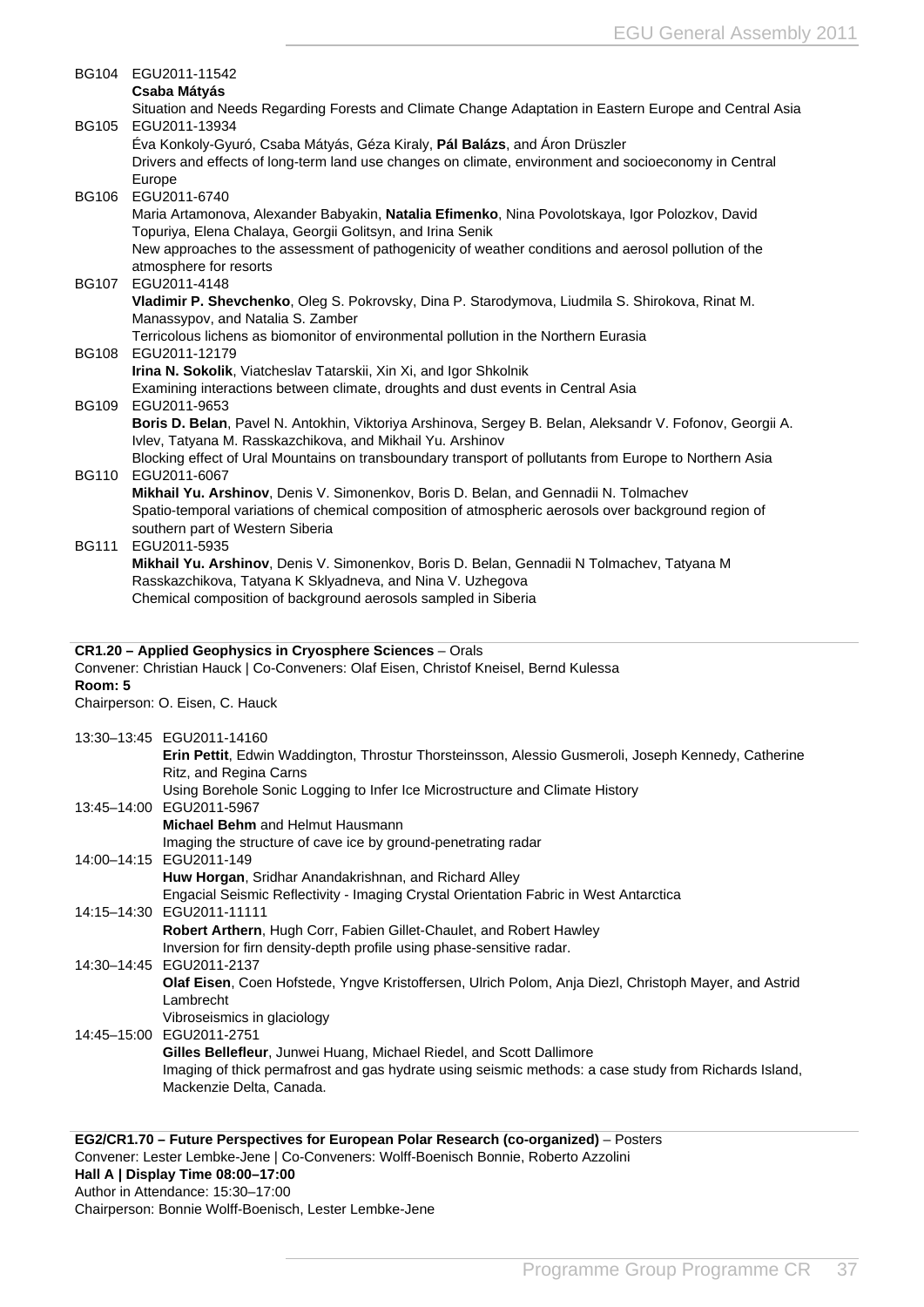<span id="page-38-0"></span>

| A1                           | EGU2011-4204<br>Wolf-Christian Dullo, Boris Baranov, and Christel van den Bogaard<br>KALMAR: "Kurile-Kamchatka and Aleutean Marginal Sea-Island Arc Systems: Geodynamic and Climate<br>Interaction in Space and Time" an Integrated Polar Science Approach between Russia and Germany |
|------------------------------|---------------------------------------------------------------------------------------------------------------------------------------------------------------------------------------------------------------------------------------------------------------------------------------|
| A <sub>2</sub>               | EGU2011-4235<br>Carolyn Wegner, Alexandre Forest, Matthias Forwick, Karen Frey, Jeremy T. Mathis, Christine Michel, Anna<br>Nikolopoulos, Matt O'Regan, and Marit Reigstad                                                                                                            |
| A3                           | The Arctic in Rapid Transition (ART) Initiative: Integrating priorities for Arctic Marine Science over the next<br>decade<br>EGU2011-6247                                                                                                                                             |
|                              | Veronica Willmott Puig, Lester Lembke-Jene, Roberto Azzolini, Bonnie Wolff-Boenisch, Nicole Biebow, and<br>Jörn Thiede                                                                                                                                                                |
| A4                           | Towards a 15+ years Multidisciplinary Polar Research Strategy: the ERICON - Aurora Borealis Science Plan<br>EGU2011-10552                                                                                                                                                             |
|                              | Annett Bartsch and the ESA DUE Permafrost Team<br>Implementation of a satellite data based information system for permafrost monitoring - The ESA DUE<br><b>Permafrost Project</b>                                                                                                    |
| A5                           | EGU2011-11312<br>Ingo Sasgen, Gerald Jurasinski, Jan Cermak, Annette Hey, Klaus-Holger Knorr, Phillip Kegler, Sonja Phillip,<br>Jens Hartmann, Andres Rüggeberg, and Birte Nienaber (geb. Sprenger)                                                                                   |
|                              | The German Young Geoscientists Group - promoting exchange and information among the next generation of<br>geoscientists                                                                                                                                                               |
| A <sub>6</sub>               | EGU2011-11334<br>Sepp Kipfstuhl                                                                                                                                                                                                                                                       |
|                              | Need for an European ice core storage and processing facility                                                                                                                                                                                                                         |
|                              | CR6.10 - Mass and energy balance of snow and ice - Orals                                                                                                                                                                                                                              |
|                              | Convener: Xavier Fettweis   Co-Conveners: Michiel Van den Broeke                                                                                                                                                                                                                      |
| Room: 5<br>Chairperson: n.n. |                                                                                                                                                                                                                                                                                       |
|                              | 08:30-08:45 EGU2011-12322                                                                                                                                                                                                                                                             |
|                              | Shelley MacDonell, Christophe Kinnard, and Stefaan Lhermitte<br>Environmental forcings that enable penitente development on glaciers in the high, arid Andes of Chile                                                                                                                 |
| 08:45-09:00                  | EGU2011-6450<br>Sverrir Gudmundsson, Finnur Pálsson, Helgi Björnsson, Thröstur Thorsteinsson, and Hannes H.                                                                                                                                                                           |
|                              | Haraldsson<br>Tephra, mass- and energy balance: the influence of the Eyjafjallajökull eruption 2010 on Icelandic ice<br>caps                                                                                                                                                          |
|                              | 09:00-09:15 EGU2011-11633                                                                                                                                                                                                                                                             |
|                              | Cameron Rye, Ian Willis, Neil Arnold, and Jack Kohler<br>Quantifying the predictive uncertainty of numerical mass balance models                                                                                                                                                      |
|                              | 09:15-09:30 EGU2011-2174<br>Jan Lenaerts, Michiel van den Broeke, Willem Jan van de Berg, Erik van Meijgaard, and Peter Kuipers<br>Munneke                                                                                                                                            |
|                              | A new, high-resolution surface mass balance map of Antarctica (1989-2009) based on regional<br>atmospheric climate modeling                                                                                                                                                           |
|                              | 09:30-09:45 EGU2011-2259<br>Eric Brun, Delphine Six, Ghislain Picard, and Vincent Vionnet                                                                                                                                                                                             |
|                              | Snow-atmosphere coupled simulation at Dome C, Antarctica<br>09:45-10:00 EGU2011-5117                                                                                                                                                                                                  |
|                              | Ted Scambos, Massimo Frezzotti, Terry Haran, Jennifer Bohlander, David Long, Ken Jezek, Katy<br>Farness, Jan Lenaerts, Michiel van den Broeke, and Mary Albert<br>Antarctic ' Wind Glaze' Extent: Multi-sensor mapping indicates large mass over-estimate for East                    |

Chairperson: n.n.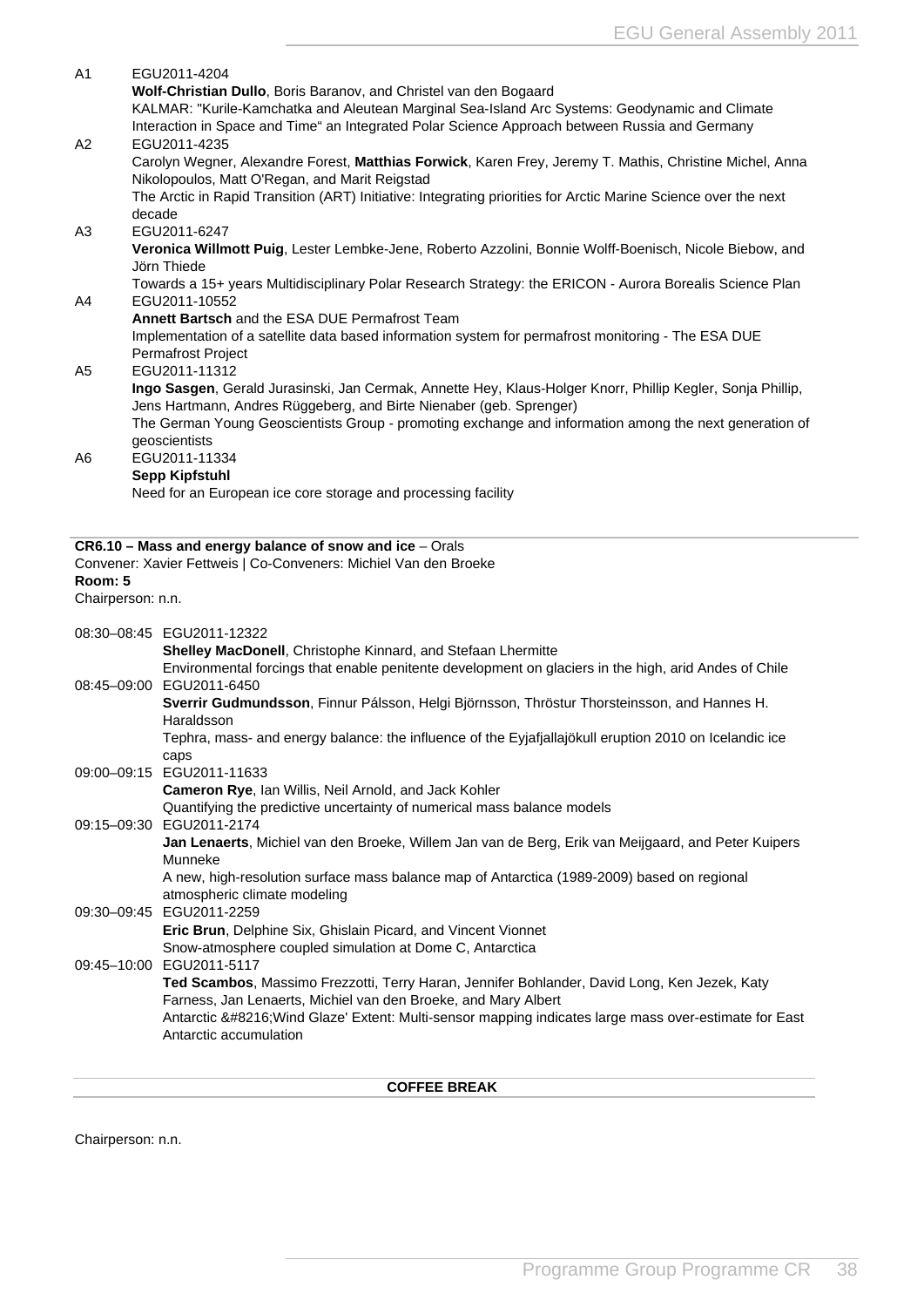|                   | 10:30-10:45 EGU2011-2152<br>Jonathan L. Bamber, Jason Box, Michiel van den Broeke, Xavier Fettweis, Edward Hanna, Philippe                                                                  |
|-------------------|---------------------------------------------------------------------------------------------------------------------------------------------------------------------------------------------|
|                   | Huybrechts, and Chris Vernon                                                                                                                                                                |
|                   | Spatial and temporal uncertainties in the surface mass balance of the Greenland ice sheet from a model<br>intercomparison                                                                   |
|                   | 10:45-11:00 EGU2011-6703                                                                                                                                                                    |
|                   | Bernard Sacré, Xavier Fettweis, Sebastien Doutreloup, Bruno Franco, Keith Hines, Michiel Van den<br>Broeke, and Michel Erpicum                                                              |
|                   | Comparison between different Regional Climate Models applied to the present climate (1995-2005) of                                                                                          |
|                   | Greenland<br>11:00-11:15 EGU2011-11878                                                                                                                                                      |
|                   | Richard Morris, Douglas Mair, Peter Nienow, Victoria Parry, Christina Bell, and Andrew Wright                                                                                               |
|                   | Melt, refreezing and runoff at the surface of the Greenland ice sheet<br>11:15-11:30 EGU2011-3664                                                                                           |
|                   | Heinz Jürgen Punge, Masa Kageyama, Gerhard Krinner, Hubert Gallée, and Aurélien Quiquet                                                                                                     |
|                   | Modelling surface mass balance on Greenland in Eemian, glacial inception and modern climate                                                                                                 |
|                   | 11:30-11:45 EGU2011-4060<br>Amber Leeson, Andrew Shepherd, Steven Palmer, Aud Sundal, and Xavier Fettweis                                                                                   |
|                   | Supra-glacial Lake Evolution in the Russell Glacier Catchment of the Greenland Ice Sheet                                                                                                    |
|                   | 11:45-12:00 EGU2011-7945<br>Linling Chen and Ola M. Johannessen                                                                                                                             |
|                   | Cyclone activities and associated elevation changes of the Greenland Ice Sheet                                                                                                              |
|                   |                                                                                                                                                                                             |
|                   | CR6.10 - Mass and energy balance of snow and ice - Posters<br>Convener: Xavier Fettweis   Co-Conveners: Michiel Van den Broeke                                                              |
|                   | Hall XL   Display Time 08:00-17:00                                                                                                                                                          |
| Chairperson: n.n. | Author in Attendance: 13:30-15:00                                                                                                                                                           |
|                   |                                                                                                                                                                                             |
| <b>XL101</b>      | EGU2011-114<br>Peter Kuipers Munneke, Michiel Van den Broeke, Jan Lenaerts, Mark Flanner, Alex Gardner, and Willem                                                                          |
|                   | Jan Van de Berg                                                                                                                                                                             |
| XL102             | A new albedo parameterization for the use in climate models over ice sheets<br>EGU2011-3482                                                                                                 |
|                   | Emmanuel Thibert, Nicolas Eckert, and Christian Vincent                                                                                                                                     |
| XL103             | Mass and energy balance over 6 decades at a glacier surface: relation to local and synoptic variables<br>EGU2011-4451                                                                       |
|                   | Rianne H. Giesen, Liss M. Andreassen, Johannes Oerlemans, and Michiel R. van den Broeke                                                                                                     |
|                   | Surface energy balance and meteorology (2007-2010) in the ablation zone of Langfjordjøkelen, an ice cap in                                                                                  |
| <b>XL104</b>      | northern Norway<br>EGU2011-4614                                                                                                                                                             |
|                   | Keiko Konya, Tsutomu Kadota, Fumio Nakazawa, Hironori Yabuki, Gombo Davaa, Khalzan Purevdagva, and                                                                                          |
|                   | <b>Tetsuo Ohata</b><br>Mass balance of Potanin glacier, Mongolian Altai                                                                                                                     |
| XL105             | EGU2011-5808                                                                                                                                                                                |
|                   | Stephan Galos and Thomas Mölg<br>Distributed modelling of the energy and mass balance at the surface of Langenferner, Italy using off-glacier                                               |
|                   | meteorological data                                                                                                                                                                         |
| XL106             | EGU2011-6415                                                                                                                                                                                |
|                   | Timo Vihma, Olli-Pekka Mattila, Roberta Pirazzini, and Milla Johansson<br>Spatial and temporal variability in summer snow pack in Dronning Maud Land, Antarctica                            |
| <b>XL107</b>      | EGU2011-6944                                                                                                                                                                                |
|                   | Bernhard Hynek, Rainer Unger, Wolfgang Schöner, Daniel Binder, and Gernot Weyss<br>Comparison of volumetric and glaciological mass balances of Goldbergkees, Kleinfleißkees (1998-2009) and |
|                   | Wurtenkees (1998-2006), Austria                                                                                                                                                             |
| <b>XL108</b>      | EGU2011-6986                                                                                                                                                                                |
|                   | Bernhard Hynek, Wolfgang Schöner, Marc Olefs, Gernot Weyss, Ulrich Strasser, Florian Hanzer, Michael<br>Warscher, and Thomas Marke                                                          |
|                   | Modelling glacier mass balance and runoff in the Austrian Alps                                                                                                                              |
| XL109             | EGU2011-7103<br>Miren Vizcaíno, William H. Lipscomb, Janneke Ettema, and Michiel Van den Broeke                                                                                             |
|                   | Climate and surface mass balance of the Greenland ice sheet during 1850-2005 as simulated by the                                                                                            |
|                   | Community Earth System Model: model validation, trends, and physical mechanisms                                                                                                             |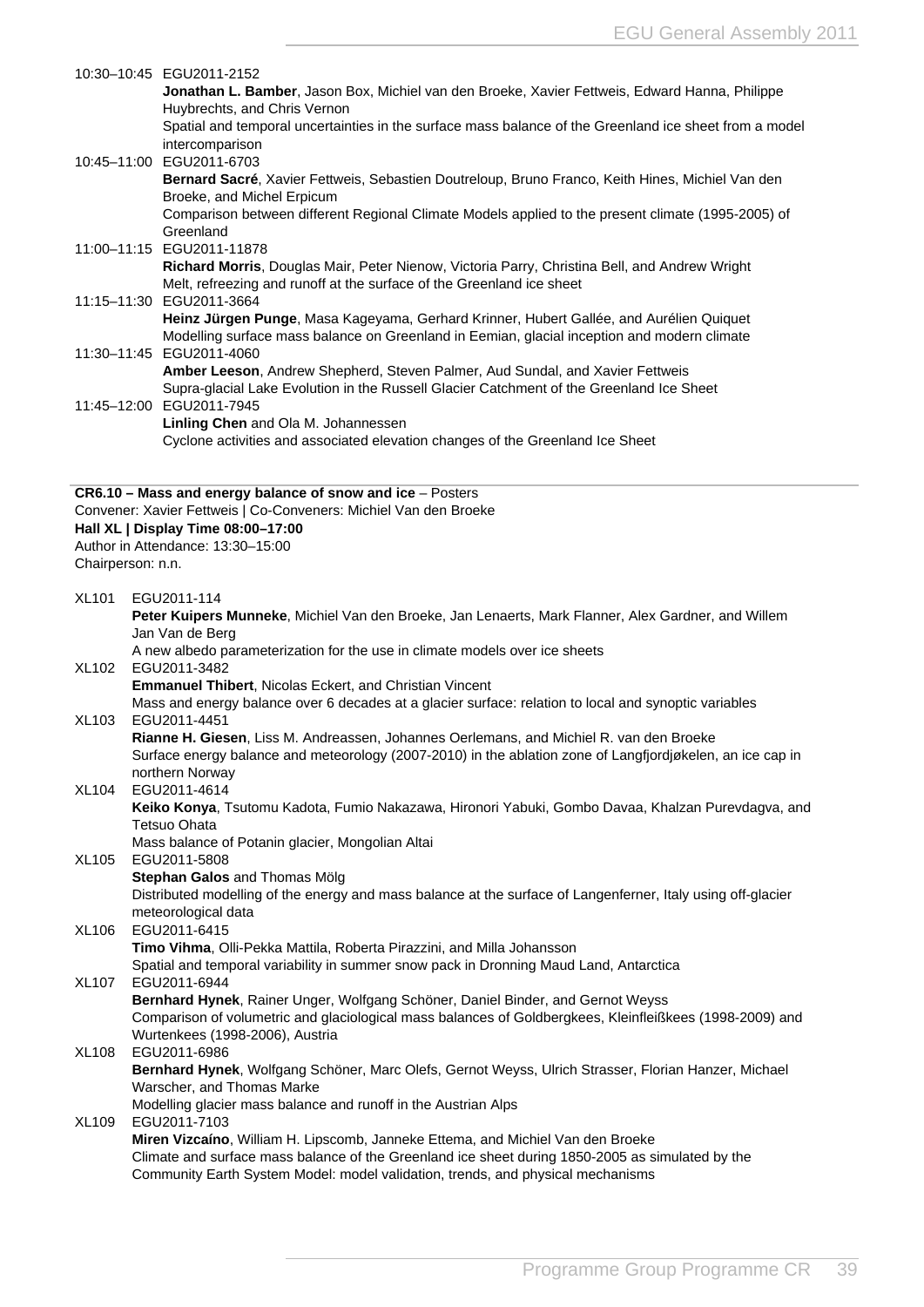<span id="page-40-0"></span>

| <b>XL110</b> | EGU2011-7250<br>Anwesha Bhattacharya, Tobias Sauter, and Christoph Schneider<br>Development and evaluation of a 1-D snowpack model for estimating energy fluxes and mass balance<br>changes of polythermal glaciers on the Tibetan Plateau                                          |
|--------------|-------------------------------------------------------------------------------------------------------------------------------------------------------------------------------------------------------------------------------------------------------------------------------------|
| <b>XL111</b> | EGU2011-7692<br>Holly Oldroyd, Hendrik Huwald, Chad Higgins, and Marc Parlange                                                                                                                                                                                                      |
| <b>XL112</b> | Determining thermal diffusivity of snow from highly resolved temperature measurements<br>EGU2011-7898                                                                                                                                                                               |
| <b>XL113</b> | Martin Juen, Christoph Mayr, Elisabeth Mayer, Astrid Lambrecht, Wilfried Hagg, Han Haidong, and Liu Shiyin<br>Ablation and runoff generation on debris covered Keqikar glacier in the upper Aksu catchment, China.<br>EGU2011-11078                                                 |
|              | Christoph Mayer, Astrid Lambrecht, Konrad Eder, Martin Juen, and Qiao Liu<br>Ice cliff ablation derived from high resolution surface models, based on close-range photogrammetry                                                                                                    |
| <b>XL114</b> | EGU2011-13152                                                                                                                                                                                                                                                                       |
|              | Michal Petlicki, Carleen Reijmer, Regine Hock, and Adam Nawrot<br>Monte Carlo simulations of a snow model coupled to a distributed energy and mass balance model                                                                                                                    |
| <b>XL115</b> | EGU2011-13275<br>Michal Petlicki, Regine Hock, Piotr Glowacki, and Adam Nawrot                                                                                                                                                                                                      |
| <b>XL116</b> | Reconstruction of mass balance of Ariebreen, Hornsund, in 1983-2008<br>EGU2011-12927                                                                                                                                                                                                |
|              | Federica Martina, Giorgio Boni, Fabio Castelli, Roberto Rudari, and Simone Gabellani<br>Surface energy and water balance for snow covered areas: formulation and validation of a four-layer model.                                                                                  |
|              | CR9.10 - Sea Ice and Sea Ice-Climate Interactions - Orals                                                                                                                                                                                                                           |
|              |                                                                                                                                                                                                                                                                                     |
|              | Convener: Daniel Feltham   Co-Conveners: Clare Postlethwaite                                                                                                                                                                                                                        |
| Room: 7      | Chairperson: Clare Postlethwaite                                                                                                                                                                                                                                                    |
|              | 08:30-08:45 EGU2011-2264                                                                                                                                                                                                                                                            |
|              | Göran Björk, Christian Stranne, and Karin Borenäs                                                                                                                                                                                                                                   |
|              | On the Response of the Arctic Ocean Ice Thickness to External Forcing Perturbations<br>08:45-09:00 EGU2011-899                                                                                                                                                                      |
|              | Julienne Stroeve, Allan Frei, and Debjani Ghatak<br>Arctic Sea Ice Influences on Northern Hemisphere Precipitation                                                                                                                                                                  |
|              | 09:00-09:15 EGU2011-1674                                                                                                                                                                                                                                                            |
|              | Daniel Pollak, Marika Holland, and David Bailey<br>Understanding Changes in the Arctic Basin Sea Ice Mass Budget as Simulated by CCSM4- Implications                                                                                                                                |
|              | from Melt Season Characteristics and the Surface Albedo Feedback<br>09:15-09:30 EGU2011-2622                                                                                                                                                                                        |
|              | Daniela Flocco and Daniel Feltham<br>Incorporation of a new melt pond scheme into a GCM sea ice model component                                                                                                                                                                     |
|              | 09:30-09:45 EGU2011-11487                                                                                                                                                                                                                                                           |
|              | Martin Vancoppenolle, Cecilia Bitz, Thierry Fichefet, Hugues Goosse, Christiane Lancelot, and<br>Jean-Louis Tison                                                                                                                                                                   |
|              | Sensitivity of a one-dimensional, multi-layer, sea ice-microalgae model<br>09:45-10:00 EGU2011-66                                                                                                                                                                                   |
|              | Jiayun Zhou, Jean-Louis Tison, Hajo Eicken, Chris Petrich, Nicolas-Xavier Geilfus, Frédéric Brabant,<br>Gauthier Carnat, Tim Papakyriakou, Bernard Heinesch, and Bruno Delille<br>O2/Ar and CH4 measurements in sea ice : clues for the key status of sea ice in the climate system |

Chairperson: Daniel Feltham

10:30–10:45 EGU2011-2879 **Francois Massonnet**, Thierry Fichefet, Hugues Goosse, Martin Vancoppenolle, Pierre Mathiot, and Christof König Beatty Importance of physics in global hindcast simulations of sea ice with NEMO-LIM 10:45–11:00 EGU2011-3471 **Jan van Angelen**, Michiel van den Broeke, and Ron Kwok Analysis of wind driven sea ice export through Fram Strait using a high resolution climate model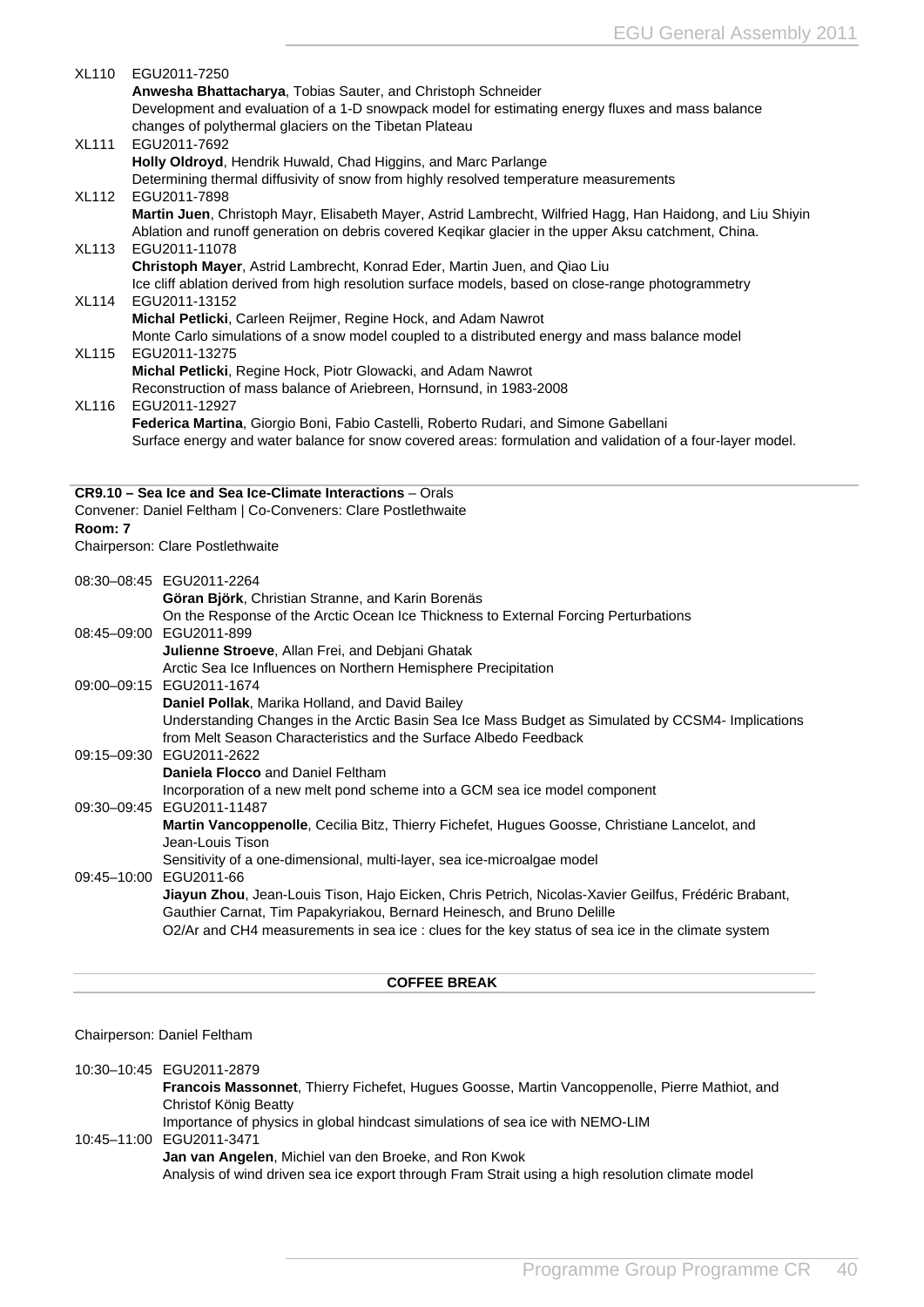|              | 11:00-11:15 EGU2011-10915                                                                                  |
|--------------|------------------------------------------------------------------------------------------------------------|
|              | Aleksey Marchenko and Dmitry Brazhnikov                                                                    |
|              | Characteristics of ice cover drift and structure in axially symmetric solutions of sea ice dynamics models |
|              | with elastic-plastic rheology                                                                              |
|              | 11:15-11:30 EGU2011-9658<br>Peter Sammonds, Ben Lishman, and Daniel Feltham                                |
|              | Sea ice dynamics: the role of friction                                                                     |
|              | 11:30-11:45 EGU2011-3456                                                                                   |
|              | Michel Tsamados, Daniel Feltham, and Alexander Wilchinsky                                                  |
|              | Implementation of a new anisotropic rheology into a GCM sea ice component                                  |
|              | 11:45-12:00 EGU2011-10228                                                                                  |
|              | Laurent Bertino, Tim Williams, Dany Dumont, and Alison Kohout                                              |
|              | A model for waves-in-ice and sea ice dynamics in the marginal ice zone                                     |
|              |                                                                                                            |
|              | CR9.10 - Sea Ice and Sea Ice-Climate Interactions - Posters                                                |
|              | Convener: Daniel Feltham   Co-Conveners: Clare Postlethwaite                                               |
|              | Hall XL   Display Time 08:00-17:00                                                                         |
|              | Author in Attendance: 13:30-15:00                                                                          |
|              | Chairperson: Clare Postlethwaite                                                                           |
| <b>XL117</b> | EGU2011-6970                                                                                               |
|              | Lars H. Smedsrud, Torge Martin, and Jens Debernard                                                         |
|              | Grease ice parameterisation in sea-ice ocean models                                                        |
| <b>XL118</b> | EGU2011-2277                                                                                               |
|              | Nikhil Radia, Daniel Feltham, and Miguel Angel Morales Maqueda                                             |
|              | Formation of frazil ice in leads and polynyas                                                              |
| <b>XL119</b> | EGU2011-2272                                                                                               |
|              | Harry Heorton, Daniel Feltham, and Ann Keen                                                                |
| <b>XL120</b> | The role of atmospheric jets in ice edge dynamics<br>EGU2011-10158                                         |
|              | Alexander Wilchinsky and Daniel Feltham                                                                    |
|              | Modelling Coulombic failure of sea ice with leads                                                          |
| <b>XL121</b> | EGU2011-4095                                                                                               |
|              | Philipp Griewank and Dirk Notz                                                                             |
|              | <b>Modelling Sea-ice Desalination</b>                                                                      |
| <b>XL122</b> | EGU2011-14193                                                                                              |
|              | Adrian Turner, Elizabeth Hunke, and Cecilia Bitz                                                           |
|              | Modeling microphysics and salinity evolution of sea ice                                                    |
| <b>XL123</b> | EGU2011-11756<br>Olivier Lecomte, Thierry Fichefet, and Martin Vancoppenolle                               |
|              | Inclusion of a multi-layer thermodynamic snow scheme in a large scale sea-ice model                        |
| <b>XL124</b> | EGU2011-10976                                                                                              |
|              | Sergey Muzylev, Aleksey Marchenko, and Eugene Morozov                                                      |
|              | Seiche Motions in Ice-Covered Lakes: Theory and Observations                                               |
| <b>XL125</b> | EGU2011-7025                                                                                               |
|              | Nuala Carson, Miguel Angel Morales Maqueda, Clare Postlethwaite, and Harry Leach                           |
|              | Fast Ice                                                                                                   |
| <b>XL126</b> | EGU2011-12747<br>Kay Huebner, Dirk Notz, and Karl-Hermann Wieners                                          |
|              | Impact of Snow on Sea Ice Growth                                                                           |
| <b>XL127</b> | EGU2011-12763                                                                                              |
|              | Kay Huebner, Davide Zanchettin, and Johann Jungclaus                                                       |
|              | Multi-decadal Variability of simulated Sea Ice Cover                                                       |
| <b>XL128</b> | EGU2011-5246                                                                                               |
|              | Pierre Rampal, Jérôme Weiss, Clotilde Dubois, Jean-Michel Campin, and Gaël Forget                          |
|              | IPCC climate models do not capture Arctic sea ice drift acceleration: Consequences in terms of sea ice     |
| <b>XL129</b> | thinning and decline<br>EGU2011-10948                                                                      |
|              | <b>Jan-Peter Schulz</b>                                                                                    |
|              | Introducing a sea ice scheme in the mesoscale NWP model COSMO-EU of the German Weather Service             |
| <b>XL130</b> | EGU2011-1923                                                                                               |
|              | Matthieu Chevallier, David Salas y Melia, Vincent Vionnet, Gilles Garric, Sophie Belamari, and Eric Brun   |
|              | Sea ice-Ocean modeling at CNRM-GAME for global climate studies: recent improvements of the sea-ice         |
|              | component                                                                                                  |
|              |                                                                                                            |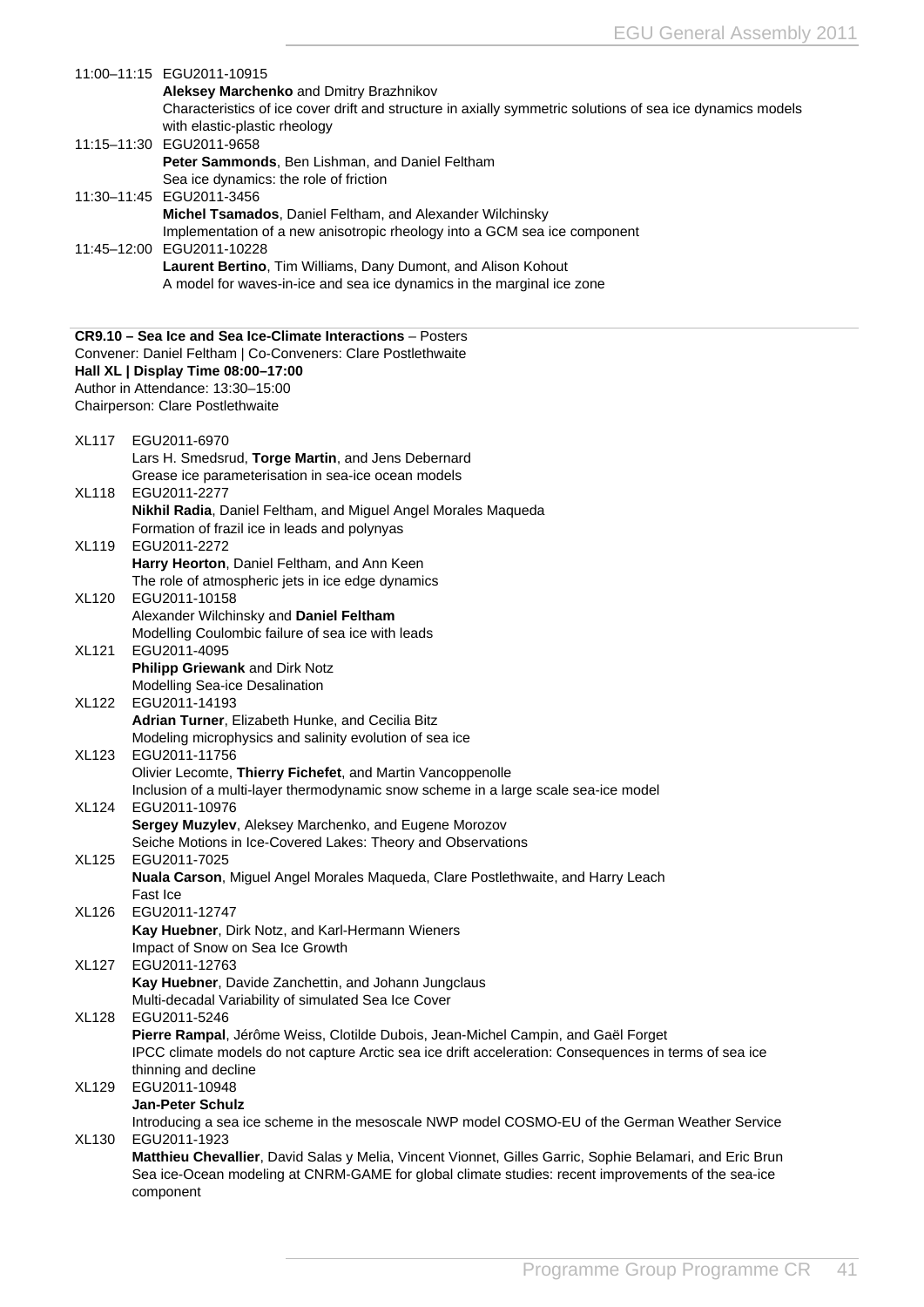<span id="page-42-0"></span>

| <b>XL131</b>    | EGU2011-9894                                                                                                                                                                               |
|-----------------|--------------------------------------------------------------------------------------------------------------------------------------------------------------------------------------------|
|                 | Andreas Born, Kerim H. Nisancioglu, Christoph C. Raible, and Thomas F. Stocker<br>Dynamical Impact of Changes in Arctic Sea Ice                                                            |
| <b>XL132</b>    | EGU2011-4897                                                                                                                                                                               |
|                 | Svenja Kohnemann, Günther Heinemann, David Schröder, Sascha Willmes, and Cornelia Koeberle<br>Investigation of regional sea ice budgets in the Arctic using the sea ice/ocean model NAOSIM |
| <b>XL133</b>    | EGU2011-146                                                                                                                                                                                |
|                 | Sandra Barreira                                                                                                                                                                            |
|                 | Differences between temporal (S-Mode) and spatial (T-Mode) principal component analysis of Antarctic sea                                                                                   |
| <b>XL134</b>    | ice monthly concentration anomalies: relationship with climate variables.<br>EGU2011-5472                                                                                                  |
|                 | Jan Sedlacek, Olivia Maritus, and Reto Knutti                                                                                                                                              |
|                 | Influence of the Barents Sea on the summer temperature in Europe and Asia                                                                                                                  |
| <b>XL135</b>    | EGU2011-6766<br>Anna Luomaranta, Jari Haapala, Hilppa Gregow, Kimmo Ruosteenoja, Kirsti Jylhä, and Ari Laaksonen                                                                           |
|                 | The changes in the Baltic Sea ice cover by 2050                                                                                                                                            |
| <b>XL136</b>    | EGU2011-8061                                                                                                                                                                               |
|                 | Maddalena Bayer-Giraldi, Ilka Weikusat, and Gerhard Dieckmann                                                                                                                              |
| <b>XL137</b>    | A novel antifreeze protein from sea ice diatoms and its influence on ice microstructure<br>EGU2011-12768                                                                                   |
|                 | Elizabeth Weatherhead, Jim Maslanik, Peter Boveng, Michael Cameron, Robyn Angliss, Erin Moreland, and                                                                                      |
|                 | <b>Robert Gray</b>                                                                                                                                                                         |
|                 | New methods for analyzing sea ice and its influence on biological life                                                                                                                     |
|                 |                                                                                                                                                                                            |
|                 |                                                                                                                                                                                            |
|                 | NH6.1/CR11.30 - Snow cover and avalanches (co-organized) - Orals                                                                                                                           |
|                 | Convener: Florence Naaim-Bouvet   Co-Conveners: Mohamed NAAIM, Emma Surinach Cornet, Alec van Herwijnen,                                                                                   |
|                 | Jürg Schweizer, David McClung                                                                                                                                                              |
| <b>Room: 11</b> | Chairperson: Charles Fierz                                                                                                                                                                 |
|                 |                                                                                                                                                                                            |
|                 | 08:30-08:45 EGU2011-1978<br>David McClung and Chris Borstad                                                                                                                                |
|                 | Probability distribution of energetic-statistical strength size effect in alpine snow                                                                                                      |
|                 | 08:45-09:00 EGU2011-14072                                                                                                                                                                  |
|                 | Ingrid Reiweger, Stephan Simioni, and Jürg Schweizer                                                                                                                                       |
|                 | Failure of weak snow layers<br>09:00-09:15 EGU2011-3190                                                                                                                                    |
|                 | Johan Gaume, Guillaume Chambon, Mohamed Naaim, and Nicolas Eckert                                                                                                                          |
|                 | Influence of weak layer heterogeneity on slab avalanche release. Finite Element Modeling.                                                                                                  |
|                 | 09:15-09:30 EGU2011-9027<br>Elena Klimenko                                                                                                                                                 |
|                 | Modeling snowpack on avalanche terrain for its stability estimation                                                                                                                        |
|                 | 09:30-09:45 EGU2011-13916                                                                                                                                                                  |
|                 | Christoph Mitterer, Achim Heilig, Lino Schmid, Jürg Schweizer, and Olaf Eisen                                                                                                              |
| 09:45-10:00     | Measuring wet-snow properties with ground-penetrating radar technology<br>EGU2011-5674                                                                                                     |
|                 | Hélène Castebrunet, Nicolas Eckert, and Gérald Giraud<br>Climatological study of natural avalanche activity of the past 50 years in the French Alps                                        |

### Chairperson: Emma Suriñach

| 10:30-10:45 EGU2011-10414<br><b>Andrea Soncini</b> and Daniele Bocchiola                                                                                                                         |
|--------------------------------------------------------------------------------------------------------------------------------------------------------------------------------------------------|
| Future snow avalanche regime under climate scenarios in the Italian Alps<br>10:45-11:00 EGU2011-1440                                                                                             |
| Helmut Schreiber, Klaus Lorentschitsch, Walter L. Randeu, Markus Mayerl, Alexander Podesser, and<br>Arnold Studeregger                                                                           |
| Avalanche measurements by the radar-based monitoring system Grimming-Multereck<br>11:00-11:15 EGU2011-8177<br>Alvaro Soruco, Emmanuel Thibert, Christian Vincent, Renaud Blanc, and Raphële Héno |
| Measurement of avalanche front velocity from high-speed terrestrial digital photogrammetry                                                                                                       |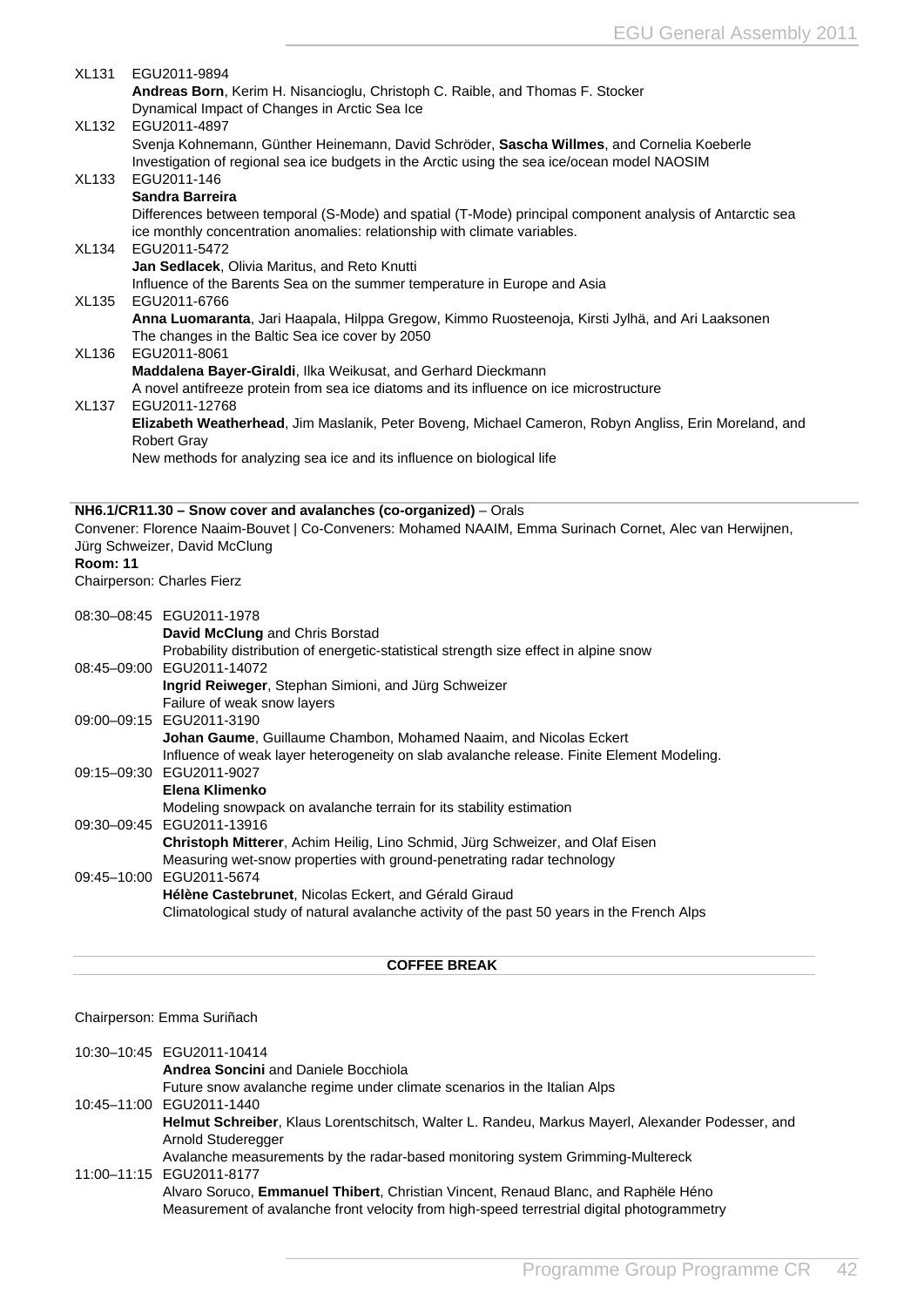|       | 11:15-11:30 EGU2011-8448<br>Magni Hreinn Jónsson, Eiríkur Gíslason, Harpa Grímsdóttir, and Tómas Jóhannesson<br>Two-dimensional modeling of snow avalanches in Iceland - applications for hazard mapping and<br>avalanche forecasting |
|-------|---------------------------------------------------------------------------------------------------------------------------------------------------------------------------------------------------------------------------------------|
|       | 11:30-11:45 EGU2011-9857<br>Margarita E. Eglit                                                                                                                                                                                        |
|       | Effect of the slope curvature on an avalanche dynamics<br>11:45-12:00 EGU2011-2604                                                                                                                                                    |
|       | Paolo Caccamo, Thierry Faug, Hervé Bellot, Frederic Ousset, and Florence Naaim-Bouvet<br>Small-scale tests on granular avalanches against various types of flat obstacles                                                             |
|       | NH6.1/CR11.30 - Snow cover and avalanches (co-organized) - Posters                                                                                                                                                                    |
|       | Convener: Florence Naaim-Bouvet   Co-Conveners: Mohamed NAAIM, Emma Surinach Cornet, Alec van Herwijnen,<br>Jürg Schweizer, David McClung                                                                                             |
|       | Halls X/Y   Display Time 08:00-17:00<br>Author in Attendance: 15:30-17:00                                                                                                                                                             |
|       | Chairperson: Thierry Faug                                                                                                                                                                                                             |
|       | XY290 EGU2011-7707<br><b>Reinhard Fromm and Peter Höller</b>                                                                                                                                                                          |
|       | Ski pole test: A comparison with traditional observation techniques                                                                                                                                                                   |
| XY291 | EGU2011-13927<br>Klemens Mayer, Ingrid Reiweger, Stephan Simioni, and Jürg Schweizer                                                                                                                                                  |
|       | Localisation of acoustic emission events during loading of snow samples<br>XY292 EGU2011-10070                                                                                                                                        |
|       | <b>Charles Fierz</b> and Michael Lehning<br>Revisiting snow settlement simulations performed with SNOWPACK                                                                                                                            |
| XY293 | EGU2011-13929                                                                                                                                                                                                                         |
|       | Benjamin Reuter and Jürg Schweizer<br>The effect of surface warming on snow slab stiffness and fracture propagation propensity in avalanche                                                                                           |
| XY294 | snowpacks<br>EGU2011-13923                                                                                                                                                                                                            |
|       | Sebastian Feick, Stefan Brunner, Christoph Mitterer, and Jürg Schweizer<br>Automated detection and analysis of gliding snow                                                                                                           |
| XY295 | EGU2011-13920                                                                                                                                                                                                                         |
|       | Ingrid Reiweger, Christoph Mitterer, and Jürg Schweizer<br>2-D modelling of water flow in snow                                                                                                                                        |
|       | XY296 EGU2011-10124<br>Charles Fierz, Pascal Haegeli, Roger Atkins, Matthias Gerber, Johannes Hörtnagl, John Kelly, Samuel Morin,                                                                                                     |
|       | Patrick Nairz, and Ian Tomm<br>An International Standard for the Exchange of Snow Profile Information                                                                                                                                 |
| XY297 | EGU2011-14073<br><b>David McClung</b>                                                                                                                                                                                                 |
|       | The strength and weight of evidence in backcountry avalanche forecasting                                                                                                                                                              |
| XY298 | EGU2011-11863<br>Igor Chiambretti, Mauro Valt, and Stefano Pivot                                                                                                                                                                      |
| XY299 | Winter season 2009-2010 - avalanche accidents in Italy<br>EGU2011-6477                                                                                                                                                                |
|       | Mauro Valt and Paola Cianfarra<br>Recent snow cover and temperature variability in the Italian Alps and relations to avalanche activity                                                                                               |
| XY300 | EGU2011-5717                                                                                                                                                                                                                          |
|       | Cristina Pérez, Emma Surinach, Ignasi Vilajosana, Arnold Kogelnig, Martin Hiller, and François Dufour<br>Snow avalanche characterization by quantitative study of the generated seismic signals                                       |
| XY301 | EGU2011-9895<br>Florence Naaim-Bouvet, Hervé Bellot, Mohamed Naaim, Nishimura Kouichi, and Romain Gaucher                                                                                                                             |
| XY302 | Measurements of blowing snow : size distribution of snow particles at Lac blanc pass, French Alps.<br>EGU2011-8967                                                                                                                    |
|       | Alexander Prokop and Josef Pichler<br>A high resolution approach to define extreme spatial snow heights in avalanche release zones                                                                                                    |
| XY303 | EGU2011-13703                                                                                                                                                                                                                         |
|       | <b>DynAval Team</b><br>A comparison between three avalanche test sites in northwestern Alps as developed in the DYNAVAL-Alcotra                                                                                                       |
|       | project.                                                                                                                                                                                                                              |